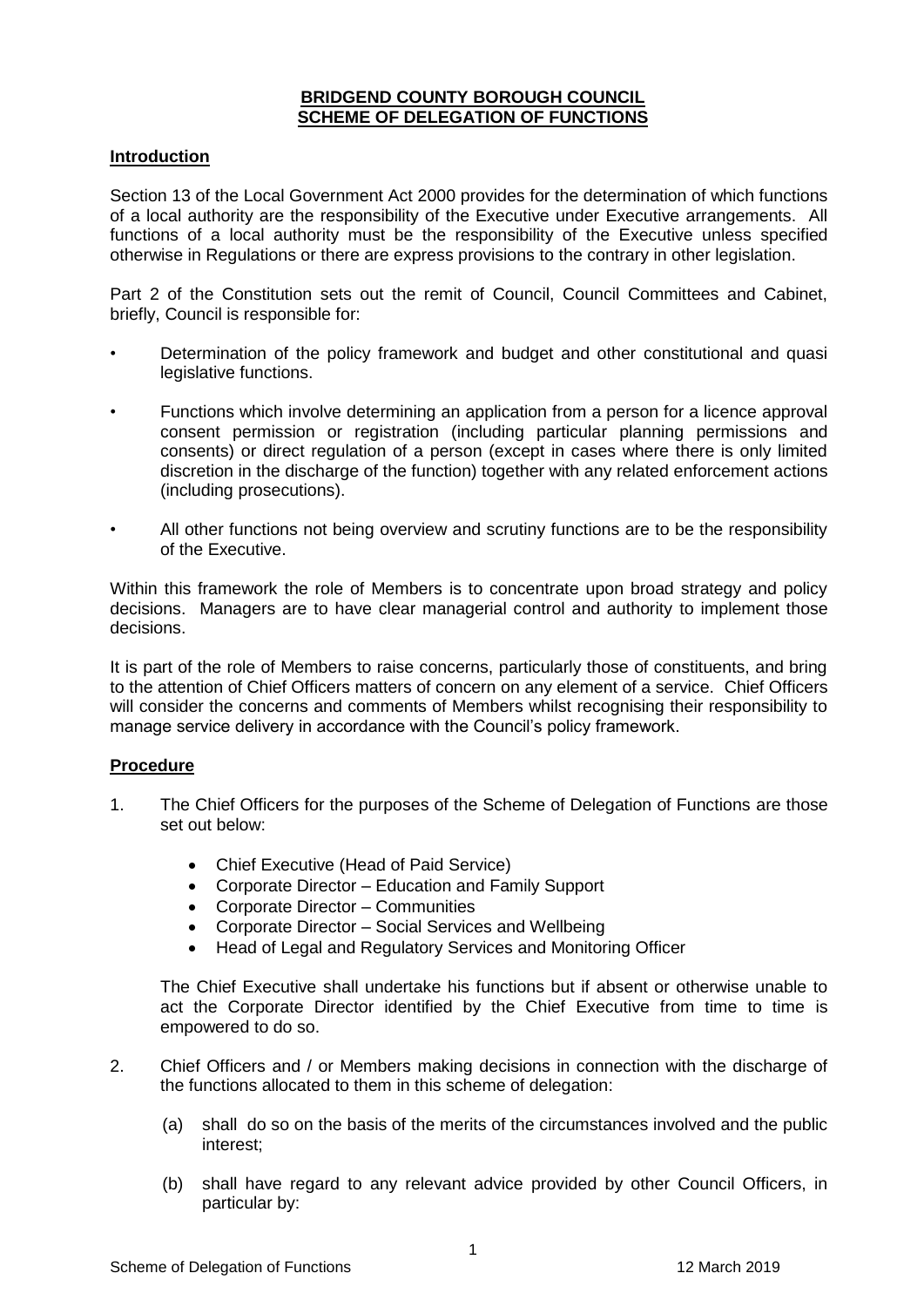- (i) the Council's Chief Finance Officer acting in pursuance of that Officer's duties under Section 114 of the Local Government Finance Act 1988;
- (ii) the Council's Monitoring Officer acting in pursuance of that Officer's duties under Section 5 of the Local Government and Housing Act 1989, who should be consulted when there is any doubt as to the Council's power to act, or as to whether the action proposed lies within the policy framework agreed by the Council; where the legal consequences of action or failure to act by the Council might have important repercussions;
- (c) must comply with any conditions or restrictions on the exercise of their discretion which have been laid down either by the Council or the Cabinet; and
- (d) must take account of any previous decision by the Council or the Cabinet relating to any relevant policies or procedures.
- 3. In discharging the functions allocated to them Chief Officers and / or Members shall comply with the Council's Contracts Procedure Rules and Financial Procedure Rules in Part 4 of the Council's Constitution, and shall not discharge any function if to do so would have the effect of:
	- (a) causing revenue expenditure to be incurred, unless it is incurred in accordance with the Council's approved revenue estimates or the provisions relating to virement contained in the Financial Procedure Rules in Part 4 of the Council's Constitution; or
	- (b) causing capital expenditure to be incurred, other than capital expenditure on the acquisition of land or on preliminary or design work or in connection with a scheme which appears in the Council's approved capital estimates.
- 4. The allocation of a function on the Authority's behalf to a Chief Officer and / or Member shall in each case include the power to utilise on the Council and/or Cabinet's behalf any statutory power available to the Council as a local authority that will facilitate the discharge of the allocated function.
- 5. Any Chief Officer or Member to whom a function is allocated may decline to make a decision in connection with the discharge of that function in relation to any particular matter and may instead refer the matter to the relevant decision making body. An example of such a situation would be where the matter is considered to be particularly politically contentious or where the result of the decision being taken is likely to have a greater impact.
- 6. The Council's Chief Finance Officer and/or the Council's Monitoring Officer may require any Chief Officer or Member to cease to discharge all or any of the functions allocated to that Officer pending the submission of a report to the next meeting of the Council and/or Cabinet.
- 7. Before making a decision in accordance with Scheme A and/or Scheme B1 of the Schemes of Delegation the Chief Officer and/or the Cabinet Member proposing to make the decision shall:
	- (a) complete the prescribed form and send a copy to the Council's Proper Officer for Committees to enable him to make the information available for inspection by Council Members generally;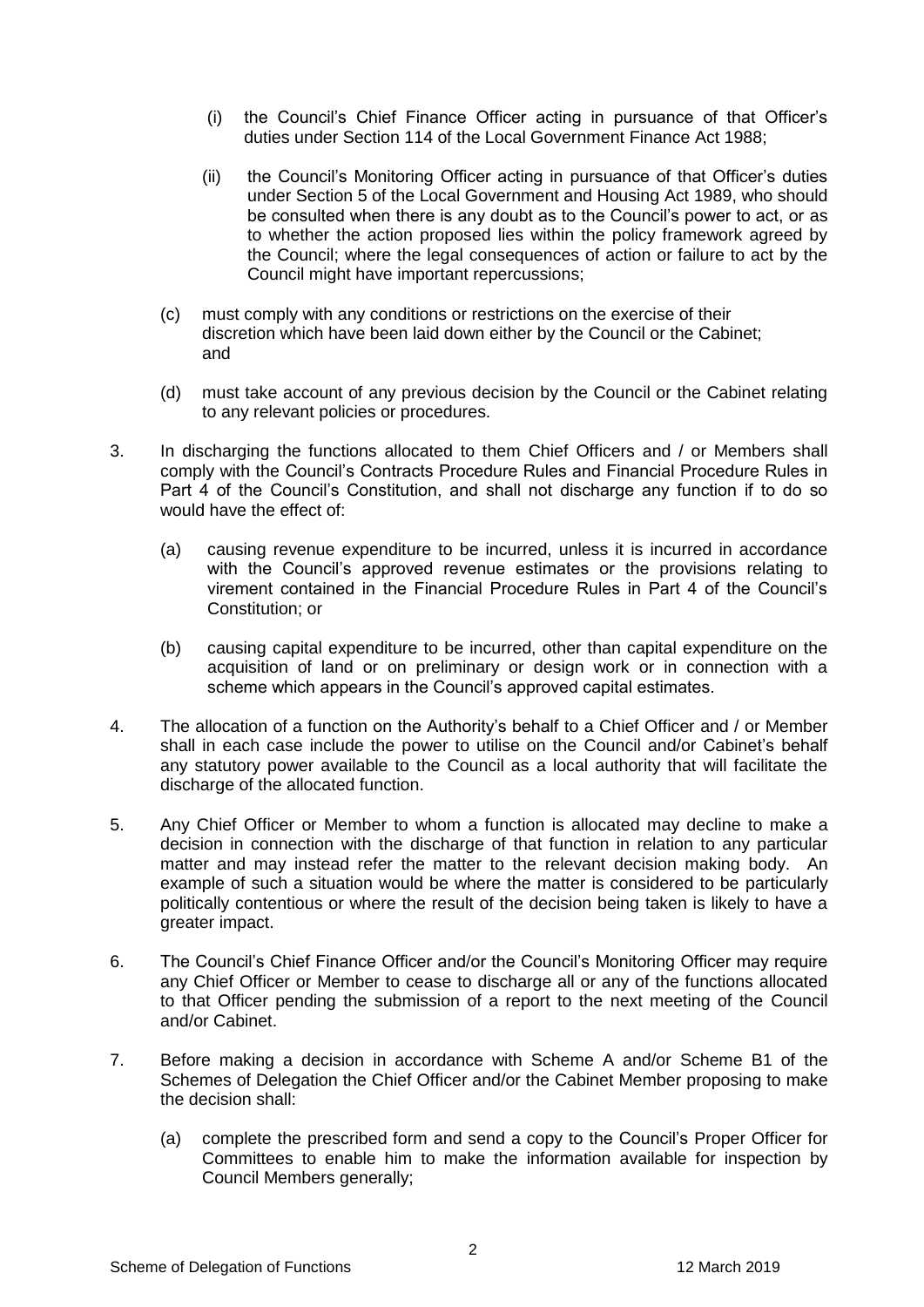- (b) not make a final decision in connection with the discharge of the allocated Council and/or Cabinet function until a period of three working days, excluding the day on which it was sent, shall have elapsed from the date on which the prescribed form was sent to the Proper Officer for Committees;
- (c) take into consideration, in addition to the views expressed by the Council Member(s) and/or Council Officer(s) where specified as consultee(s), any views expressed by any Council Member in relation to the proposed decision.
- 8. Paragraph 7 above shall not apply in respect of a decision made by:
	- (a) the Chief Executive or Corporate Director Communities upon any matter relating to the Council's emergency planning functions which, for reasons of urgency, cannot await the next meeting of the Cabinet; or
	- (b) an officer in exercise of a function allocated to that officer under this Scheme to authorise the settlement of civil and / or criminal proceedings whether commenced or in anticipation or to withdraw or discontinue civil or criminal proceedings; or
	- (c) a Cabinet Member in exercise of a function falling within the Cabinet Member's portfolio (other than decisions which are contrary to the Policy Framework or contrary to or not wholly in accordance with the approved Budget) which, if delayed, would seriously prejudice the Council's or the public's interests, subject to the requirements of paragraph 17 of the Overview and Scrutiny Procedure Rules; or
	- (d) the Chief Executive or if absent or otherwise unable to act the Corporate Director identified by the Chief Executive from time to time which, for reasons of urgency, cannot await the next meeting of the Council or of any Committee or other body to which the Council has delegated the function in connection with which a decision is required (other than a decision which must by law be taken by the Council itself), subject to the following consultation:
		- The Chairperson of any committee or other body to which the Council has delegated the function in respect of which the decision is required or, if there is no such committee or other body, the Mayor;
		- The leader(s) of each political group into which the members of the Council are divided;
		- The Chief Officers (s) (if any) responsible for the function in respect of which the decision is required.
- 9. Every Chief Officer or Cabinet Member on making a decision after following the evidenced procedure set out in 7 above shall ensure that full details of the decision are completed on the prescribed form in respect of the final decision.
- 10. Every Chief Officer or Cabinet Member on making a decision under Scheme B2 shall ensure that full details of the decision are completed on the prescribed form in respect of the final decision.
- 11. The prescribed form shall be signed by the Officer and/or Member making the decision.
- 12. The written record of a proposed and/or actual decision, the prescribed form, shall be retained for a period of six years from the date of the decision.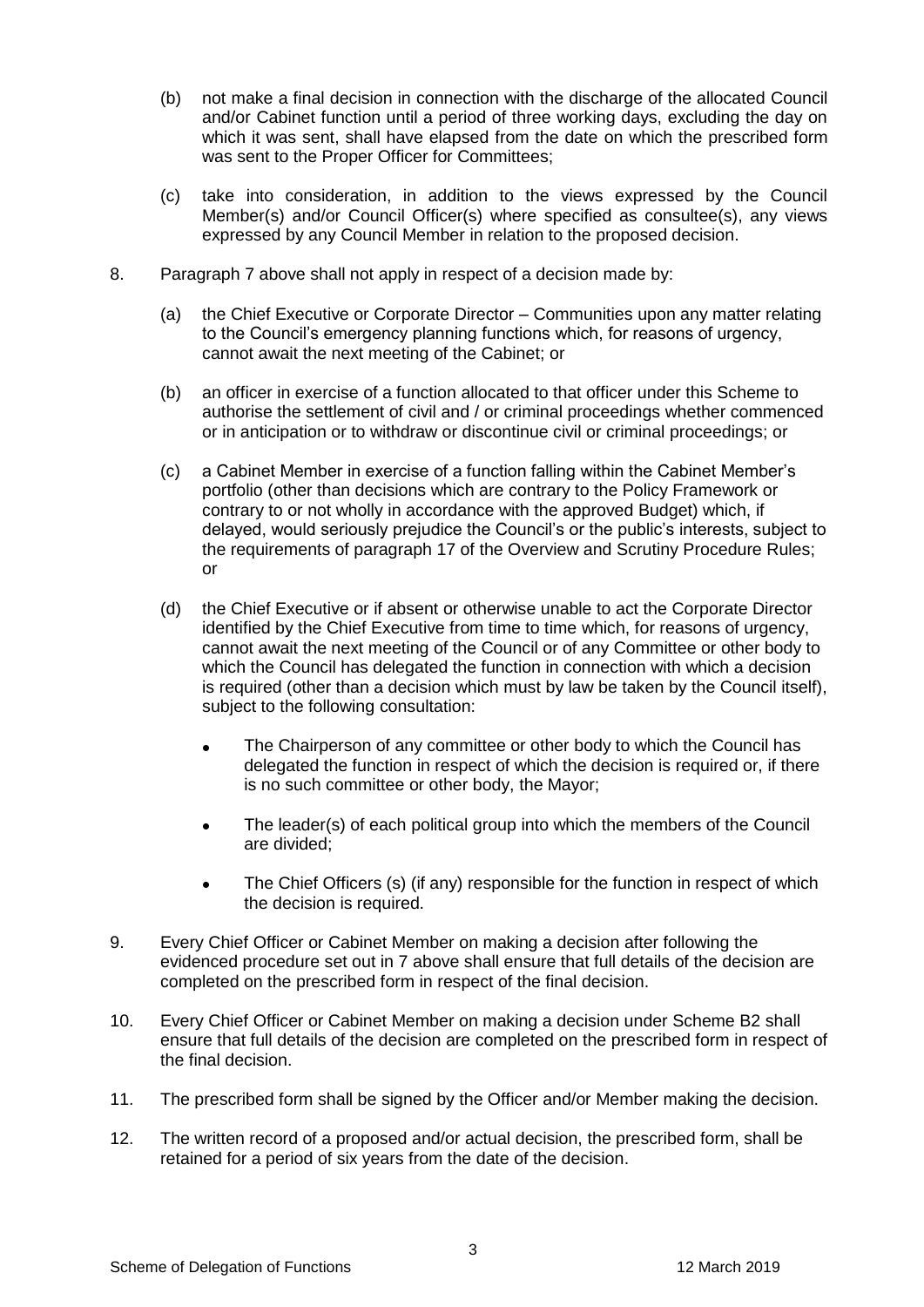- 13. On completion of the prescribed form in relation to both a proposed and/or actual decision a copy of the prescribed form shall be sent by the Chief Officer and/or Cabinet Member who made the decision:
	- (a) to the Proper Officer for Committees:
	- (b) The Proper Officer for Committees shall supply a copy to the Chairperson of the Overview and Scrutiny Committee responsible for scrutinising decisions made in connection with the discharge of the Cabinet function in respect of which the decision was made.
- 14. Whilst decisions made in accordance with Scheme A, and Scheme B1 of the Scheme of Delegation, other than those decisions set out in 8 above, are subject to call-in by Overview and Scrutiny Committees, the procedure for which is set out in Part 4 of the Constitution, decisions made in accordance with Scheme B2 of the Scheme of Delegation are not subject to call-in.
- 15. In the event of any Council Member or Council Officer who is designated in the attached Schedule as a consultee being absent or for any other reason being unable to act as such the Council Member or Council Officer may nominate in writing another Council member or Officer (as the case may be) to act as consultee in his / her place.

#### **General Powers of Chief Officers**

The Chief Executive and all Chief Officers have the general powers set out below, in addition, they are authorised to carry out the specific functions of the Council and of the Executive delegated to them in Schemes B1 and B2.

Only in connection with the functions administered by their Directorate/Office, Chief Officers have the power to:

- 1. Undertake:-
	- (a) the day-to-day management and control of their Directorate/Office, including: directorate, departmental, other divisional reviews of establishment, and amendments to the existing staffing structure which can be funded within existing budgets and / or with the benefit of any additional funding receivable; the approval of shortlists for and making permanent and temporary appointments to all posts within their respective directorates other than those which are the responsibility of Members in accordance with the Local Authorities (Standing Orders) (Wales) Regulations 2006; the determination of applications by staff for special leave of absence.
- 1.1 in pursuance of section 222 of the Local Government Act 1972, in the name of the Council, make representations in the interests of the inhabitants at any public inquiry held by or on behalf of any Minister or public body under any enactment.
- 1.2 exercise the Council's statutory powers to enter upon land and premises for the purposes of inspection, survey, carrying out of any works, investigation of any matter, the taking of samples or for any other purpose for which the Council are so authorised, and to give such notices as may be required in relation thereto.
- 1.3 obtain particulars of persons interested in land under section 16 of the Local Government (Miscellaneous Provisions) Act 1976.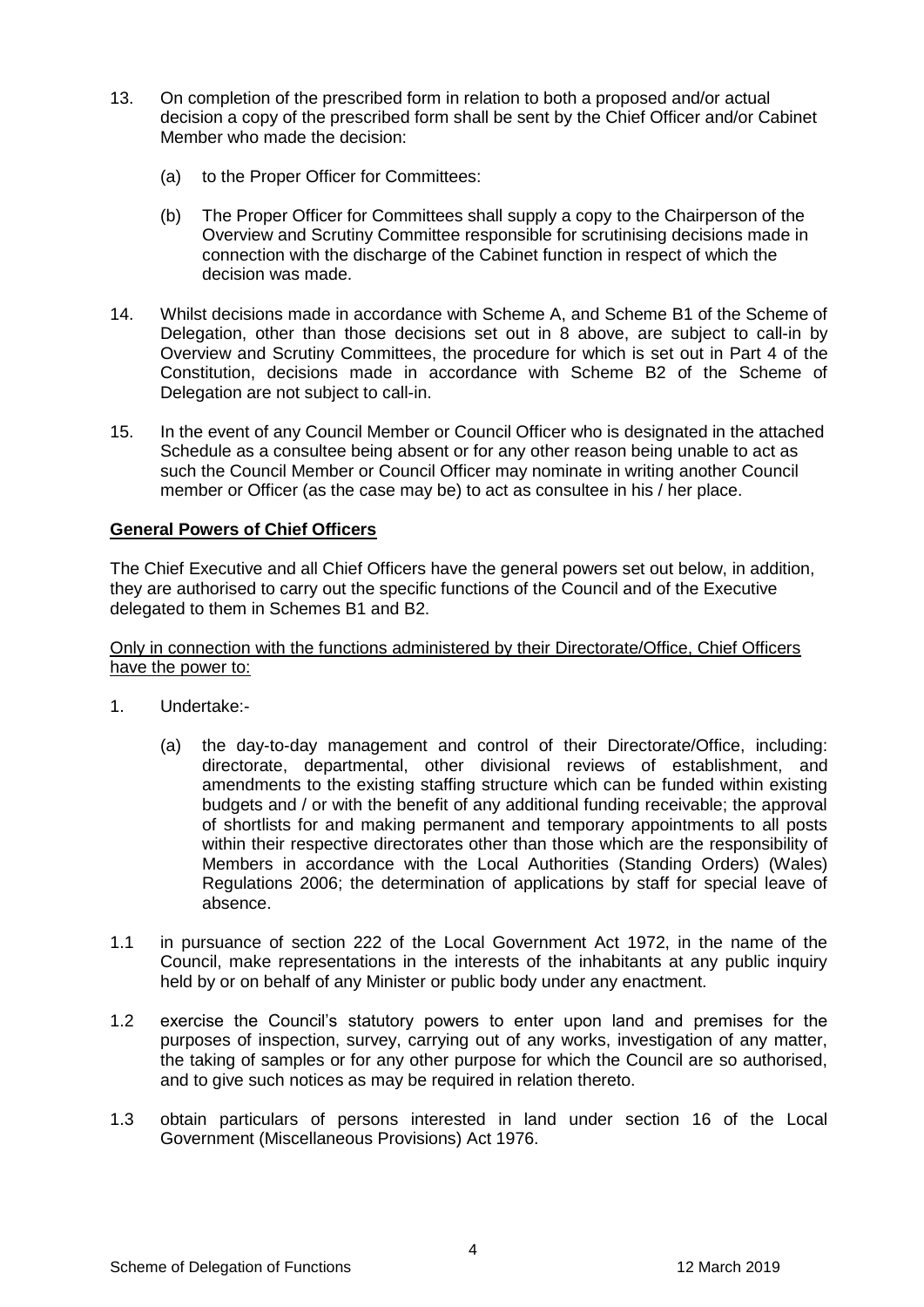- 1.4 make arrangements for the provisions of supplies and services by and for other local authorities and public bodies (as defined) under the Local Authorities (Goods and Services) Act 1970 or other enabling legislation provided the arrangements comply with procurement regulations.
- 1.5 exercise virement within the financial limits contained in the Financial Regulations.
- 1.6 sign on behalf of the Council / Cabinet any document to give effect to any decision made by the Council / Cabinet within the functions of the directorate when authorised to do so.
- 1.7 accept the lowest tender received where payment is to be made by the Council and the highest tender received where payment is to be received by the Council in consultation with the Procurement Manager.
- 1.8 determine applications for Housing Benefit ( including Discretionary Housing Payments) and Council Tax Reduction provided that the decision is recorded on the file.
- 1.9 assess the need of people who may be in need of care services and, if appropriate, the ability of carers to provide care; decide, on the basis of the assessment what, if any, services should be provided to meet those needs; and take all necessary steps to provide those services including the making of contracts for their provision.
- 1.10 To determine the priority accorded to individual applications to the Housing Register and to nominate applicants for accommodation with registered social landlords in accordance with the Council's policies.
- 1.11 To determine applications from owner/occupiers to the Housing Register, in accordance with the Council's policies.
- 1.12 To determine applications for housing which may not fully comply with the requirements of the Council's Housing Register and Allocation Rules, but are considered to be of a particularly urgent or sensitive nature.
- 1.13 To issue Fixed Penalty Notices in accordance with Section 95A and Schedule 4B of the New Roads and Street Works Act 1991, to offer the opportunity of discharging liability to conviction for an offence by payment of a penalty
- 2. The Scheme of Delegation takes priority over any of the above provisions. Nothing contained in paragraph 1 shall be used when in conflict with Scheme A.
- 3. All Chief Officers may authorise in writing any other Officer or Officers of the Council, specified either by name, or by designation and post reference, either generally or specifically for the purpose, to exercise any or all of the powers authorised to be exercised by them, except for this power, provided that:
	- (a) officer reports to or is responsible to the delegator;
	- (b) the officer is appropriately qualified, trained and experienced;
	- (c) the functions to be exercised are within that officer's area of responsibility;
	- (d) it is necessary or desirable for the effective performance of the day to day operation of a service, and
	- (e) It is lawful to do so.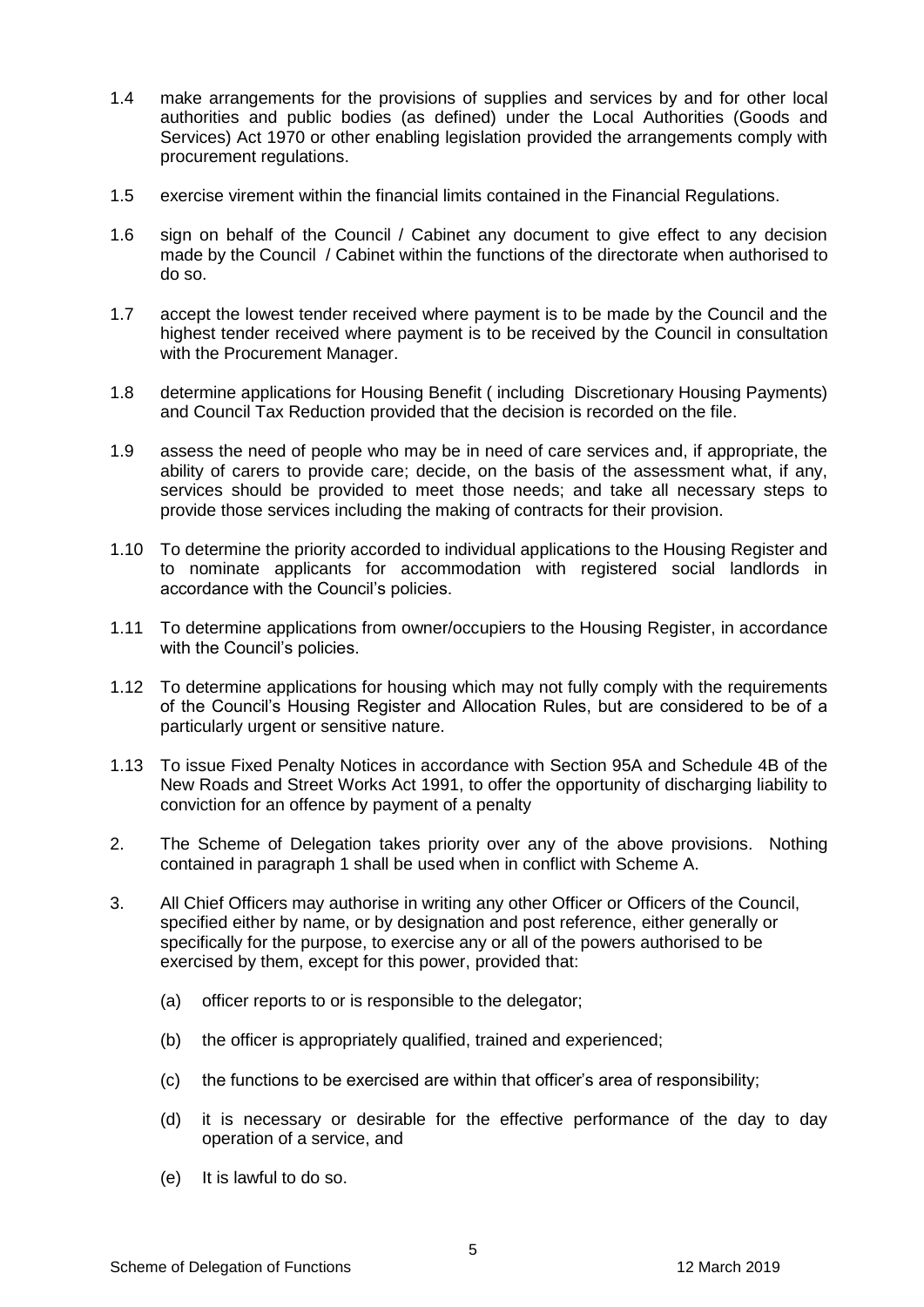- 3.1 Chief Officers must prepare in writing a scheme authorising any other officers to exercise such powers. Chief Officers shall remain accountable for any action or decisions taken under such authority and shall provide the Monitoring Officer with a copy of the Scheme.
- 3.2 For the avoidance of doubt, where under this scheme a subordinate officer exercises a power, duty or function delegated to him by another officer, the delegation is hereby authorised as if Council / Cabinet delegated it directly and particularly.
- 4. In the event of a Chief Officer post being vacant or the Chief Officer being unavailable then subject to any arrangements provided for in any scheme of delegation prepared by a Chief Officer under paragraph 3 above that Chief Officer's delegated powers may be exercised by the relevant Heads of Service(s) within that Directorate so far as permitted by law.
- 5. In the event of the Chief Executive being unavailable then subject to any arrangements provided for in any scheme of delegation prepared by the Chief Executive under paragraph 3 above the Chief Executive's delegated powers may be exercised by the Corporate Director identified by the Chief Executive from time to time.
- 6. Delegation does not extend to any action which affects another Directorate of the Authority or involves the functions of a Directorate, Department or Individual Officer outside the Directorate of the Chief Officer.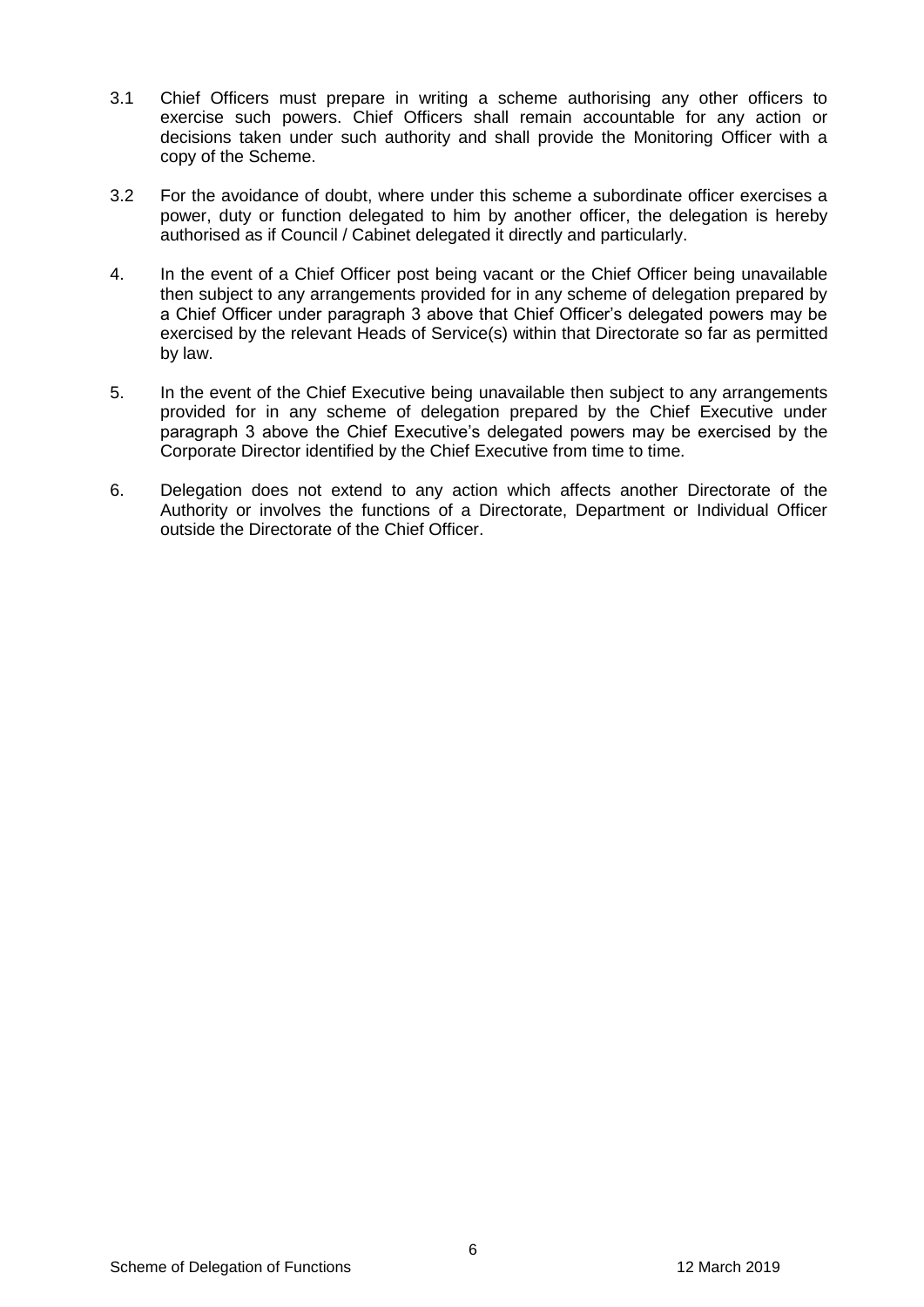## **SCHEME A**

## **CABINET FUNCTIONS DELEGATED TO INDIVIDUAL CABINET MEMBERS**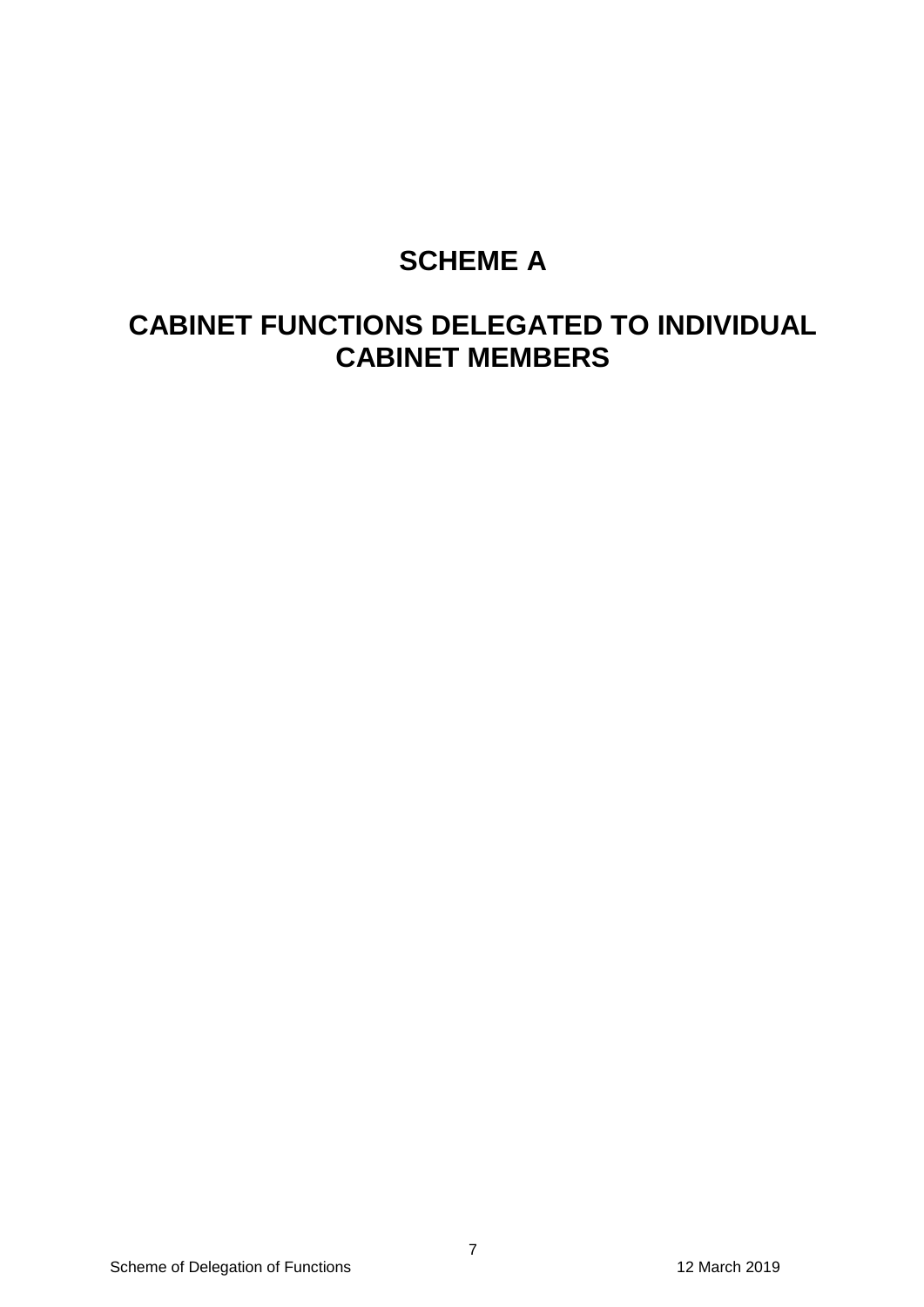Where any delegated power is allocated to an individual Cabinet Member and that Member is absent or otherwise unable to act the power is allocated to the Leader and in the Leader's absence to the Deputy Leader.

Any delegated power includes the authority to undertake any action incidental to the application of the delegated power.

### **1. FUNCTIONS ALLOCATED TO EACH CABINET MEMBER**

|     | <b>Allocated Functions</b>                                                                                                                                                                                                                                                                                                                                                                                                                                                                                                                                                                                                                             |  |  |  |
|-----|--------------------------------------------------------------------------------------------------------------------------------------------------------------------------------------------------------------------------------------------------------------------------------------------------------------------------------------------------------------------------------------------------------------------------------------------------------------------------------------------------------------------------------------------------------------------------------------------------------------------------------------------------------|--|--|--|
| 1.1 | Subject to the requirements of paragraph 18 of the Overview and Scrutiny Procedure<br>Rules, to make decisions on any matters falling within the Cabinet Member's portfolio<br>(other than decisions which are contrary to the Policy Framework or contrary to or not<br>wholly in accordance with the approved Budget) which, if delayed, would seriously<br>prejudice the Council's or the public's interests.                                                                                                                                                                                                                                       |  |  |  |
| 1.2 | In respect of any contract having an estimated value exceeding $£1,000,000$ but not<br>exceeding £5,000,000:                                                                                                                                                                                                                                                                                                                                                                                                                                                                                                                                           |  |  |  |
|     | (a)<br>To authorise the invitation of tenders; and<br>(b)<br>To accept the most economically advantageous tender received and enter into a<br>Contract (form of tender), or the highest tender received where payment is to be<br>received by the Council and enter into a Contract.<br>To authorise invitation of tenders, to accept a tender or enter into a Contract in<br>(c)<br>accordance with any exemption under the Council's Contract Procedure Rules.<br>To authorise invitation of tenders, to accept a tender or enter into a Contract in<br>(d)<br>accordance with any permitted waiver under the Council's Contract Procedure<br>Rules. |  |  |  |
| 1.3 | In connection with services falling within the Cabinet Member's portfolio to authorise the<br>submission of tenders for the supply of goods, works or services to another local<br>authority or a public body in accordance with the powers conferred upon the Council by<br>the Local Authorities (Goods and Services) Act 1970 where the estimated value of the<br>proposed tender exceeds £1,000,000 but does not exceed £5,000,000.                                                                                                                                                                                                                |  |  |  |
| 1.4 | To authorise the disposal of surplus goods acquired in connection with services falling<br>within the Cabinet Member's portfolio having an estimated total value exceeding<br>£100,000 but not exceeding £200,000.                                                                                                                                                                                                                                                                                                                                                                                                                                     |  |  |  |
| 1.5 | To declare land or buildings utilised in connection with services falling within the Cabinet<br>Member's portfolio surplus to requirements.                                                                                                                                                                                                                                                                                                                                                                                                                                                                                                            |  |  |  |
| 1.6 | To approve, subject to the budget process:<br>(1)<br>Fees and charges for new services in accordance with any relevant<br>charging<br>policy approved by the Cabinet; and<br>Increases in existing fees and charges which are in accordance with any relevant<br>(2)<br>charging policy approved by the Cabinet and which are necessary to reflect either<br>inflation or other increases in costs.                                                                                                                                                                                                                                                    |  |  |  |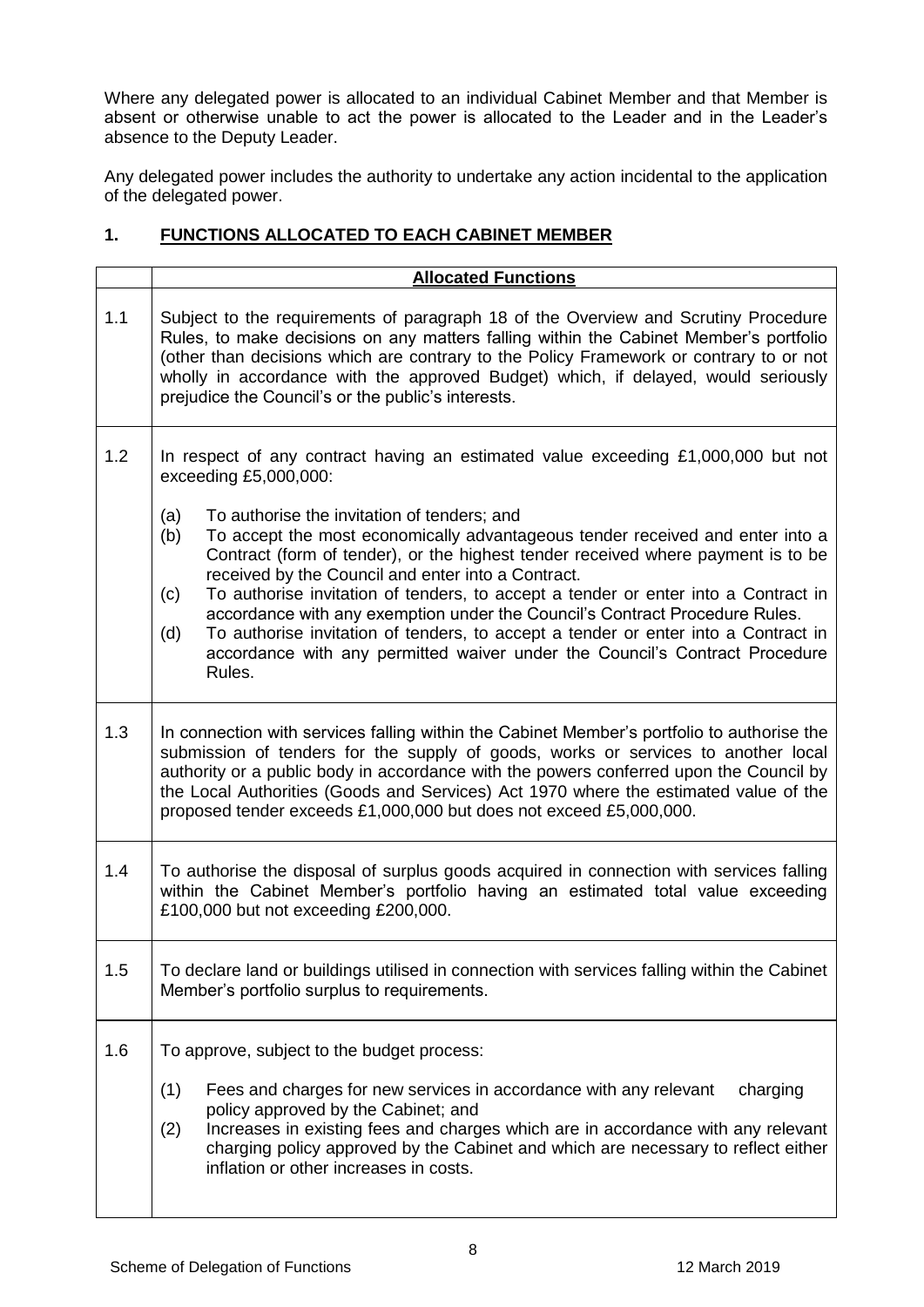|     | <b>Allocated Functions</b>                                                                                                                       |  |  |
|-----|--------------------------------------------------------------------------------------------------------------------------------------------------|--|--|
|     |                                                                                                                                                  |  |  |
| 1.7 | To authorise the appointment of consultants providing a professional service whose fees<br>are estimated to exceed £100,000.                     |  |  |
| 1.8 | To make a formal response on behalf of the County Borough Council to any<br>Government Paper or Circular and any draft European Union Directive. |  |  |

#### **2. FUNCTION ALLOCATED TO THE DEPUTY LEADER AND CABINET MEMBER FOR RESOURCES**

|     | <b>Allocated Function</b>                                                                                                                                     |  |  |
|-----|---------------------------------------------------------------------------------------------------------------------------------------------------------------|--|--|
| 2.1 | To authorise the exercise of rights of pre-emption vested in the Council.                                                                                     |  |  |
| 2.2 | To allocate Capital Programme funds to Town and Community Councils to facilitate<br>community projects, upon the recommendation of the Chief Finance Officer. |  |  |
| 2.3 | To approve levels of maximum funding to voluntary organisations where the amount of<br>the funding exceeds £50,000.                                           |  |  |

### **3. FUNCTIONS ALLOCATED TO THE CABINET MEMBER – COMMUNITIES**

|     | <b>Allocated Functions</b>                                                                                                                                                                                                                                                                                                                                                                                                                                                                                                         |                                                                                                                                                                                                                                                                |  |  |
|-----|------------------------------------------------------------------------------------------------------------------------------------------------------------------------------------------------------------------------------------------------------------------------------------------------------------------------------------------------------------------------------------------------------------------------------------------------------------------------------------------------------------------------------------|----------------------------------------------------------------------------------------------------------------------------------------------------------------------------------------------------------------------------------------------------------------|--|--|
| 3.1 | To approve the making of applications for orders in pursuance of Section 116 of<br>(a)<br>the Highways Act 1980 and Sections 247, 248 and 249 of the Town and Country<br>Planning Act 1990 and to approve the making, modification or variation of orders<br>in pursuance of any provision contained in the following enactments (or any<br>statutory modification, re-enactment or amendment thereof):<br>Road Traffic Regulation Act 1984;<br>Road Traffic Regulation (Special Events) Act 1994<br>Town Police Clauses Act 1847; |                                                                                                                                                                                                                                                                |  |  |
|     | (b)                                                                                                                                                                                                                                                                                                                                                                                                                                                                                                                                | To confirm, where the Council has power to do so, any proposed Order made in<br>accordance with paragraph (a) above to which there are no objections or in<br>respect of which any objections made are withdrawn;                                              |  |  |
|     | (c)                                                                                                                                                                                                                                                                                                                                                                                                                                                                                                                                | Where the Council does not have power to determine any proposed Order to refer<br>the proposed Order to such determining body (i.e. the National Assembly for<br>Wales, the Magistrate's Court or the County Court) as is appropriate in the<br>circumstances. |  |  |
| 3.2 | To decide the name and/or numbering of a street, or to change or alter the name and/or<br>numbering of a street, in accordance with the relevant provisions of the Towns<br>Improvement Clauses Act 1847 and the Public Health Act 1925, and to authorise any<br>action considered appropriate as a result of making such a decision.                                                                                                                                                                                              |                                                                                                                                                                                                                                                                |  |  |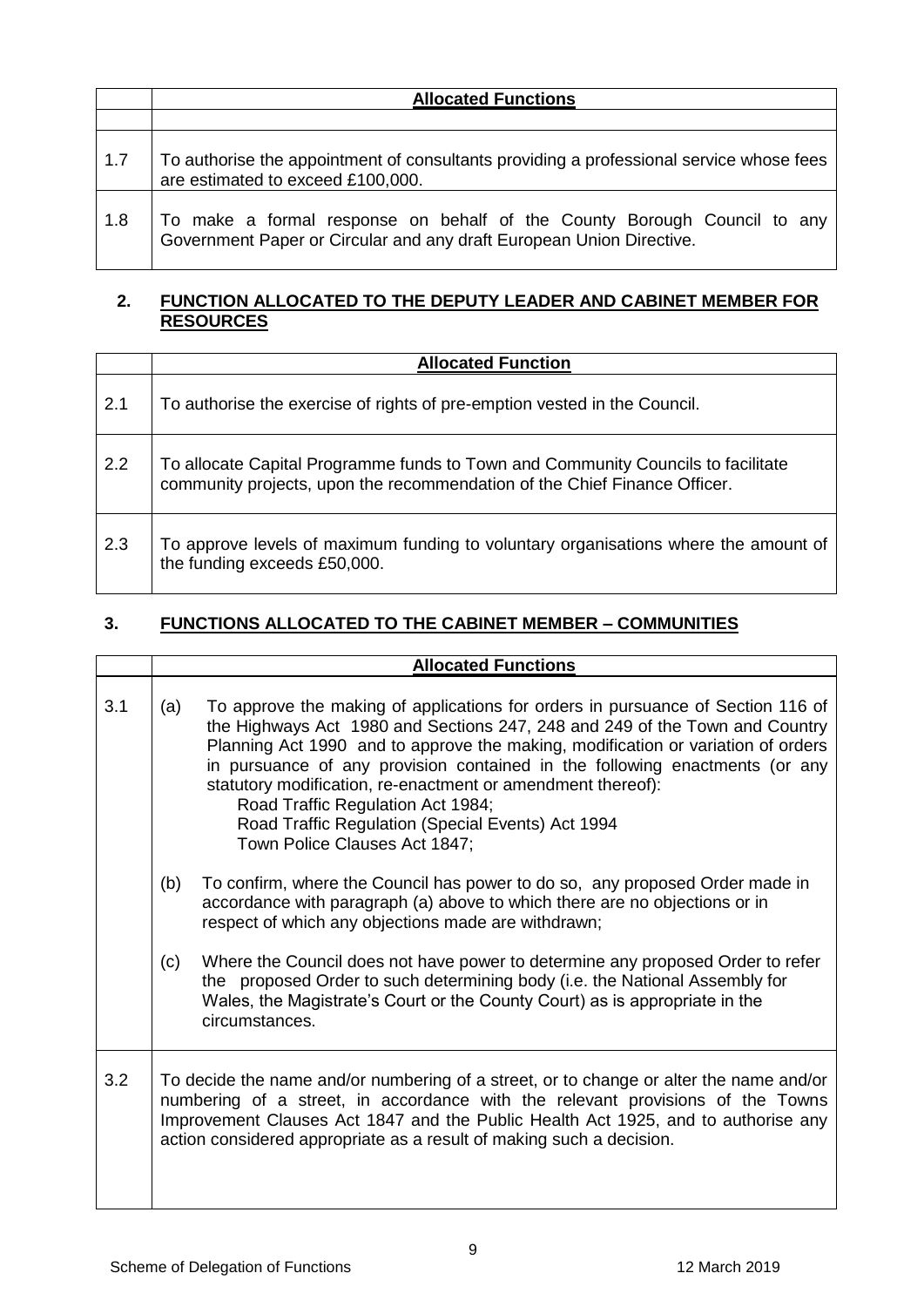|     | <b>Allocated Functions</b>                                                                                                                                                                                                        |  |  |
|-----|-----------------------------------------------------------------------------------------------------------------------------------------------------------------------------------------------------------------------------------|--|--|
| 3.3 | To determine requests for the use of Council car parks for purposes not authorised by<br>the relevant Off-Street Parking Places Order and to suspend the use of any parking<br>place or part thereof when considered appropriate. |  |  |
| 3.4 | To approve levels of maximum funding to voluntary organisations where the amount of<br>the funding exceeds £50,000.                                                                                                               |  |  |

#### **4. FUNCTIONS ALLOCATED TO THE CABINET MEMBER - SOCIAL SERVICES AND EARLY HELP**

|     | <b>Allocated Functions</b>                                                                                                                                                                                                                                             |  |  |
|-----|------------------------------------------------------------------------------------------------------------------------------------------------------------------------------------------------------------------------------------------------------------------------|--|--|
| 4.1 | To approve any adjustments in the level of fees paid for placements made in<br>Independent Sector Residential and Nursing Care Homes within the County Borough.                                                                                                        |  |  |
| 4.2 | To approve levels of maximum funding to voluntary organisations which are subject to a<br>formal service agreement where the amount of the funding exceeds £50,000.                                                                                                    |  |  |
| 4.3 | To approve any adjustments in the levels of grants, fees and allowances for Children<br>and Young People and their carers in respect of: Children's Foster Care; Residential<br>Care; Adoption Services; Aftercare Services; Respite Care Services: Volunteer Drivers. |  |  |
| 4.4 | To approve applications for grants to voluntary organisations in accordance with the<br>policy approved by the Cabinet or Council where the amount of the grant exceeds<br>£50,000.                                                                                    |  |  |
| 4.5 | To approve levels of maximum funding to voluntary organisations where the amount of<br>the funding exceeds £50,000.                                                                                                                                                    |  |  |

## **5. FUNCTIONS ALLOCATED TO THE CABINET MEMBER – EDUCATION AND REGENERATION**

|     | <b>Allocated Functions</b>                                                                                                                                                          |  |  |
|-----|-------------------------------------------------------------------------------------------------------------------------------------------------------------------------------------|--|--|
| 5.1 | In consultation with the Corporate Director - Education and Family Support, to appoint<br>additional LEA school governors to support schools causing concern.                       |  |  |
| 5.2 | To approve applications for grants to voluntary organisations in accordance with the<br>policy approved by the Cabinet or Council where the amount of the grant exceeds<br>£50,000. |  |  |
| 5.3 | To approve levels of maximum funding to voluntary organisations where the amount of<br>the funding exceeds £50,000.                                                                 |  |  |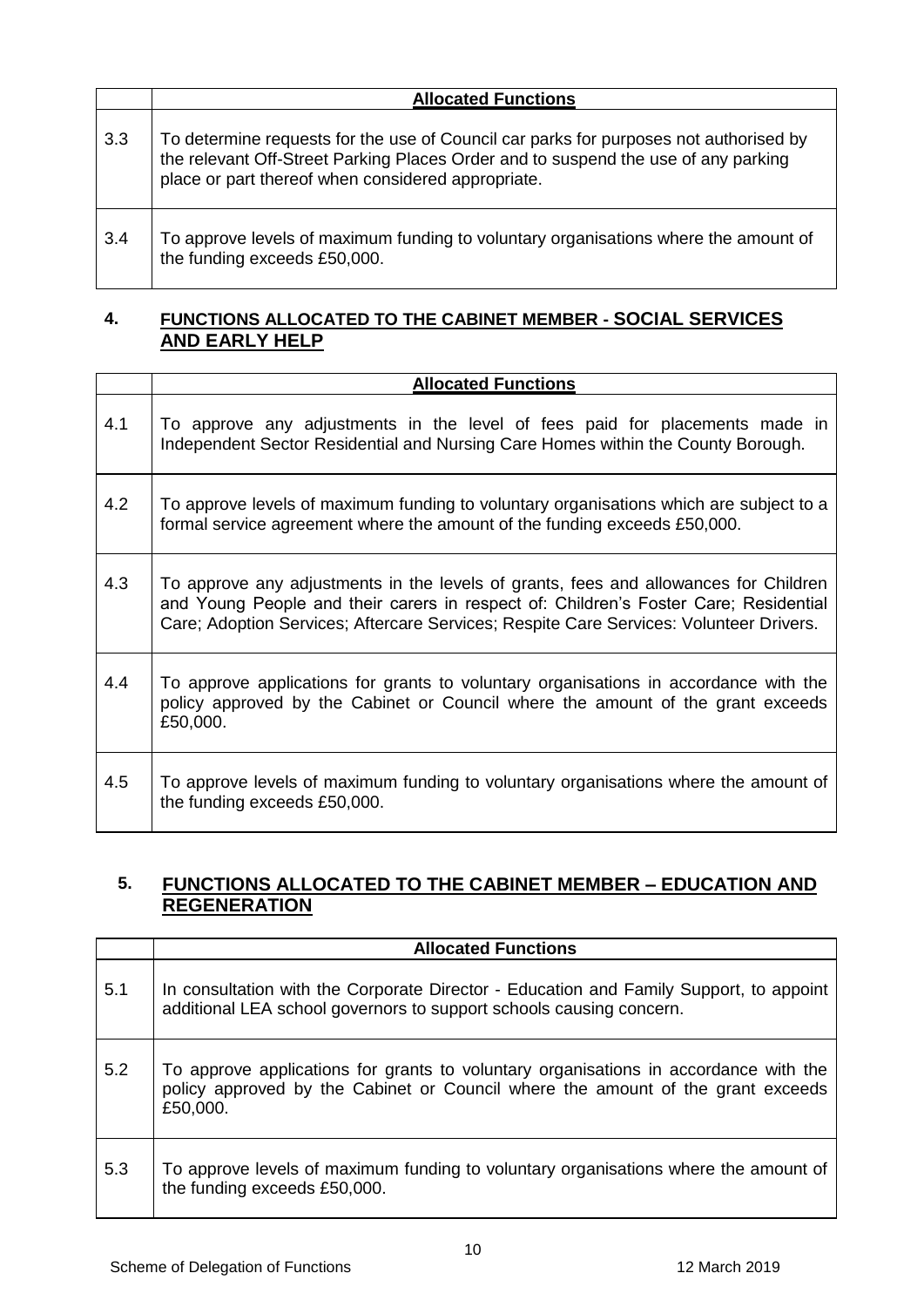#### **6. FUNCTIONS ALLOCATED TO THE CABINET MEMBER – WELLBEING AND FUTURE GENERATIONS**

|     | <b>Allocated Functions</b>                                                                                         |  |  |  |  |
|-----|--------------------------------------------------------------------------------------------------------------------|--|--|--|--|
| 6.1 | To approve levels of maximum funding to voluntary organisations where the amount of<br>the funding exceeds £50,000 |  |  |  |  |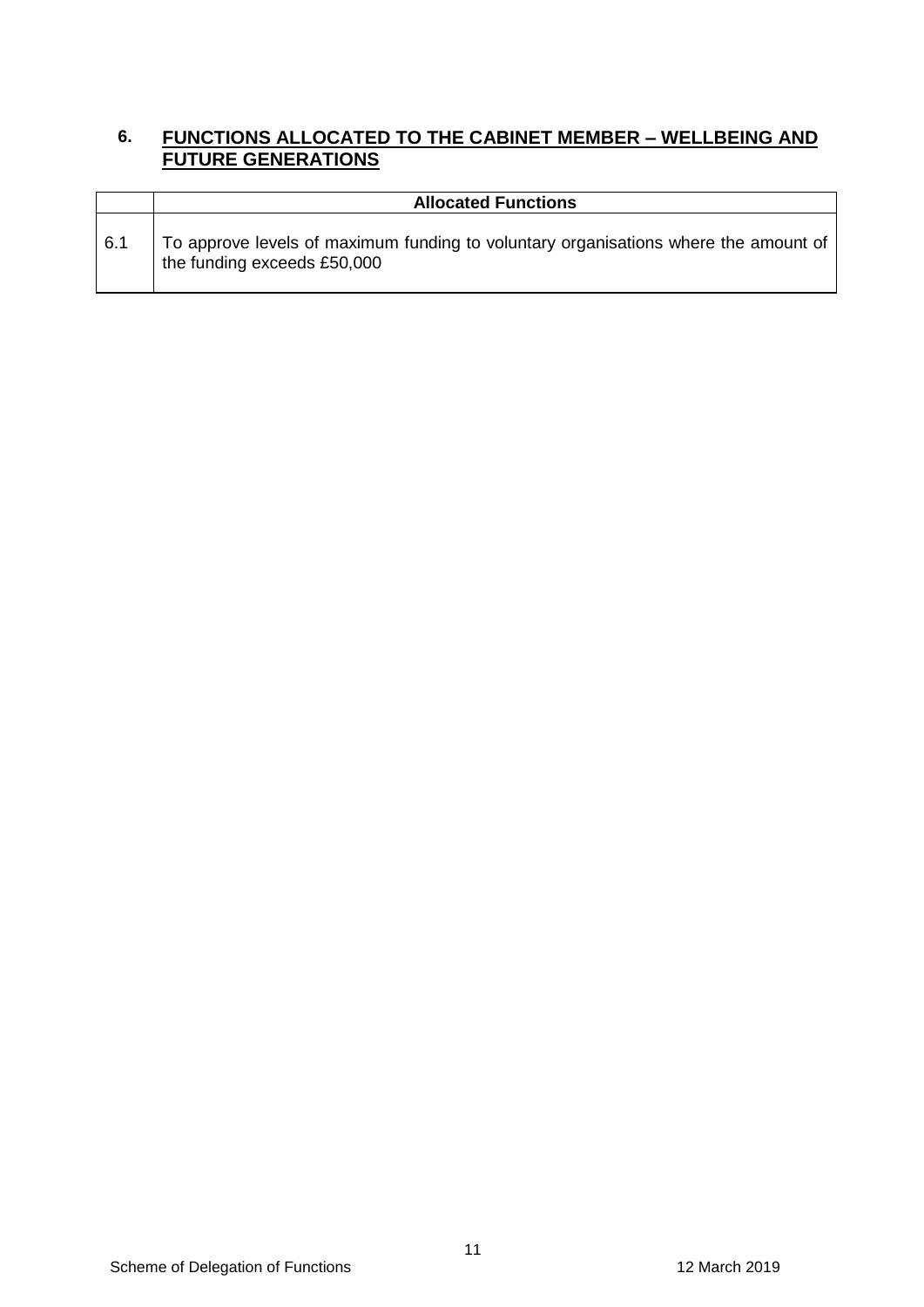## **SCHEME B1**

## **FUNCTIONS DELEGATED TO CHIEF OFFICERS SUBJECT TO CONSULTATION AND CALL IN**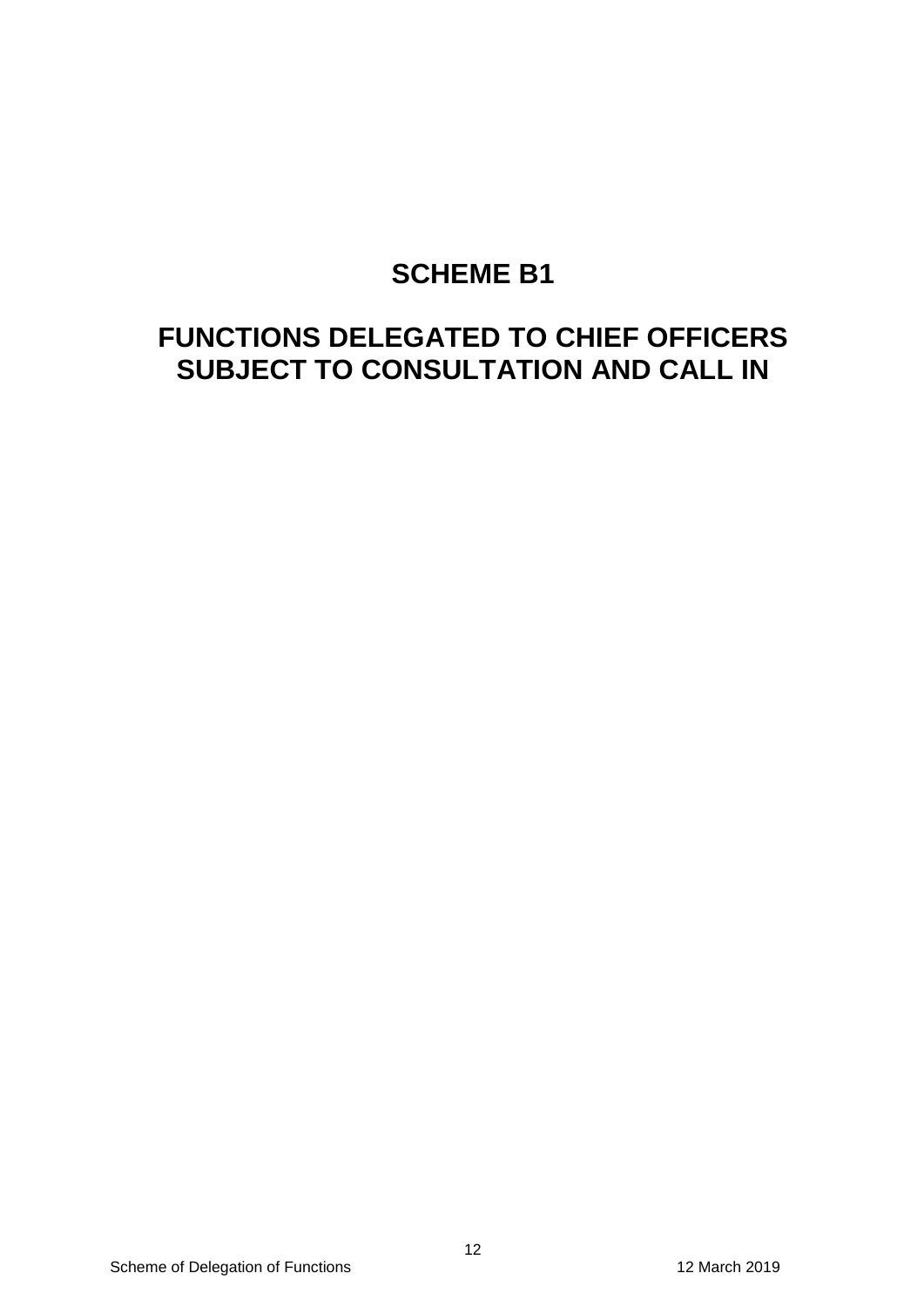#### **1. FUNCTIONS DELEGATED TO EACH CHIEF OFFICER**

#### **A. COUNCIL / CABINET FUNCTIONS:**

|     | <b>Delegated Functions</b>                                                                                                                                                                                                     |     | Consultee(s)                                                                                                                                                                                                                                                                                                          |  |
|-----|--------------------------------------------------------------------------------------------------------------------------------------------------------------------------------------------------------------------------------|-----|-----------------------------------------------------------------------------------------------------------------------------------------------------------------------------------------------------------------------------------------------------------------------------------------------------------------------|--|
| 1.1 | To authorise the disposal of surplus goods<br>acquired in connection with services for which the<br>Chief Officer concerned is responsible having an<br>estimated total value exceeding £50,000 but not<br>exceeding £100,000. | (1) | <b>COUNCIL FUNCTIONS</b><br>Chairperson of<br>The<br>any<br>committee or other body to<br>which the Council has also<br>delegated the function which<br><i>includes</i><br>the<br>service<br>in.<br>connection with which the<br>goods were acquired or, if<br>there is no such committee<br>or other body, the Mayor |  |
|     |                                                                                                                                                                                                                                | (2) | <b>CABINET FUNCTIONS</b><br>The Cabinet Member with<br>the relevant function                                                                                                                                                                                                                                          |  |
| 1.2 | To authorise the appointment of consultants<br>providing a professional service whose fees are<br>estimated to exceed £50,000 but not exceeding<br>£100,000                                                                    | (1) | <b>COUNCIL FUNCTIONS</b><br>The Chairperson of any<br>Committee or other body to<br>which the Council has also<br>delegated the function which<br>includes the service in<br>respect of which the fees or<br>charges will be payable or, if<br>there is no such committee<br>or other body, the Mayor                 |  |
|     |                                                                                                                                                                                                                                | (2) | <b>CABINET FUNCTIONS</b><br>The Cabinet Member with<br>the relevant function                                                                                                                                                                                                                                          |  |

### **B. CABINET FUNCTIONS:**

|     | <b>Delegated Functions</b>                                                                                                                                                                                                                                                                                                                                           | Consultee(s)                                     |
|-----|----------------------------------------------------------------------------------------------------------------------------------------------------------------------------------------------------------------------------------------------------------------------------------------------------------------------------------------------------------------------|--------------------------------------------------|
| 1.3 | To authorise the submission of tenders for the<br>supply of goods, works or services to another local<br>authority or a public body in accordance with the<br>powers conferred upon the Council by the Local<br>Authorities (Goods and Services) Act 1970 where<br>the estimated value of the proposed tender<br>exceeds £100,000 but does not exceed<br>£1,000,000. | The Cabinet Member with the<br>relevant function |
| 1.4 | To approve levels of maximum funding to<br>voluntary organisations which are subject to a<br>formal service agreement where the amount of the<br>funding exceeds £10,000 but does not exceed<br>£50,000.                                                                                                                                                             | Cabinet Member with the relevant<br>function     |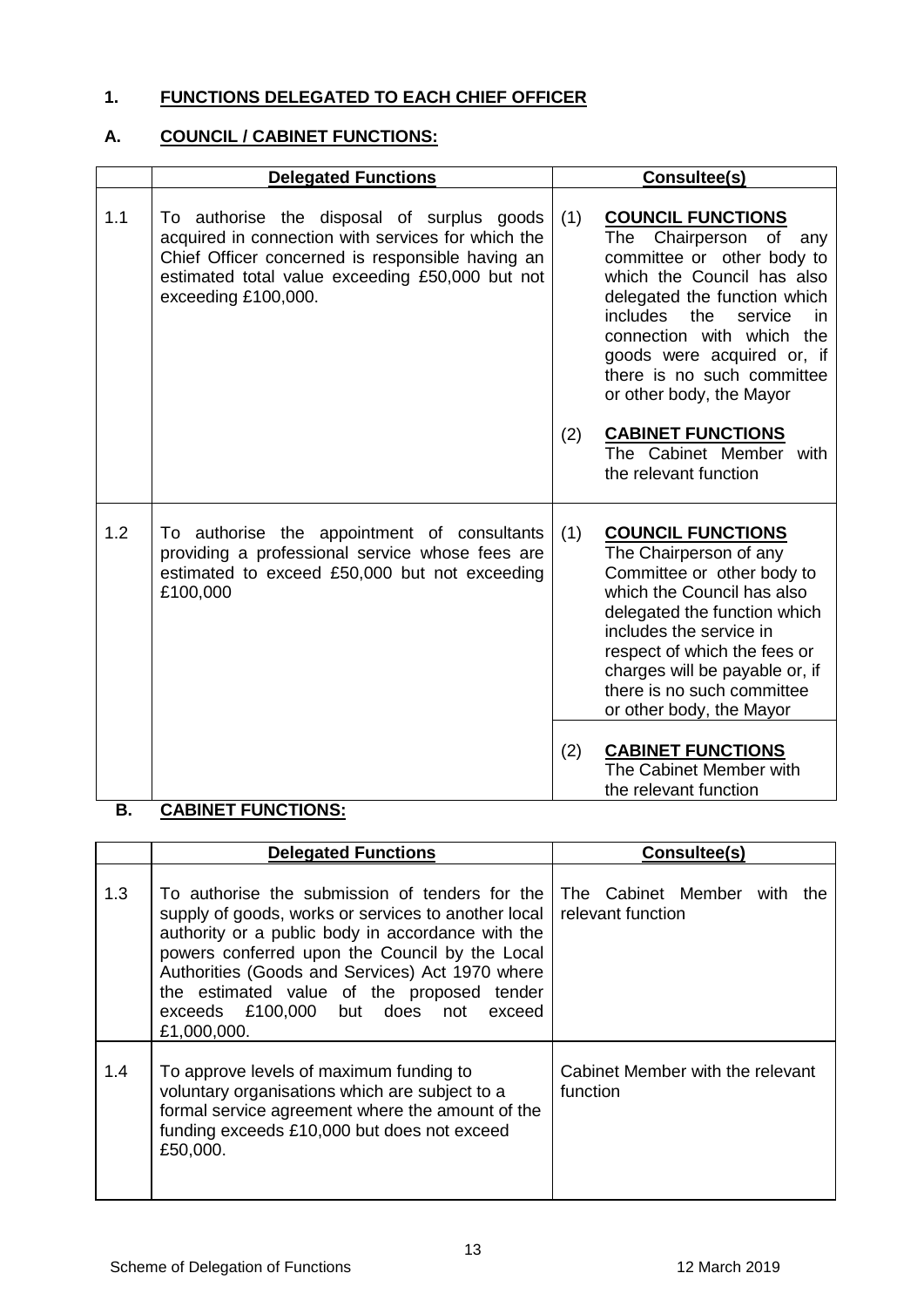|     | <b>Delegated Functions</b>                                                                                                                            | Consultee(s)                                 |
|-----|-------------------------------------------------------------------------------------------------------------------------------------------------------|----------------------------------------------|
| 1.5 | To approve levels of maximum funding to<br>voluntary organisations where the amount of the<br>funding exceeds £10,000 but does not exceed<br>£50,000. | Cabinet Member with the relevant<br>function |

#### **2. FUNCTIONS ALLOCATED TO THE CHIEF EXECUTIVE (OR IF ABSENT OR OTHERWISE UNABLE TO ACT TO THE CORPORATE DIRECTOR IDENTIFIED BY THE CHIEF EXECUTIVE FROM TIME TO TIME)**

### **A. COUNCIL FUNCTIONS:**

|     | <b>Delegated Functions</b>                                                                                                                                                                                                                                                                                                                   |     | Consultee(s)                                                                                                                                                                                                                                          |
|-----|----------------------------------------------------------------------------------------------------------------------------------------------------------------------------------------------------------------------------------------------------------------------------------------------------------------------------------------------|-----|-------------------------------------------------------------------------------------------------------------------------------------------------------------------------------------------------------------------------------------------------------|
| 2.1 | To make a decision upon any matter which, for<br>reasons of urgency, cannot await the next meeting<br>of the Council or of any Committee or other body<br>to which the Council has delegated the function in<br>connection with which a decision is required (other<br>than a decision which must by law be taken by the<br>Council itself). | (1) | Chairperson<br>The<br>of<br>any<br>committee or other body to<br>Council<br>the<br>which<br>has<br>delegated the function<br>in.<br>respect of which the decision<br>is required or, if there is no<br>such committee or<br>other<br>body, the Mayor; |
|     |                                                                                                                                                                                                                                                                                                                                              | (2) | leader(s)<br>The<br>of<br>each<br>political group into which the<br>members of the Council are<br>divided;                                                                                                                                            |
|     |                                                                                                                                                                                                                                                                                                                                              | (3) | The Corporate Director(s) (if<br>any) responsible for the<br>function in respect of which<br>the decision is required                                                                                                                                 |

|     | <b>Delegated Functions</b>                                                                                                                                                                                                                                   | Consultee(s)                                                                                                                                                                                                                                              |
|-----|--------------------------------------------------------------------------------------------------------------------------------------------------------------------------------------------------------------------------------------------------------------|-----------------------------------------------------------------------------------------------------------------------------------------------------------------------------------------------------------------------------------------------------------|
| 2.2 | To authorise additional expenditure from within the<br>capital programme for new or existing schemes,<br>subject to a maximum limit of £100,000 and<br>funding availability, which, for reasons of urgency,<br>cannot await the next meeting of the Council. | (1)<br>Chairperson of<br>The<br>any<br>committee, or other body to<br>Council<br>which<br>the<br>has<br>delegated the function in<br>respect of which the decision<br>is required or, if there is no<br>such<br>committee or<br>other<br>body, the Mayor; |
|     |                                                                                                                                                                                                                                                              | (2)<br>The Section 151 Officer;<br>(3)<br>The Monitoring Officer (only<br>if the delegation is sub-<br>delegated to the Section 151<br>Officer).                                                                                                          |
|     |                                                                                                                                                                                                                                                              | (4)<br>Leader,<br>The<br>his.<br>or<br>ın<br>the<br>absence<br>appropriate<br><b>Cabinet Member</b>                                                                                                                                                       |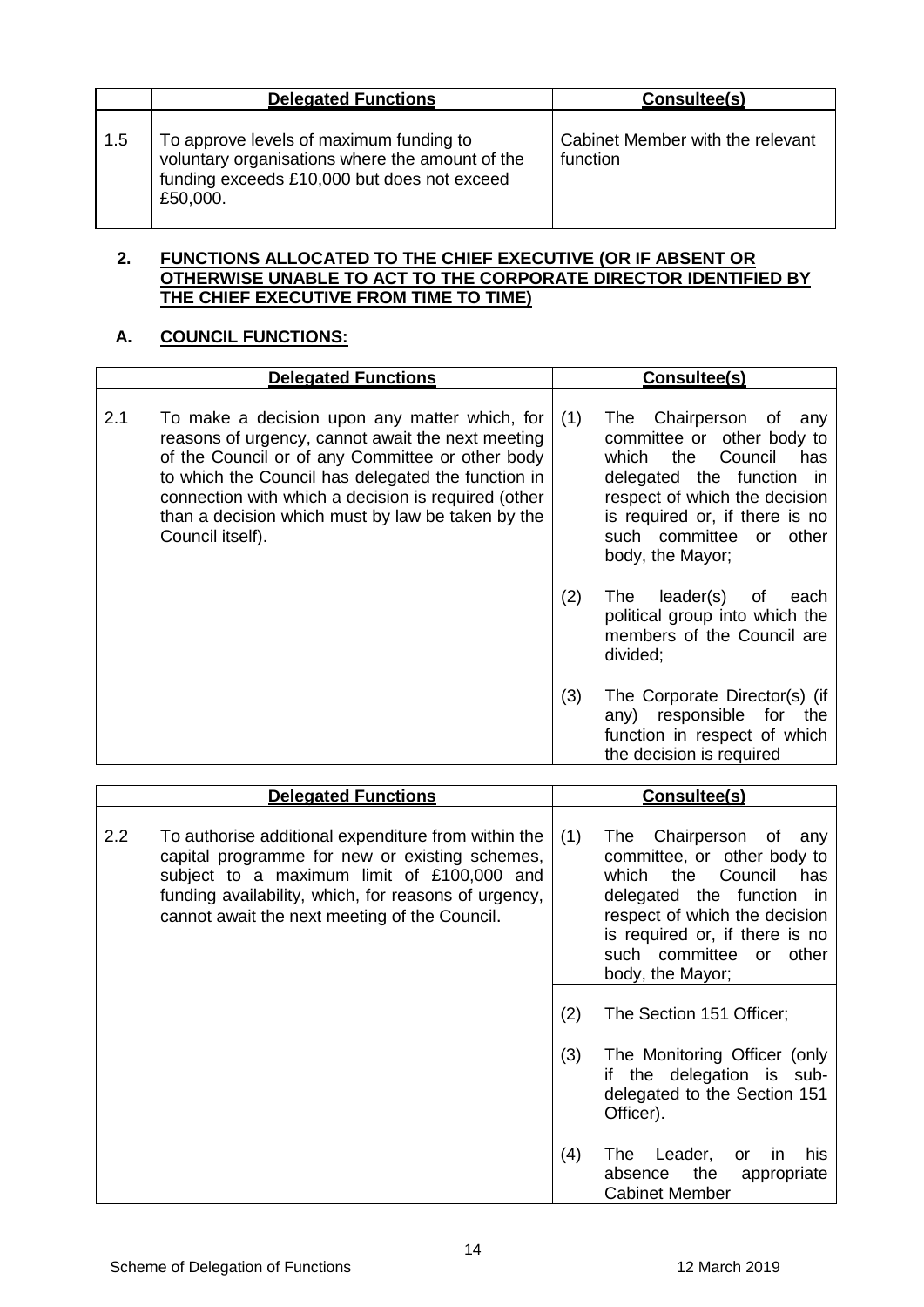#### **3. FUNCTIONS ALLOCATED TO THE MONITORING OFFICER**

#### **B. COUNCIL / CABINET FUNCTIONS:**

|     | <b>Delegated Functions</b>                                                                                                                                                                    | Consultee(s)                                                                                                                                                                                                                                                                                                                                  |
|-----|-----------------------------------------------------------------------------------------------------------------------------------------------------------------------------------------------|-----------------------------------------------------------------------------------------------------------------------------------------------------------------------------------------------------------------------------------------------------------------------------------------------------------------------------------------------|
| 3.1 | To instruct counsel or to engage external solicitors<br>in connection with any legal matter affecting the<br>Council where the estimated cost of doing so is<br>estimated to exceed £100,000. | <b>COUNCIL FUNCTIONS</b><br>The Chairperson of any committee<br>or other body to which the Council<br>has delegated the function<br>- in<br>respect of which it is proposed to<br>instruct counsel or, if there is no<br>such committee or other body, the<br>Mayor.<br><b>CABINET FUNCTIONS</b><br>The Cabinet Member with the               |
| 3.2 | To authorise the settlement of civil and / or<br>criminal proceedings whether commenced or in<br>anticipation where the amount payable by or to the<br>Council exceeds £100,000.              | relevant function<br><b>COUNCIL FUNCTIONS</b><br>The Chairperson of any committee<br>or other body to which the Council<br>delegated the function<br>has<br>to<br>which the proposed relate or, if<br>there is no such committee or<br>other body, the Mayor.<br><b>CABINET FUNCTIONS</b><br>The Cabinet Member with the<br>relevant function |

#### **C. CABINET FUNCTIONS:**

|     | <b>Delegated Functions</b>                                                                                                                                                                                                                                                                        | Consultee(s)                                                                  |
|-----|---------------------------------------------------------------------------------------------------------------------------------------------------------------------------------------------------------------------------------------------------------------------------------------------------|-------------------------------------------------------------------------------|
| 3.3 | To exercise the functions set out in the Scrap<br>Metal Dealers Act 2013                                                                                                                                                                                                                          | Cabinet Member with the relevant<br>function                                  |
| 3.4 | To determine the award of Discretionary Disabled<br>Facilities Lifetime Grants, and the award of the<br>residual Disabled Facilities Top-Up Grants, in<br>accordance with the Private Sector Housing<br><b>Renewal &amp; Disabled Adaptions Policy</b>                                            | Cabinet Member with the relevant<br>function                                  |
| 3.5 | To increase or decrease any of the rates payable<br>for any statutory grants administered under the<br>Housing Grants, Construction and Regeneration<br>Act 1996 and any non-statutory grants<br>administered under the Bridgend County Borough<br>Council Private Sector Housing Renewal Policy. | (1) Cabinet Member with the<br>relevant function<br>(2) Chief Finance Officer |
|     |                                                                                                                                                                                                                                                                                                   |                                                                               |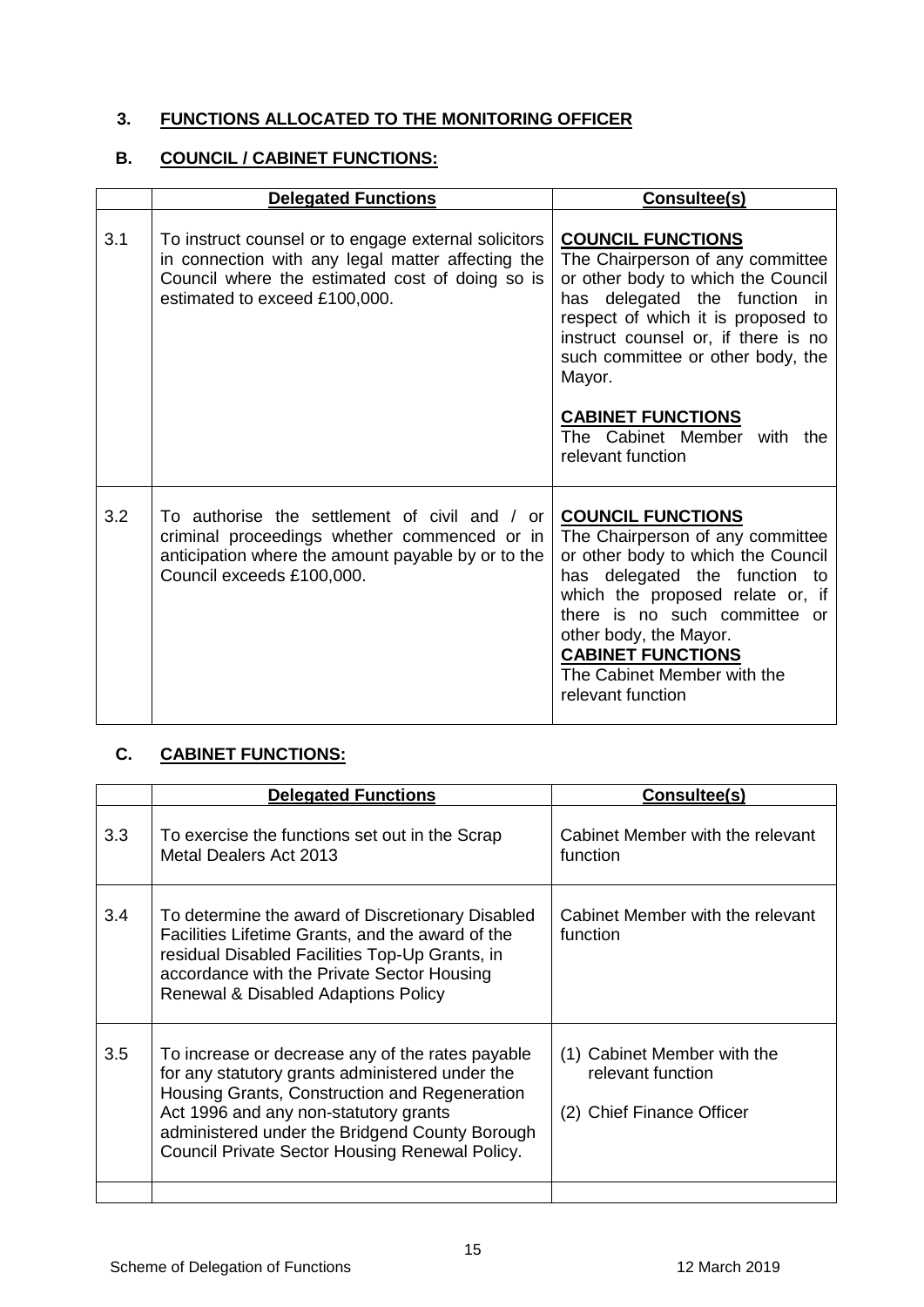|     | <b>Delegated Functions</b>                                                                                                                                                                     | Consultee(s)                                 |
|-----|------------------------------------------------------------------------------------------------------------------------------------------------------------------------------------------------|----------------------------------------------|
| 3.6 | To approve applications for grants to voluntary<br>organisations in accordance with the policy<br>approved by the Cabinet or Council where the<br>amount of the grant does not exceed £50,000. | Cabinet Member with the relevant<br>function |

#### **4. FUNCTIONS ALLOCATED TO THE CORPORATE DIRECTOR - EDUCATION AND FAMILY SUPPORT**

#### **A. CABINET FUNCTIONS:**

|     | <b>Delegated Functions</b>                                                                                                                                                                     | <b>Consultee</b>                             |
|-----|------------------------------------------------------------------------------------------------------------------------------------------------------------------------------------------------|----------------------------------------------|
| 4.1 | To issue and serve public notice of proposals to<br>open and to close schools and to consult the $ $ function<br>public on such proposals.                                                     | <b>Cabinet Member with the relevant</b>      |
| 4.2 | To approve applications for grants to voluntary<br>organisations in accordance with the policy<br>approved by the Cabinet or Council where the<br>amount of the grant does not exceed £50,000. | Cabinet Member with the relevant<br>function |

#### **5. FUNCTIONS ALLOCATED TO THE CORPORATE DIRECTOR – SOCIAL SERVICES & WELLBEING**

#### **A. CABINET FUNCTIONS:**

|     | <b>Delegated Functions</b>                                                                                                                                                                                                                                                                                          | <b>Consultee</b>                             |
|-----|---------------------------------------------------------------------------------------------------------------------------------------------------------------------------------------------------------------------------------------------------------------------------------------------------------------------|----------------------------------------------|
| 5.1 | To approve applications for grants to voluntary<br>organisations in accordance with the policy<br>approved by the Cabinet or Council where the<br>amount of the grant does not exceed £50,000.                                                                                                                      | Cabinet Member with the relevant<br>function |
| 5.2 | To issue and serve public notice of proposals to<br>open and to close leisure facilities and to consult<br>the public on such proposals.                                                                                                                                                                            | Cabinet Member with the relevant<br>function |
| 5.3 | To exercise the Council's functions under the<br>Fostering Services (Wales) Regulations 2003<br>relating to the appointment from time to time of<br>new members of the Bridgend Fostering Panel<br>(other than the appointment of elected members<br>of the Council) as and when vacancies arise.                   | Cabinet Member with the relevant<br>function |
| 5.4 | To exercise the Council's functions under the<br>Adoption Agencies Regulations 2005 relating to<br>the appointment from time to time of the Chair and<br>Vice-Chair and members of the Bridgend Adoption<br>Panel (other than the appointment of elected<br>members of the Council) as and when vacancies<br>arise. | Cabinet Member with the relevant<br>function |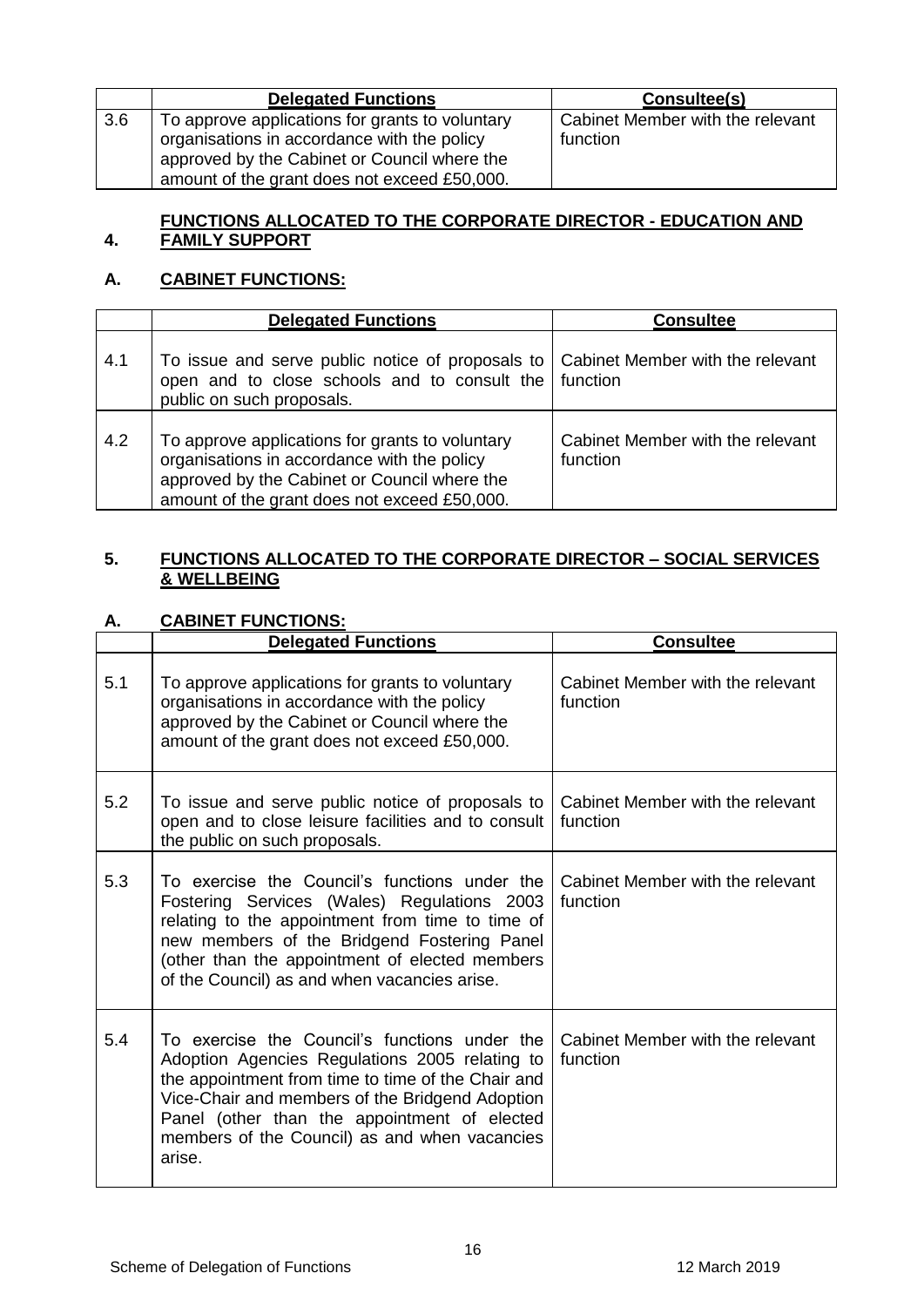## **6. FUNCTIONS ALLOCATED TO THE CORPORATE DIRECTOR - COMMUNITIES**

### **A. COUNCIL FUNCTIONS:**

|     | <b>Delegated Functions</b>                                                                                                                                                                                                                                              | <b>Consultee</b>                         |
|-----|-------------------------------------------------------------------------------------------------------------------------------------------------------------------------------------------------------------------------------------------------------------------------|------------------------------------------|
| 6.1 | To provide observations upon the request of the National Chairperson or in their<br>Assembly for Wales in respect of applications for offshore absence the Vice-<br>dredging submitted to the Crown Estate under the Chairperson of the<br>"Government View" procedure. | Planning and<br>Development<br>Committee |

#### **B. CABINET FUNCTIONS:**

|     | <b>Allocated Functions</b>                                                                                                                                                         | <b>Consultee</b>                                                                    |
|-----|------------------------------------------------------------------------------------------------------------------------------------------------------------------------------------|-------------------------------------------------------------------------------------|
| 6.2 | To make a decision upon any matter relating to the Council's<br>emergency planning functions which, for reasons of urgency,<br>cannot await the next meeting of the Cabinet.       | Leader<br>their<br><b>or</b><br>in.<br>absence<br>the<br>Deputy<br>Leader           |
| 6.3 | To authorise the carrying out of civic amenity schemes.                                                                                                                            | <b>Cabinet Member with</b><br>the relevant function                                 |
| 6.4 | To undertake projects of Sustainable Waste Management<br>within the County Borough.                                                                                                | <b>Cabinet Member with</b><br>the relevant function                                 |
| 6.5 | To approve or amend programmes for the preparation of<br>policy documents required by the Planning and Compulsory<br>Purchase Act 2004.                                            | <b>Cabinet Member with</b><br>the relevant function                                 |
| 6.6 | To provide observations on behalf of the Council to the<br>National Assembly for Wales upon proposals to amend<br>"Planning Guidance Wales" and related Technical Advice<br>Notes. | <b>Cabinet Member with</b><br>the relevant function                                 |
| 6.7 | To provide observations on behalf of the Council to the<br>appropriate Government Department upon proposals to<br>amend national planning and environmental policy.                | <b>Cabinet Member with</b><br>the relevant function                                 |
| 6.8 | To initiate projects for environmental education improvement<br>and management within the County Borough.                                                                          | Cabinet Member with<br>the relevant function                                        |
| 6.9 | To increase or decrease the fees chargeable under the<br>Building Regulations by not more than 10%.                                                                                | (1) Cabinet Member<br>with the relevant<br>function<br>(2) Chief Finance<br>Officer |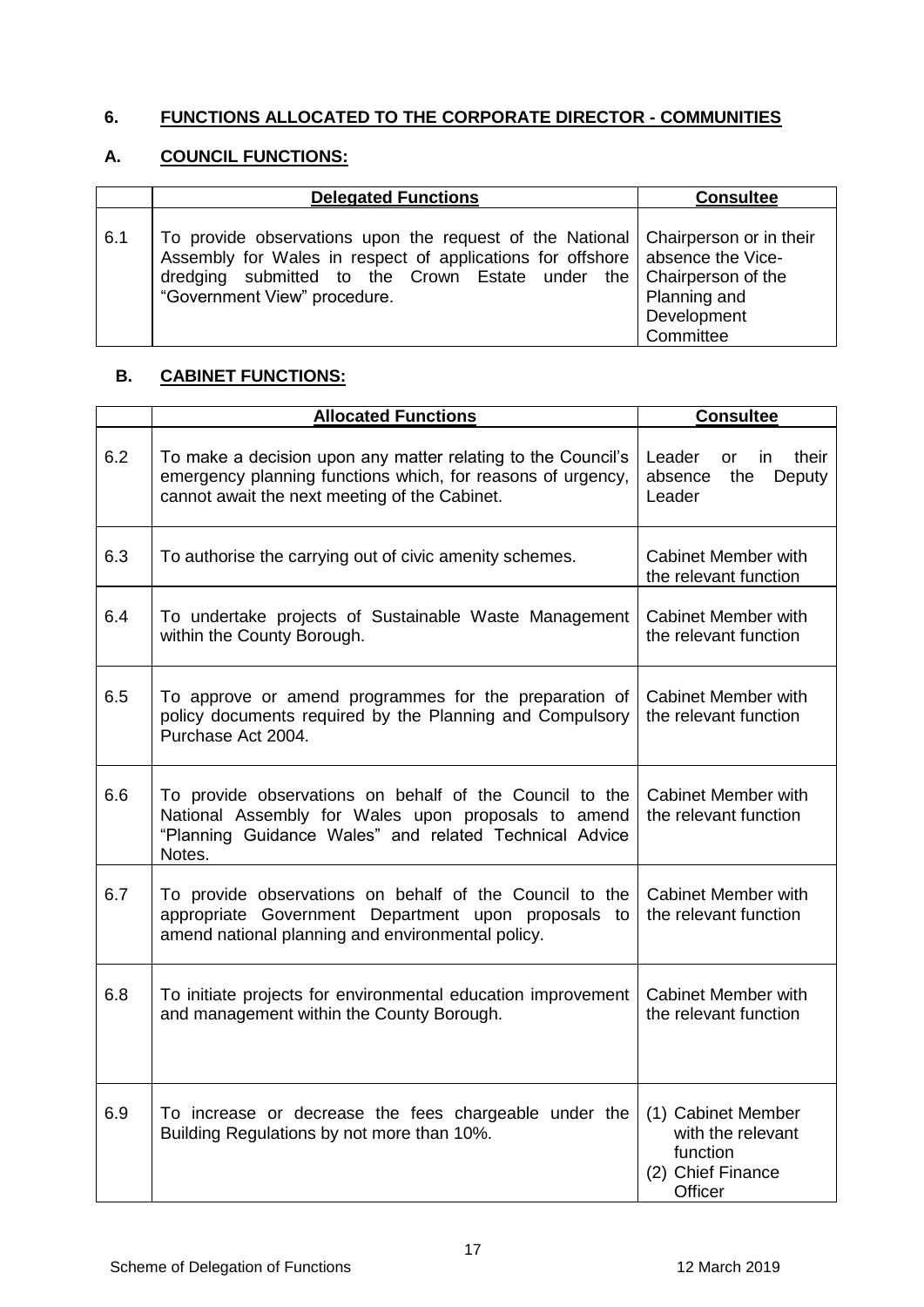|      | <b>Allocated Functions</b>                                                                                                                                                                                                                                         | <b>Consultee</b>                                                                                                                                                                                                             |
|------|--------------------------------------------------------------------------------------------------------------------------------------------------------------------------------------------------------------------------------------------------------------------|------------------------------------------------------------------------------------------------------------------------------------------------------------------------------------------------------------------------------|
| 6.10 | To authorise the carrying out of Land Reclamation, Coastal<br>Protection and Land Drainage schemes not exceeding an<br>estimated value of £100,000.                                                                                                                | Cabinet Member with<br>the relevant function                                                                                                                                                                                 |
| 6.11 | To review the prescribed limits of financial assistance<br>provided under the grant schemes operated by the Council<br>pursuant to its economic development powers.                                                                                                | <b>Cabinet Member with</b><br>the relevant function                                                                                                                                                                          |
| 6.12 | To provide observations on behalf of the Council to the<br>National Assembly for Wales upon proposals to amend<br>Highways and Transportation policy and regulations.                                                                                              | <b>Cabinet Member with</b><br>the relevant function                                                                                                                                                                          |
| 6.13 | To issue and serve public notice of proposals to open and to<br>close community facilities and to consult the public on such<br>proposals.                                                                                                                         | <b>Cabinet Member with</b><br>the relevant function                                                                                                                                                                          |
| 6.14 | To authorise, and agree terms for, the disposal of land and<br>buildings, whether by way of a freehold sale or the grant of a<br>lease, in consideration of the payment of a premium at best<br>consideration having an estimated value not exceeding<br>£500,000. | (1) Cabinet Member<br>with the relevant<br>function<br>(2) Monitoring<br>(3) Section 151 Officer<br>or in the event of<br>sub delegation to<br>the Section 151<br>Officer, then the<br><b>Deputy Section</b><br>151 officer. |
| 6.15 | To authorise, and approve the terms of, any lease to be<br>granted to or by the Council in consideration of the payment<br>of a rent, including any rent in excess of £100,000 per annum<br>payable:                                                               | <b>Cabinet Member with</b><br>the relevant function                                                                                                                                                                          |
|      | by the Council; or<br>(a)                                                                                                                                                                                                                                          |                                                                                                                                                                                                                              |
|      | to the Council.<br>(b)                                                                                                                                                                                                                                             |                                                                                                                                                                                                                              |
| 6.16 | To authorise and agree the release of restrictive covenants in<br>favour of or binding the Council for sums exceeding £50,000.                                                                                                                                     | <b>Cabinet Member with</b><br>the relevant function                                                                                                                                                                          |
| 6.17 | To authorise and agree the terms of the surrender of leases<br>by or to the Council including the payment or receipt of a<br>premium exceeding £50,000.                                                                                                            | <b>Cabinet Member with</b><br>the relevant function                                                                                                                                                                          |
| 6.18 | To authorise, and agree terms for, the disposal of land and                                                                                                                                                                                                        | 1) Cabinet Member                                                                                                                                                                                                            |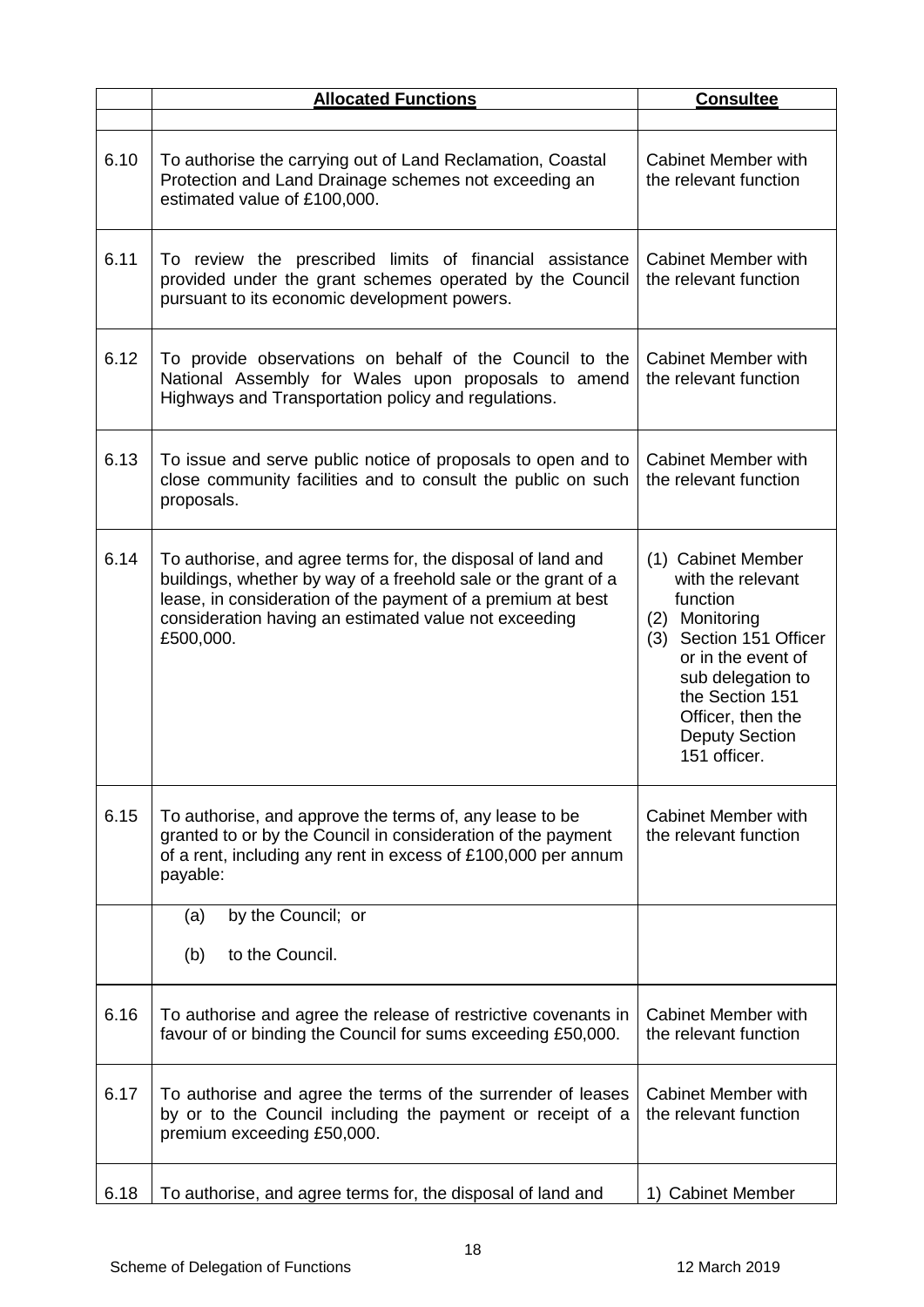|      | <b>Allocated Functions</b>                                                                                                                                                                                                                                                                                                                                                                                                                                                                                                                                                                                 | <b>Consultee</b>                                                                                                                                                                                      |
|------|------------------------------------------------------------------------------------------------------------------------------------------------------------------------------------------------------------------------------------------------------------------------------------------------------------------------------------------------------------------------------------------------------------------------------------------------------------------------------------------------------------------------------------------------------------------------------------------------------------|-------------------------------------------------------------------------------------------------------------------------------------------------------------------------------------------------------|
|      | buildings having an estimated value not exceeding £300,000,<br>at an undervalue where it is considered that: The disposal is<br>in the interests of the economic, social or environmental well<br>being of the whole or any part of the Authority's area, or any<br>or all persons resident or present in the Authority's area; and<br>the disposal is in accordance with the Authority's approved<br>Disposal Strategy and Community Asset Transfer Guidance;<br>and the disposal is at an undervalue of £300,000 or less<br>provided that the disposal is not in breach of any State Aid<br>requirements | with the relevant<br>function<br>2) Monitoring Officer<br>3) Section 151 Officer<br>or in the event of<br>sub delegation to<br>the Section 151<br>Officer, then the<br>Deputy Section 151<br>officer. |
| 6.19 | To authorise, and agree terms for, the acquisition of land or<br>buildings in connection with scheme which appears in the<br>Council's approved capital estimates a particular category of<br>scheme which appears in the Council's approved capital<br>estimates, provided that the acquisition will not exceed the<br>aggregate capital estimate for the category of scheme.                                                                                                                                                                                                                             | <b>Cabinet Member with</b><br>the relevant function.                                                                                                                                                  |
| 6.20 | To exercise any of the Council's powers in respect of<br>Porthcawl Harbour contained in Part V of the Mid Glamorgan<br>County Council Act 1987.                                                                                                                                                                                                                                                                                                                                                                                                                                                            | <b>Cabinet Member with</b><br>the relevant function                                                                                                                                                   |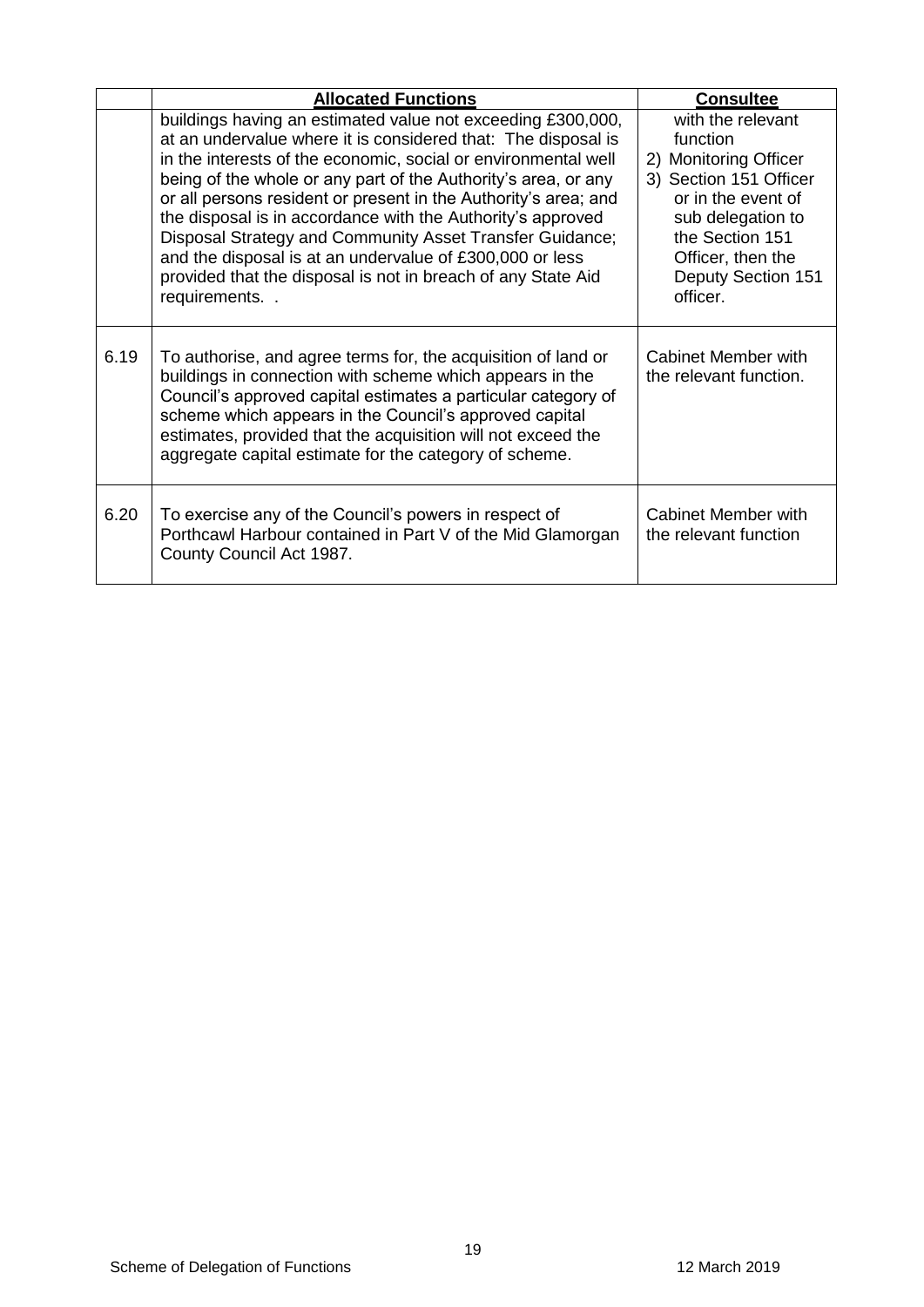## **SCHEME B2**

# **FUNCTIONS DELEGATED TO CHIEF OFFICERS WITHOUT CONSULTATION AND CALL IN.**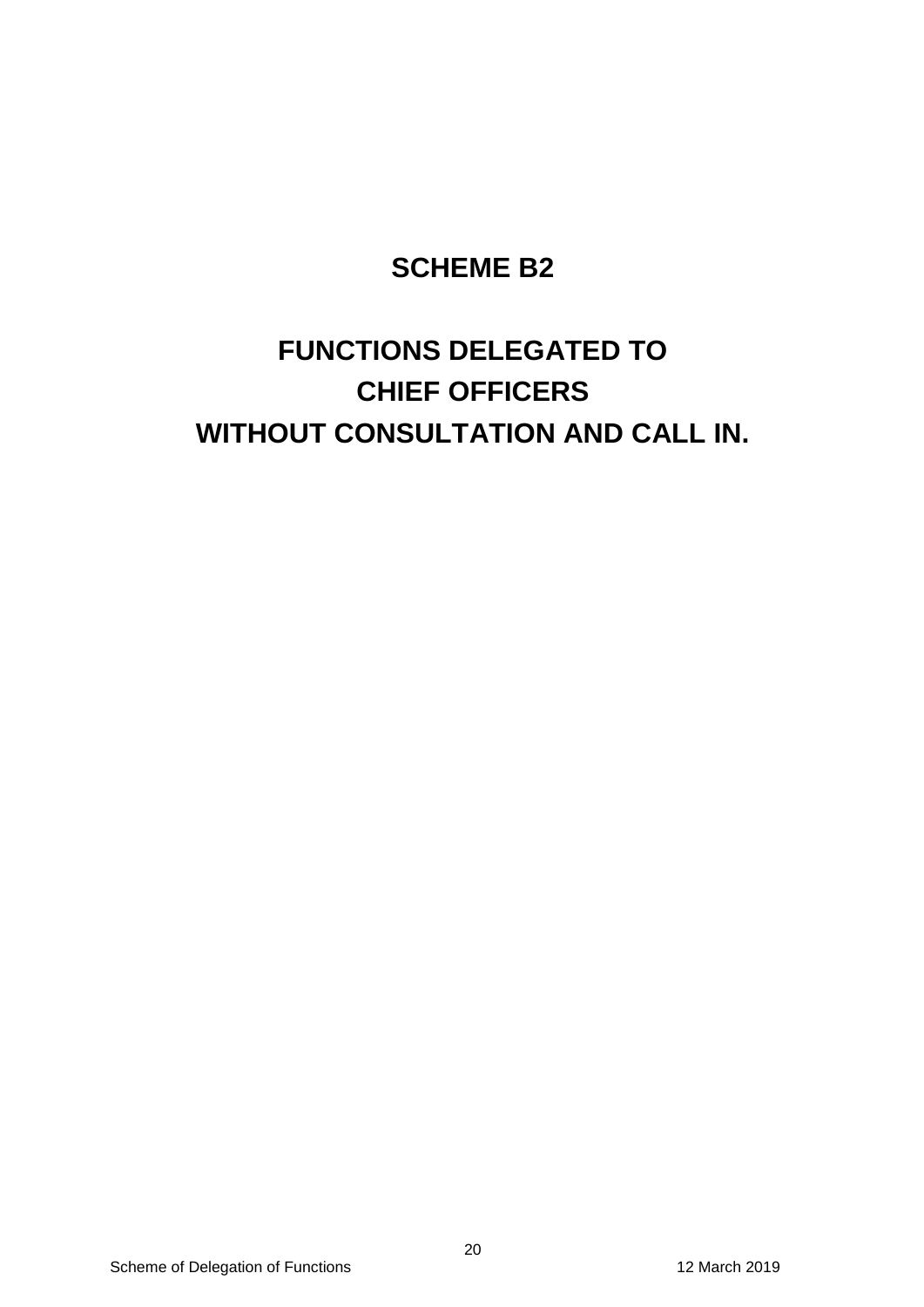## **1. FUNCTIONS ALLOCATED TO EACH CHIEF OFFICER**

## **A. COUNCIL / CABINET FUNCTIONS:**

|     | <b>Allocated Functions</b>                                                                                                                                                                                                                                                                                                                                                                                                                                                                                                                                                                                                                                                                                 |
|-----|------------------------------------------------------------------------------------------------------------------------------------------------------------------------------------------------------------------------------------------------------------------------------------------------------------------------------------------------------------------------------------------------------------------------------------------------------------------------------------------------------------------------------------------------------------------------------------------------------------------------------------------------------------------------------------------------------------|
| 1.1 | To authorise the appointment of consultants providing a professional service whose fees<br>do not exceed £50,000.                                                                                                                                                                                                                                                                                                                                                                                                                                                                                                                                                                                          |
| 1.2 | To authorise the application for and acceptance of applications for grant aid to the<br>National Assembly for Wales and other appropriate bodies for purposes connected with<br>matters falling within the Directorate.                                                                                                                                                                                                                                                                                                                                                                                                                                                                                    |
| 1.3 | In respect of any contract having an estimated value not exceeding $£1,000,000$ :<br>(a) To authorise the invitation of tenders;<br>(b) To accept the most economically advantageous tender received and enter into<br>a Contract, or the highest tender received where payment is to be received by<br>the Council and enter into a Contract.<br>(c) To authorise invitation of tenders, to accept a tender or enter into a Contract in<br>accordance with any exemption under the Council's Contract Procedure Rules.<br>(d) To authorise invitation of tenders, to accept a tender or enter into a Contract in<br>accordance with any permitted waiver under the Council's Contract Procedure<br>Rules. |

## **B. CABINET FUNCTIONS:**

|     | <b>Allocated Functions</b>                                                                                                                                                                                                                                                                                                                |
|-----|-------------------------------------------------------------------------------------------------------------------------------------------------------------------------------------------------------------------------------------------------------------------------------------------------------------------------------------------|
| 1.4 | To authorise the disposal of surplus goods acquired in connection with services for<br>which the Chief Officer is responsible having an estimated total value not exceeding<br>£50,000.                                                                                                                                                   |
| 1.5 | To authorise the submission of tenders for the supply of goods, works or services to<br>another local authority or a public body in accordance with the powers conferred upon<br>the Council by the Local Authorities (Goods and Services) Act 1970 where the<br>estimated value of the proposed tender exceeds does not exceed £100,000. |
| 1.6 | To take any steps necessary to assist the Council in complying with the obligations<br>imposed under the Data Protection Act 1998 in consultation with the Monitoring Officer.                                                                                                                                                            |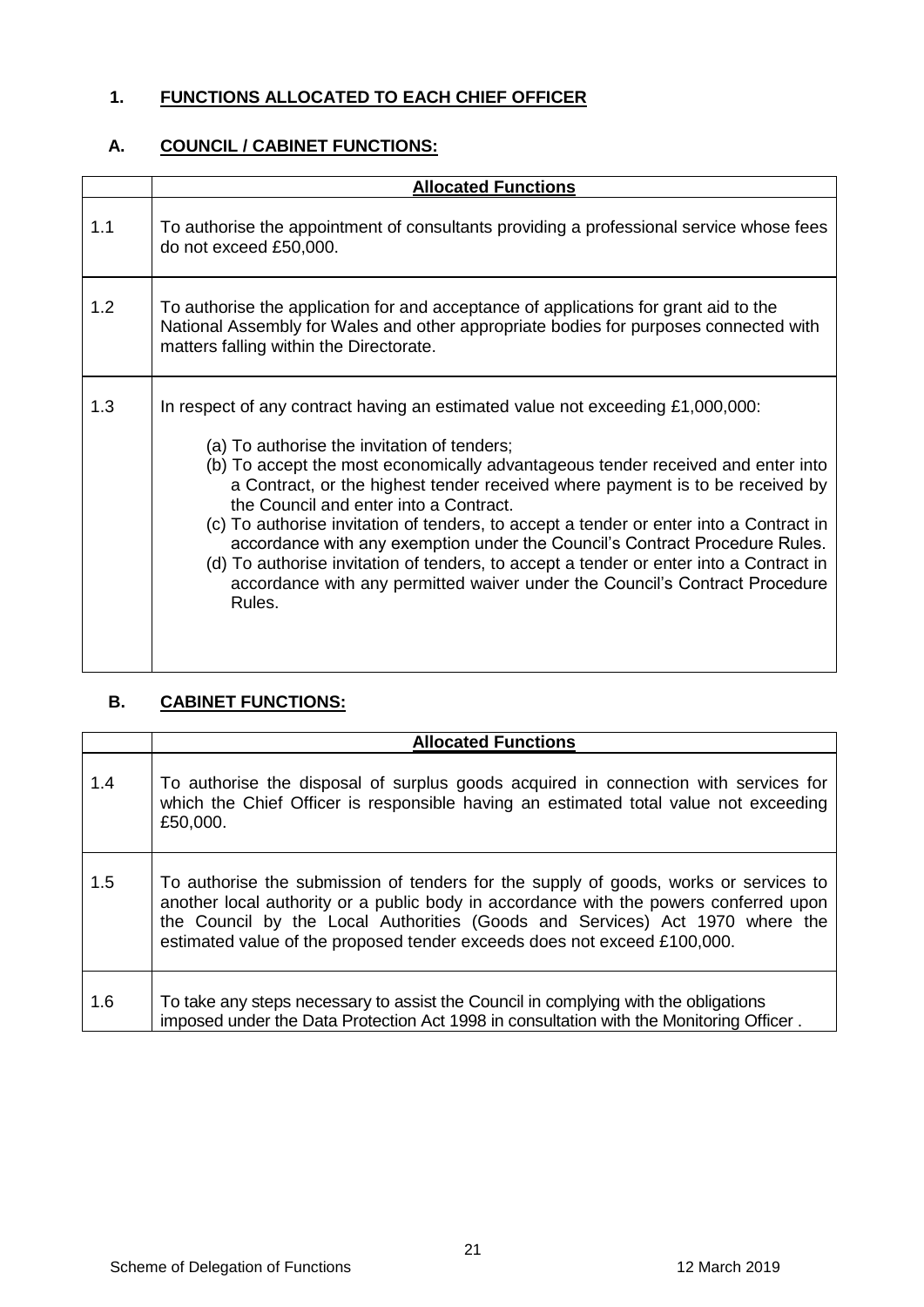## **2. FUNCTIONS ALLOCATED TO THE CHIEF EXECUTIVE**

## **A. CABINET FUNCTIONS:**

|      | <b>Allocated Functions</b>                                                                                                                                                                                                                          |
|------|-----------------------------------------------------------------------------------------------------------------------------------------------------------------------------------------------------------------------------------------------------|
| 2.1  | To take any steps which the Council is empowered to take to recover National Non-<br>Domestic Rates and Council Tax, including the commencement of proceedings and the<br>taking of any steps in connection with the conduct of proceedings.        |
| 2.2  | To determine:                                                                                                                                                                                                                                       |
|      | (a)<br>applications for discretionary rating relief from charities;                                                                                                                                                                                 |
|      | (b)<br>applications for rating relief on grounds of hardship.                                                                                                                                                                                       |
| 2.3  | To recommend to the Monitoring Officer the commencement of criminal proceedings in<br>respect of The Council Tax Reduction Schemes (Detection of Fraud and Enforcement)<br>(Wales) Regulations 2013.                                                |
| 2.4  | To take any steps which the Council is empowered to take for the administering of financial<br>penalties in accordance with the Council Tax Reduction Schemes (Detection of Fraud and<br>Enforcement) (Wales) Regulations 2013.                     |
| 2.5  | To refer cases of financial impropriety by Council staff or elected members to the Police for<br>investigation.                                                                                                                                     |
| 2.6  | To determine applications from persons or bodies for financial assistance which no other<br>officer has been delegated the power to determine.                                                                                                      |
| 2.7  | To purchase equipment on behalf of all directorates using a loan under the Prudential<br>Code, having regard to the Single Integrated Partnership Plan.                                                                                             |
| 2.8  | To take any steps which the Council is empowered to take for the recovery of rents, sums<br>due under Council mortgages and other income due to the Council, including<br>recommending the Monitoring Officer to commence County Court proceedings. |
| 2.9  | To determine mortgage interest rates in accordance with statutory requirements.                                                                                                                                                                     |
| 2.10 | To determine and approve applications for the transfer of Council mortgages and<br>applications for mortgagors for the release of a part of a mortgaged property from the<br>mortgage.                                                              |
| 2.11 | To determine in consultation with the Monitoring Officer applications for the re-mortgage or<br>transfer of mortgage of properties purchased with assistance under the Homefinders<br>Scheme.                                                       |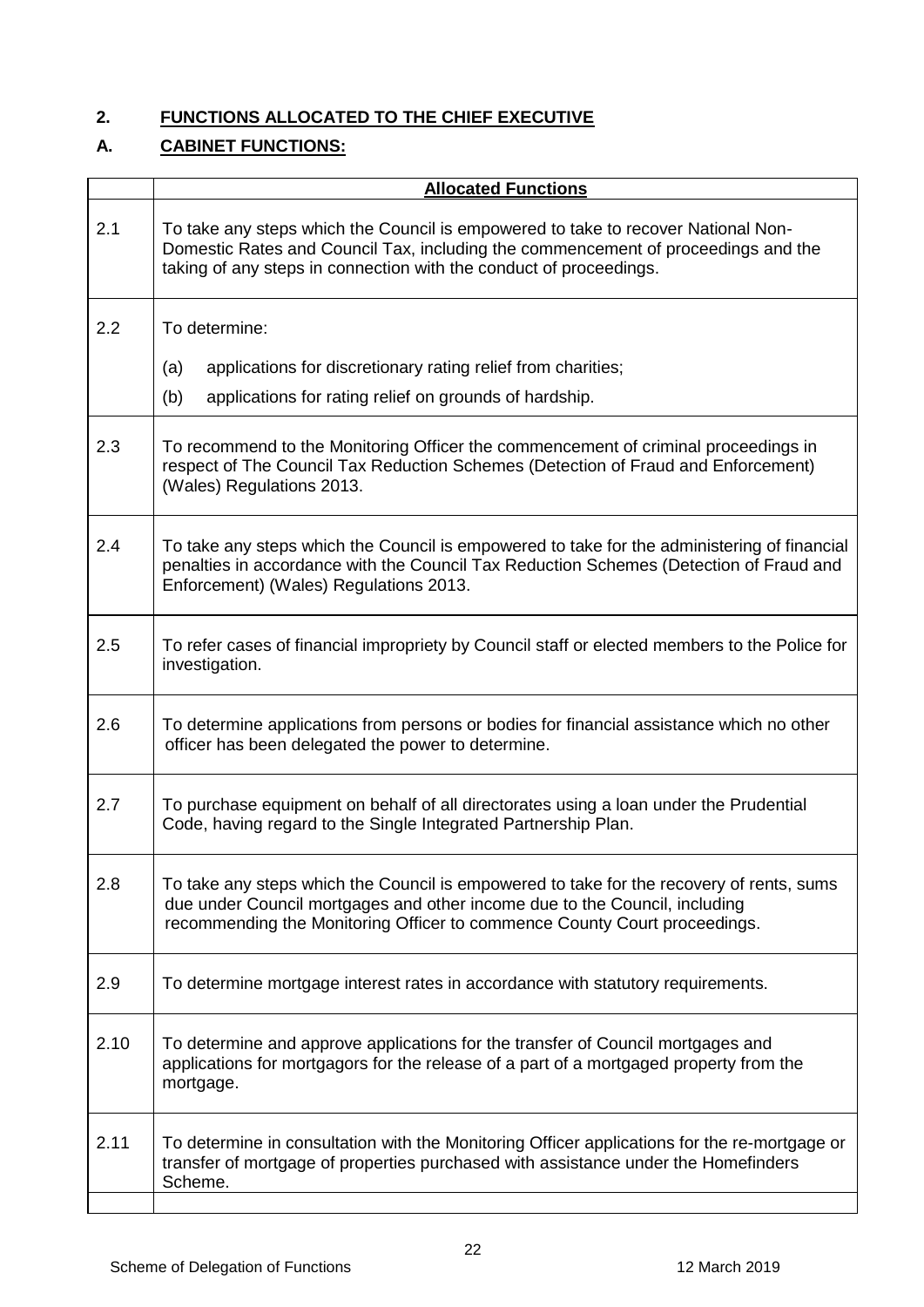|      | <b>Allocated Functions</b>                                                                                                                                                                                                                                                                                                                                                            |
|------|---------------------------------------------------------------------------------------------------------------------------------------------------------------------------------------------------------------------------------------------------------------------------------------------------------------------------------------------------------------------------------------|
| 2.12 | To approve requests for consent to the transfer of mortgage interests when satisfied that<br>the transferee has sufficient resources to meet the mortgage repayments and the<br>mortgage account is clear of arrears.                                                                                                                                                                 |
| 2.13 | To do anything which the Council has a power or duty to do that is necessary for the<br>enforcement of Section 117 of the Road Traffic Regulation Act 1984 and to recommend to<br>the Monitoring Officer the institution of criminal proceedings arising from any breach of<br>those provisions.                                                                                      |
| 2.14 | To determine the award of Mandatory Disabled Facilities Grants and all Discretionary<br>Grants and Loans, and to determine the payment of reasonable and appropriate fees in<br>connection therewith, in accordance with the Private Sector Housing Renewal & Disabled<br>Adaptations Policy, with the exception of the award of Discretionary Disabled Facilities<br>Lifetime Grant. |
| 2.15 | To authorise, in appropriate circumstances, the waiver of the prior qualifying period for<br>owner-occupiers and tenants specified in the Bridgend County Borough Council Private<br>Sector Housing Renewal Policy in relation to applications for the various types of grant<br>contained therein.                                                                                   |
| 2.16 | To make discretionary awards to prevent the homelessness of those persons to whom the<br>Authority would otherwise owe a duty to accommodate in accordance with legislation.                                                                                                                                                                                                          |
| 2.17 | To consider and adjust the professional fees payable to agents engaged by applicants for<br>any grants administered under the Bridgend County Borough Council Private Sector<br>Housing Renewal Policy.                                                                                                                                                                               |
| 2.18 | To adjust grant payments in respect of any statutory grants approved under the Local<br>Government and Housing Act 1989 or the Housing Grants, Construction and Regeneration<br>Act 1996 and any non-statutory grants approved under the Bridgend County Borough<br>Council Private Sector Housing Renewal Policy where:                                                              |
|      | Additional works are considered to be necessary which could not have been<br>(a)<br>foreseen at the time of initial approval of the grant;                                                                                                                                                                                                                                            |
|      | Works which were included in the initial approval have been found to be<br>(b)<br>unnecessary.                                                                                                                                                                                                                                                                                        |

## **3. FUNCTIONS ALLOCATED TO THE MONITORING OFFICER**

## **A. COUNCIL FUNCTIONS:**

|     | <b>Allocated Functions</b>                                                                                                                                                                                                                                               |
|-----|--------------------------------------------------------------------------------------------------------------------------------------------------------------------------------------------------------------------------------------------------------------------------|
| 3.1 | To determine applications for the grant or renewal of approvals of premises for the<br>solemnization of marriages and civil partnerships in pursuance of section 26(1)(bb) of the<br>Marriage Act 1949 and the Civil Partnership Act 2004, and to revoke such approvals. |
|     |                                                                                                                                                                                                                                                                          |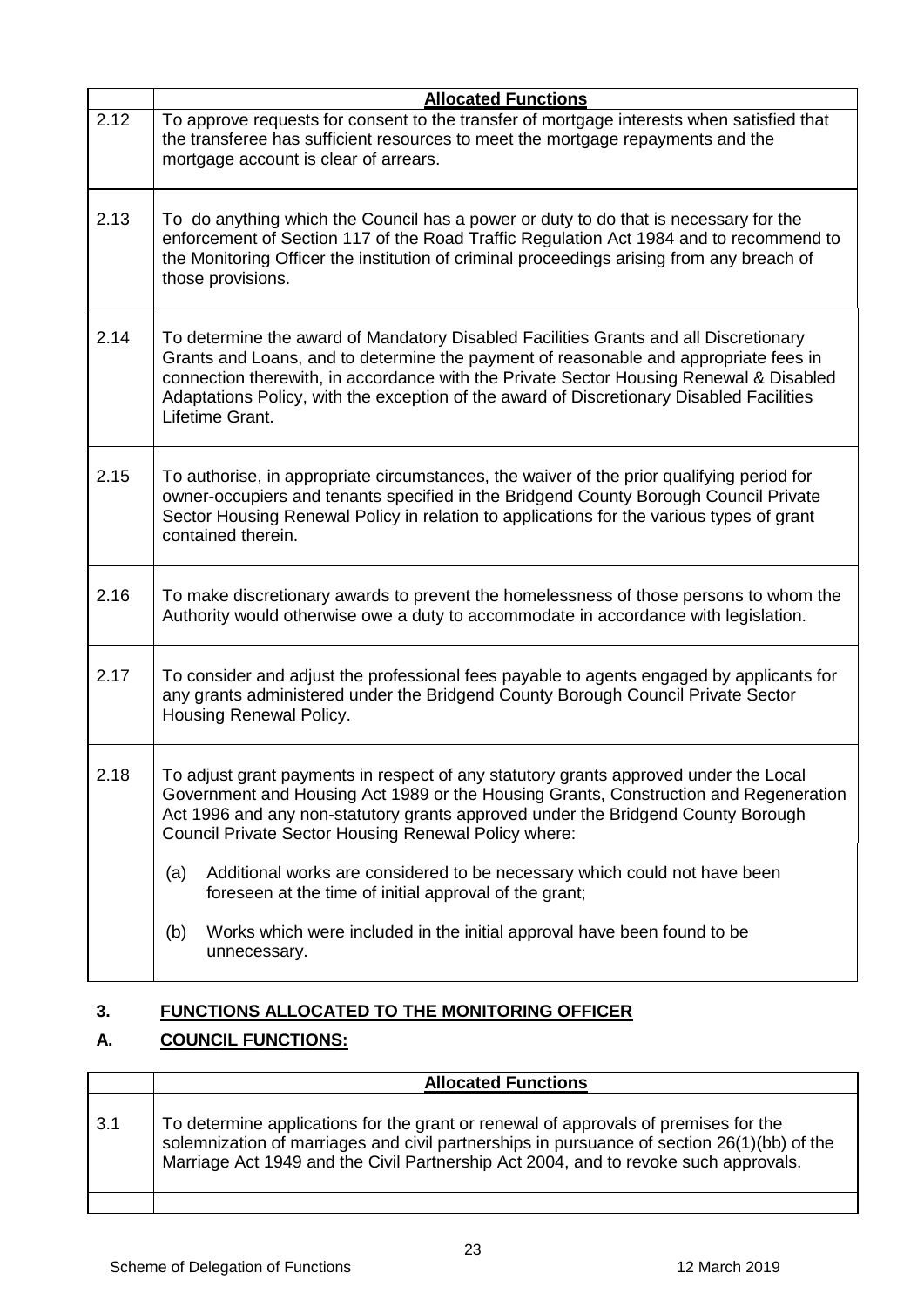|      | <b>Allocated Functions</b>                                                                                                                                                                                                                                                                                                                                                                       |  |
|------|--------------------------------------------------------------------------------------------------------------------------------------------------------------------------------------------------------------------------------------------------------------------------------------------------------------------------------------------------------------------------------------------------|--|
| 3.2  | To take all steps required to undertake Compulsory Purchase Orders.                                                                                                                                                                                                                                                                                                                              |  |
| 3.3  | To exercise any powers available to the Council under the provisions of any contract<br>relating to the determination or forfeiture of the contract.                                                                                                                                                                                                                                             |  |
| 3.5  | To exercise the functions of the Council following the service of a Purchase Notice or<br>Blight Notice, including the issue and service of notices or counter notices.                                                                                                                                                                                                                          |  |
| 3.6  | To appoint authorised officers for the purposes of Part II of the Local Government<br>(Miscellaneous Provisions) Act 1976, the Local Government (Miscellaneous Provisions)<br>Act 1982, the Licensing Act 2003 and the Gambling Act 2005.                                                                                                                                                        |  |
| 3.7  | To grant applications for hackney carriage and private hire vehicle licences and private hire<br>operator licences and to revoke existing licences when replacement vehicle licences are<br>granted, in accordance with the Town Police Clauses Act 1847 and the Local Government<br>(Miscellaneous Provisions) Act 1976, as appropriate.                                                        |  |
| 3.8  | To suspend licences pertaining to hackney carriage and private hire vehicles in<br>accordance with sections 60 and 68 of the Local Government (Miscellaneous Provisions)<br>Act 1976                                                                                                                                                                                                             |  |
| 3.9  | To grant, suspend and/or revoke, and reinstate existing hackney carriage and private hire<br>vehicle drivers' licences in accordance with such guidelines, conditions, limitations or<br>restrictions as may be prescribed by the Licensing Committee and in accordance with the<br>Town Police Clauses Act 1847 and the Local Government (Miscellaneous Provisions) Act<br>1976 as appropriate. |  |
| 3.10 | To grant or renew the under mentioned applications providing no objections or<br>representations have been received from statutory bodies or the public:                                                                                                                                                                                                                                         |  |
|      | Amusements with Prizes Permits (other than those relating to arcades)<br>(a)                                                                                                                                                                                                                                                                                                                     |  |
|      | <b>Street Trading Consents</b><br>(b)                                                                                                                                                                                                                                                                                                                                                            |  |
|      | In accordance with the Local Government (Miscellaneous Provisions) Act 1982 as<br>appropriate.                                                                                                                                                                                                                                                                                                   |  |
| 3.11 | To vary the conditions attached to Premises Licences which involve the giving of written<br>consent for an activity providing no objections or representations have been received from<br>responsible authorities or the public in accordance with the Licensing Act 2003.                                                                                                                       |  |
| 3.12 | To grant and renew applications for licences, permits and registrations, and to do anything<br>which the Council has a power or duty to do (including the power to serve any notice) that<br>is necessary for the enforcement of any of the provisions contained in the enactments<br>listed below (subject to any policies prescribed by the Licensing Committee):                              |  |
|      | House to House Collection Act 1939                                                                                                                                                                                                                                                                                                                                                               |  |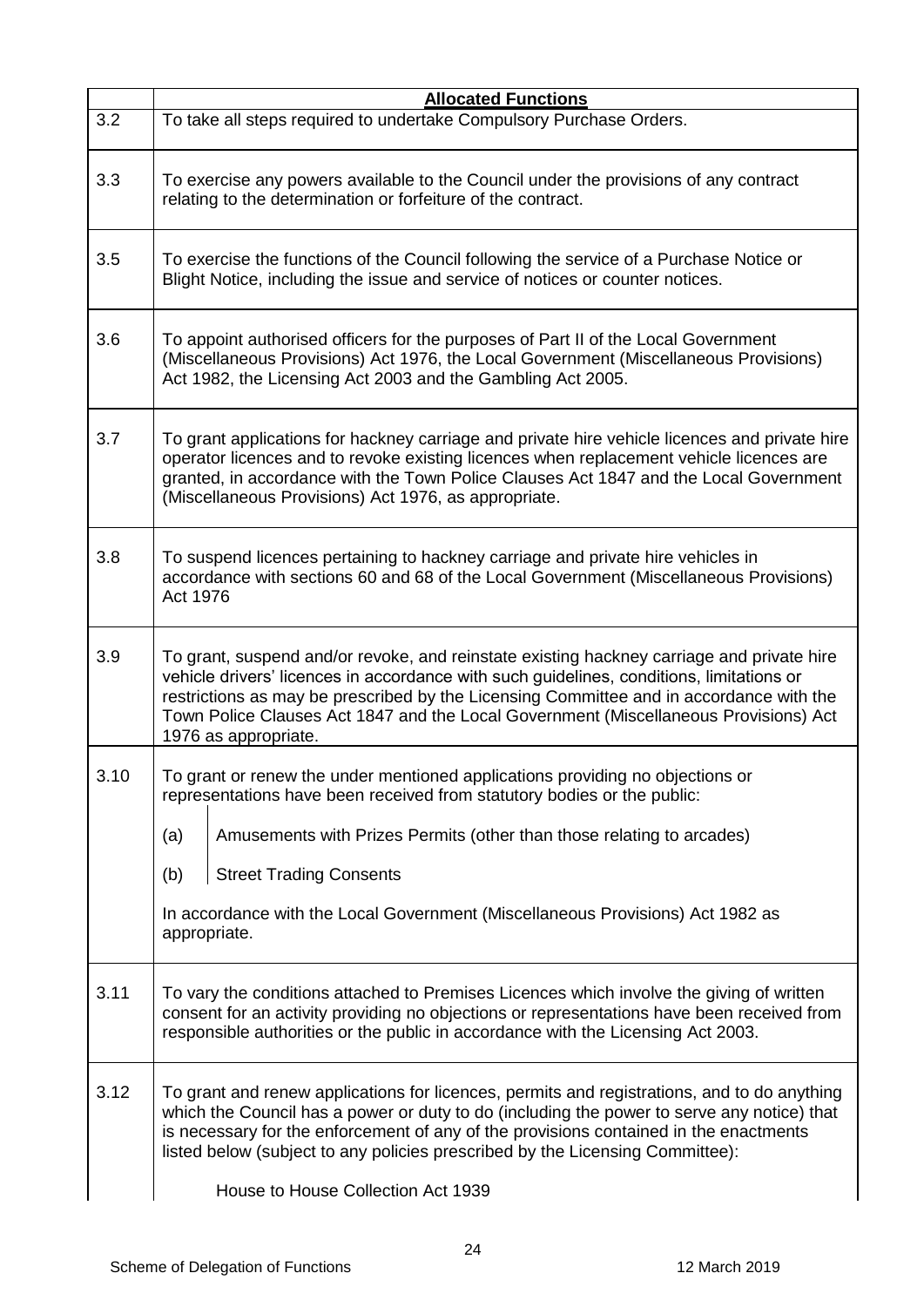|      | <b>Allocated Functions</b>                                                                                                                                                                                                                                                                                                                                                                                                                                                                                                                                                                                                                                                                                                                                                                                                                                                                                                                                                                                                                                                                                                                                                                                                                                                                                                                                                                                                                                                                                                                                                                                                                |  |
|------|-------------------------------------------------------------------------------------------------------------------------------------------------------------------------------------------------------------------------------------------------------------------------------------------------------------------------------------------------------------------------------------------------------------------------------------------------------------------------------------------------------------------------------------------------------------------------------------------------------------------------------------------------------------------------------------------------------------------------------------------------------------------------------------------------------------------------------------------------------------------------------------------------------------------------------------------------------------------------------------------------------------------------------------------------------------------------------------------------------------------------------------------------------------------------------------------------------------------------------------------------------------------------------------------------------------------------------------------------------------------------------------------------------------------------------------------------------------------------------------------------------------------------------------------------------------------------------------------------------------------------------------------|--|
|      | Police, Factories, etc (Miscellaneous Provisions) Act 1916                                                                                                                                                                                                                                                                                                                                                                                                                                                                                                                                                                                                                                                                                                                                                                                                                                                                                                                                                                                                                                                                                                                                                                                                                                                                                                                                                                                                                                                                                                                                                                                |  |
| 3.13 | To determine or make decisions (as appropriate) under the Licensing Act 2003 regarding<br>the following matters:                                                                                                                                                                                                                                                                                                                                                                                                                                                                                                                                                                                                                                                                                                                                                                                                                                                                                                                                                                                                                                                                                                                                                                                                                                                                                                                                                                                                                                                                                                                          |  |
|      | Applications for personal licenses (if no objection made);<br>(a)<br>Applications for premises / club premises certificates (if no relevant representations<br>(b)<br>made);<br>Applications for provisional statements (if no relevant representations made);<br>(c)<br>Applications to vary premises / club premises certificates (if no relevant<br>(d)<br>representations made);<br>Applications to vary designated premises supervisor (if no police objection);<br>(e)<br>(f)<br>Requests to be removed as designated premises supervisor;<br>Applications for transfer of premises licence (if no police objection);<br>(g)<br>Applications for interim authorities (if no police objection);<br>(h)<br>Whether a complaint or representation is irrelevant, frivolous or vexatious etc.<br>(i)<br>To do anything which the Council has a power to do (including the power to serve<br>(i)<br>any notice or counter notice) that is necessary for the enforcement of any of the<br>provisions contained in the Licensing Act 2003.<br>To do anything which the licensing authority has a duty or power to do in respect of<br>(k)<br><b>Temporary Event Notices.</b><br>To determine applications received under the Legislative Reform (Minor Variations<br>(1)<br>to Premises Licenses and Club Premises) Order 2009 in accordance with Secretary<br>of State Guidance.<br>To determine applications received under the Legislative Reform (Supervision of<br>(m)<br>Alcohol Sales in Church and Village Halls & community premises) Order 2009<br>where there is no objection notice received from the Chief Officer of Police. |  |
| 3.14 | To do anything which the Council has a duty or power to do (including the power to serve<br>any notice) that is necessary for the enforcement of any of the provisions contained within<br>the Town Police Clauses Act 1847, the Local government (Miscellaneous Provisions) Act<br>1976, and the Local Government (Miscellaneous Provisions) Act 1982.                                                                                                                                                                                                                                                                                                                                                                                                                                                                                                                                                                                                                                                                                                                                                                                                                                                                                                                                                                                                                                                                                                                                                                                                                                                                                   |  |
| 3.15 | To determine applications to amend the register of common land in accordance with the<br>Commons Registration Act 1965 and Commons Act 2006 where no objections have been<br>received following a statutory consultation process.                                                                                                                                                                                                                                                                                                                                                                                                                                                                                                                                                                                                                                                                                                                                                                                                                                                                                                                                                                                                                                                                                                                                                                                                                                                                                                                                                                                                         |  |
| 3.16 | To do anything which the Council has a power to do (including the power to serve any<br>notice) that is necessary for the enforcement of any of the provisions contained within the<br>Commons Registration Act 1965 and Commons Act 2006.                                                                                                                                                                                                                                                                                                                                                                                                                                                                                                                                                                                                                                                                                                                                                                                                                                                                                                                                                                                                                                                                                                                                                                                                                                                                                                                                                                                                |  |
| 3.17 | To issue applications to review premises licences in accordance with s. 197 Gambling Act<br>2005.                                                                                                                                                                                                                                                                                                                                                                                                                                                                                                                                                                                                                                                                                                                                                                                                                                                                                                                                                                                                                                                                                                                                                                                                                                                                                                                                                                                                                                                                                                                                         |  |
| 3.18 | To determine or make decisions (as appropriate) under the Gambling Act 2005 regarding<br>the following matters:                                                                                                                                                                                                                                                                                                                                                                                                                                                                                                                                                                                                                                                                                                                                                                                                                                                                                                                                                                                                                                                                                                                                                                                                                                                                                                                                                                                                                                                                                                                           |  |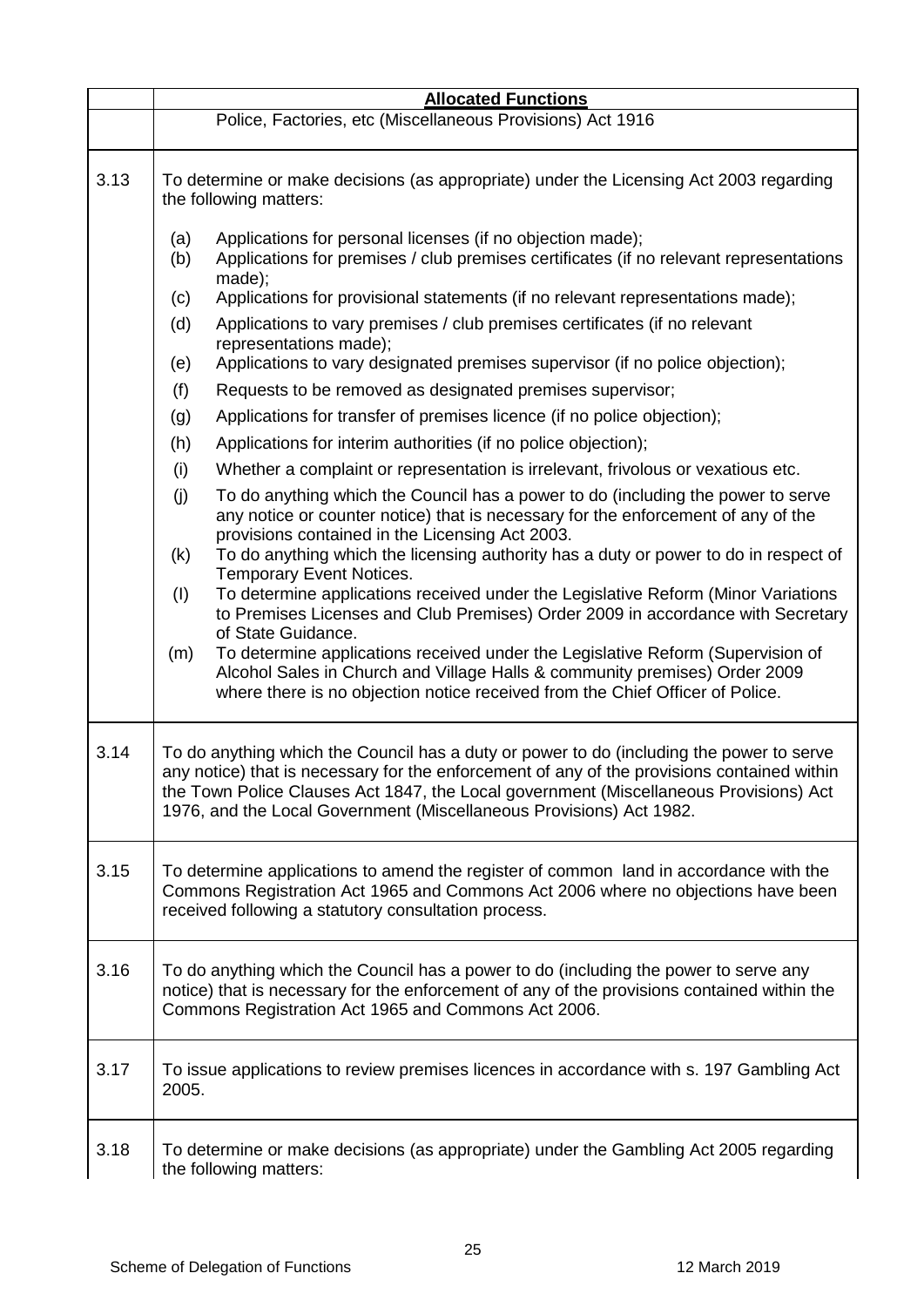|      | <b>Allocated Functions</b>                                                                                                                                                                                                                                                                                                                                                                                                                                                                                                                                                                                                                                                                                                                                                                                                                                                                                                                                                                                                                                                                                                                                                  |
|------|-----------------------------------------------------------------------------------------------------------------------------------------------------------------------------------------------------------------------------------------------------------------------------------------------------------------------------------------------------------------------------------------------------------------------------------------------------------------------------------------------------------------------------------------------------------------------------------------------------------------------------------------------------------------------------------------------------------------------------------------------------------------------------------------------------------------------------------------------------------------------------------------------------------------------------------------------------------------------------------------------------------------------------------------------------------------------------------------------------------------------------------------------------------------------------|
|      | Applications for premises licence where no representations have been received or<br>(a)<br>where representations have been withdrawn;<br>Applications for a variation to a licence where no representations have been<br>(b)<br>received or where representations have been withdrawn;<br>Applications for a transfer of a licence where no representations have been<br>(c)<br>received from the Gambling Commission;<br>Applications for a provisional statement where no representations have been<br>(d)<br>received or where representations have been withdrawn;<br>Applications for club gaming/club machine permits where no objections have been<br>(e)<br>received or where objections have been withdrawn;<br>Applications for other permits;<br>(f)<br>Cancellation of licensed premises gaming machine permits;<br>(g)<br>Application for occasional use notice;<br>(h)<br>Application for temporary use notice;<br>(i)<br>Determination of whether representations are frivolous, vexatious or certainly will<br>(j)<br>not influence the Authority's determination of an application.<br>Application for the registration as a Small Society Lottery.<br>(k) |
| 3.19 | To exercise any power conferred upon the Council to recover expenses incurred by it as a<br>result of the exercise of any of the powers hereby delegated to him by this Scheme of<br>Delegation.                                                                                                                                                                                                                                                                                                                                                                                                                                                                                                                                                                                                                                                                                                                                                                                                                                                                                                                                                                            |
| 3.20 | To issue licences authorising the use of land as a caravan site ("site licences") in<br>accordance with Section 3(3) of the Caravan Sites and Control of Development Act 1960.                                                                                                                                                                                                                                                                                                                                                                                                                                                                                                                                                                                                                                                                                                                                                                                                                                                                                                                                                                                              |
| 3.21 | To license the use of moveable dwellings and camping sites in accordance with Section<br>268(1) of the Public Health Act 1936.                                                                                                                                                                                                                                                                                                                                                                                                                                                                                                                                                                                                                                                                                                                                                                                                                                                                                                                                                                                                                                              |
| 3.22 | To license premises for acupuncture, tattooing, ear-piercing and electrolysis in accordance<br>with Section 13 to 17 of the Local Government (Miscellaneous Provisions) Act 1982.                                                                                                                                                                                                                                                                                                                                                                                                                                                                                                                                                                                                                                                                                                                                                                                                                                                                                                                                                                                           |
| 3.23 | To license dealers in game and the killing and selling of game in accordance with the<br>Game Act 1831.                                                                                                                                                                                                                                                                                                                                                                                                                                                                                                                                                                                                                                                                                                                                                                                                                                                                                                                                                                                                                                                                     |
| 3.24 | To register and approve food business establishments in accordance with Article 31 of EC<br>Regulation 882/2004.                                                                                                                                                                                                                                                                                                                                                                                                                                                                                                                                                                                                                                                                                                                                                                                                                                                                                                                                                                                                                                                            |
| 3.25 | To license premises for the breeding of dogs in accordance with Section 1 of the Breeding<br>of Dogs Act 1973 and Section 1 of the Breeding and Sale of Dogs (Welfare) Act 1999.                                                                                                                                                                                                                                                                                                                                                                                                                                                                                                                                                                                                                                                                                                                                                                                                                                                                                                                                                                                            |
| 3.26 | To license dangerous wild animals in accordance with Section 1 of the Dangerous Wild<br>Animals Act 1976.                                                                                                                                                                                                                                                                                                                                                                                                                                                                                                                                                                                                                                                                                                                                                                                                                                                                                                                                                                                                                                                                   |
| 3.27 | To grant consent for the operation of a loudspeaker in accordance with Schedule 2 of the<br>Noise and Statutory Nuisance Act 1993.                                                                                                                                                                                                                                                                                                                                                                                                                                                                                                                                                                                                                                                                                                                                                                                                                                                                                                                                                                                                                                          |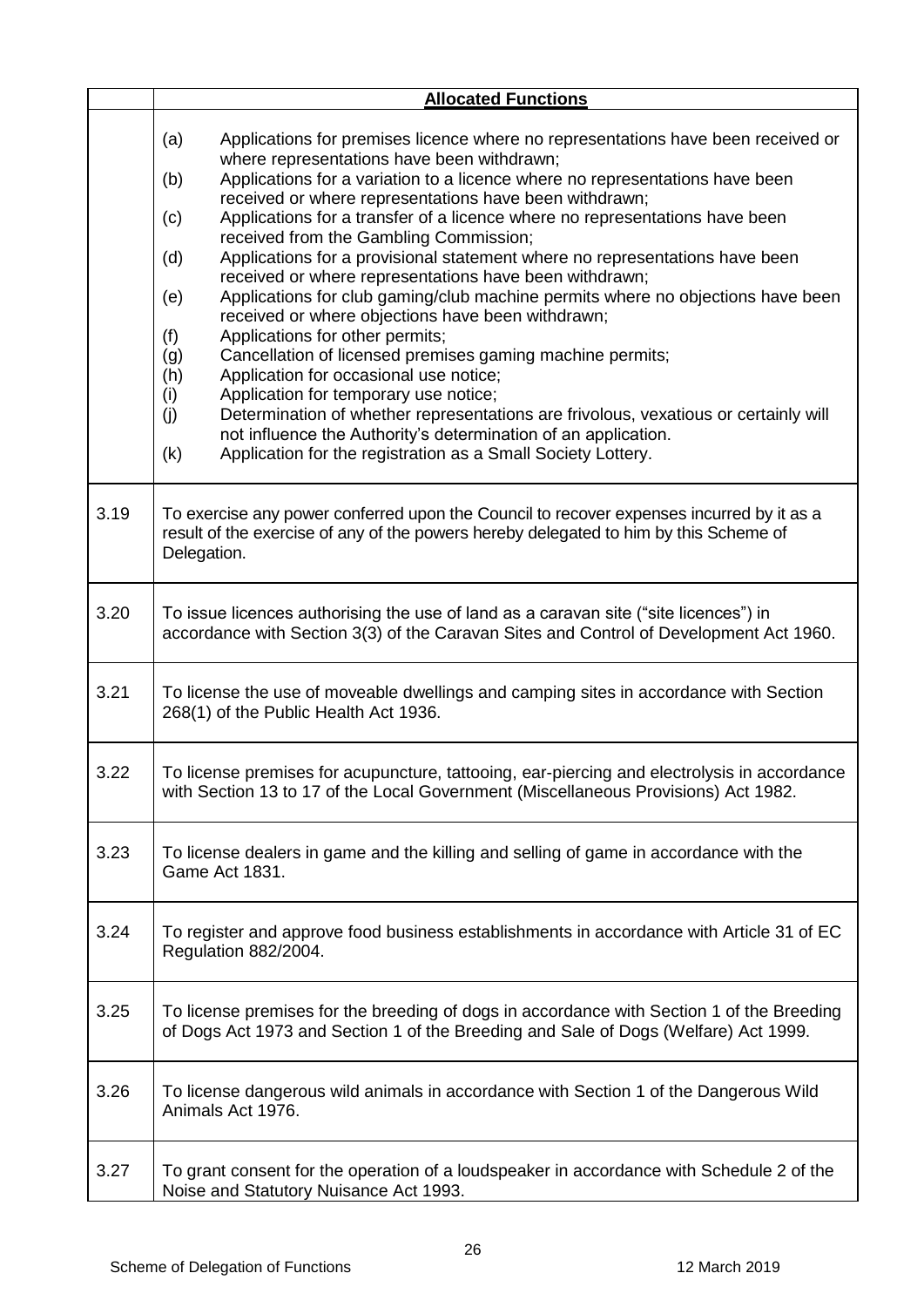|      | <b>Allocated Functions</b>                                                                                                                                                                                                                                                                                                                                |
|------|-----------------------------------------------------------------------------------------------------------------------------------------------------------------------------------------------------------------------------------------------------------------------------------------------------------------------------------------------------------|
| 3.28 | To licence and record the movements of goats, sheep, cattle, pigs and deer in accordance<br>with the provisions of the Disease Control (Wales) Order 2003.                                                                                                                                                                                                |
| 3.29 | To approve product specific establishments subject to approval under the provisions of EC<br>Regulation 853/2004.                                                                                                                                                                                                                                         |
| 3.30 | All functions under any of the "relevant statutory provisions" within the meaning of Part I<br>(health, safety and welfare in connection with work, and control of dangerous substances)<br>of the Health and Safety at Work etc. Act 1974, to the extent that those functions are<br>discharged otherwise than in the Council's capacity as an employer. |
| 3.31 | The functions described in paragraphs (2), (3) and (4) of Regulation 2 of the Local<br>Authorities Executive Arrangements (Functions and Responsibilities) (Wales) Regulations<br>2001 to the extent that they are exercisable in connection with the discharge of the<br>functions listed.                                                               |
| 3.32 | To issue applications to review premises licenses in accordance with s.197 Gambling Act<br>2005.                                                                                                                                                                                                                                                          |
| 3.33 | To determine applications and deal with all other issues relating to the administration and<br>enforcement of the Hypnotism Act 1952.                                                                                                                                                                                                                     |

## **B COUNCIL/CABINET FUNCTIONS:**

|      | <b>Allocated Functions</b>                                                                                                                                                                                                                                                                                                                                                                                                                                                                                                                                                                                                  |
|------|-----------------------------------------------------------------------------------------------------------------------------------------------------------------------------------------------------------------------------------------------------------------------------------------------------------------------------------------------------------------------------------------------------------------------------------------------------------------------------------------------------------------------------------------------------------------------------------------------------------------------------|
| 3.34 | To institute and defend all civil and criminal proceedings (including appeals) on behalf of<br>the Council and any other organisation, and to authorise other organisations to do so on<br>behalf of this Authority, as appropriate, where commenced or in anticipation, other than<br>proceedings in respect of which any other Council officer has been allocated a similar<br>function (with the exception of members of staff in the Legal Services Department), and to<br>take any other steps in connection with the conduct of proceedings as he deems<br>appropriate, including their withdrawal or discontinuance. |
| 3.35 | To authorise the settlement of civil and / or criminal proceedings whether commenced or<br>in anticipation where the amount payable by or to the Council does not exceed £100,000.                                                                                                                                                                                                                                                                                                                                                                                                                                          |
| 3.36 | To instruct Counsel or to engage external solicitors in connection with any legal matter<br>affecting the Council where the estimated cost of so doing does not exceed £100,000.                                                                                                                                                                                                                                                                                                                                                                                                                                            |
| 3.37 | To authorise Legal Services staff to appear on behalf of the Council in county court or<br>magistrates' court proceedings in accordance with Section 60 of the County Court Act<br>1984 and Section 223 of the Local Government Act 1972.                                                                                                                                                                                                                                                                                                                                                                                   |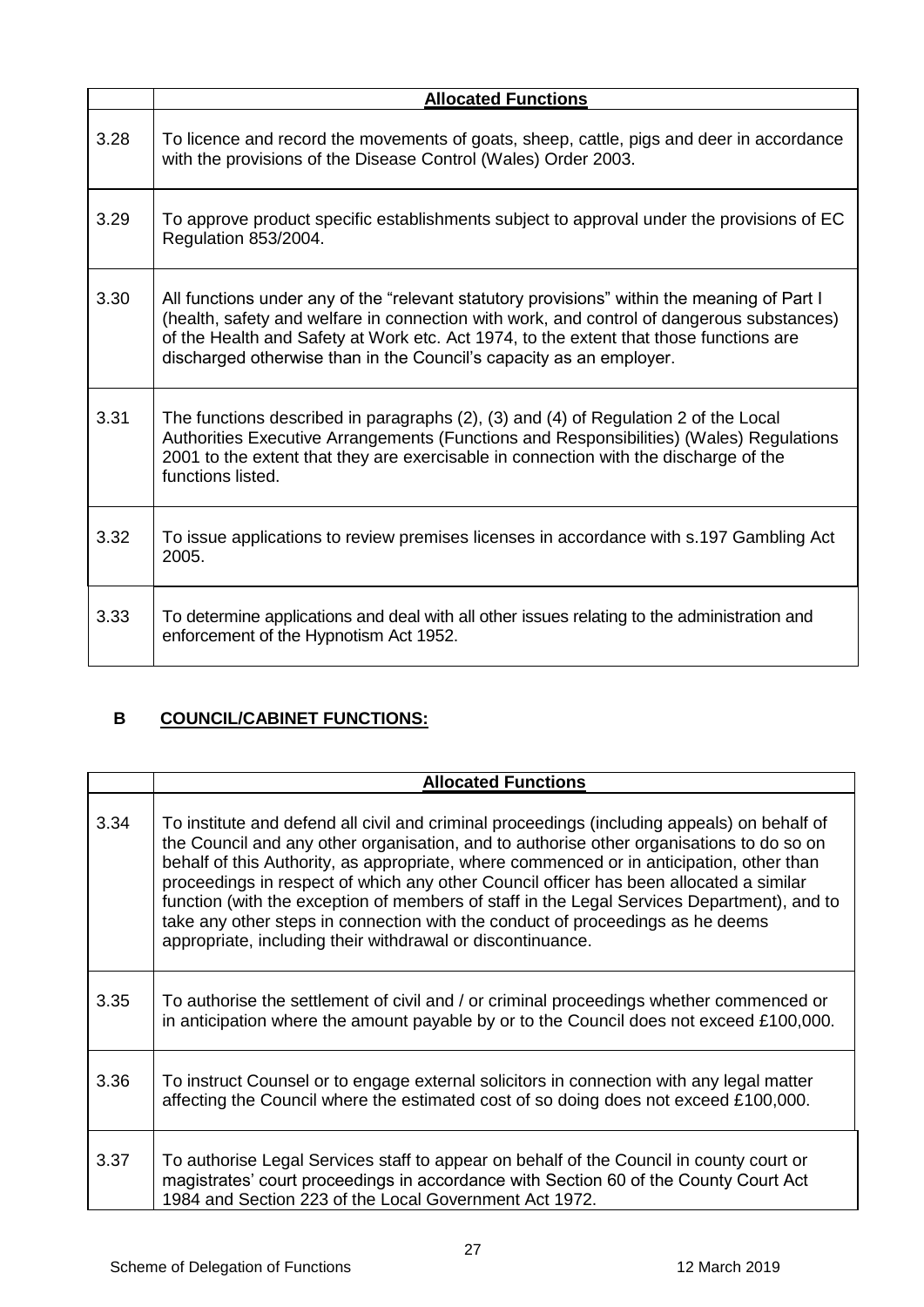|      | <b>Allocated Functions</b>                                                                                                                                 |
|------|------------------------------------------------------------------------------------------------------------------------------------------------------------|
| 3.38 | To take all steps required to protect the Authority and/or to enable the Authority to<br>undertake its Statutory and Common Law duties and powers.         |
| 3.39 | To issue and serve statutory notices requisitioning information in respect of interests in<br>and/or the use of land.                                      |
| 3.40 | To give any certificate or notice required for the purpose of registering any statutory or<br>other charge at H.M. Land Registry on behalf of the Council. |
| 3.41 | To exercise any powers available to the Council under the provisions of any contract<br>relating to the determination or forfeiture of the contract.       |

## **C CABINET FUNCTIONS:**

|      |                                                                                                                                                                | <b>Allocated Functions</b>                                                                                                                    |
|------|----------------------------------------------------------------------------------------------------------------------------------------------------------------|-----------------------------------------------------------------------------------------------------------------------------------------------|
| 3.42 | To issue permits for parking places in accordance with Sections 32(1) and 35(1) of the<br>Road Traffic Regulation Act 1984.                                    |                                                                                                                                               |
| 3.43 | To take appropriate action to enforce any statutory charge over premises existing in the<br>Council's favour.                                                  |                                                                                                                                               |
| 3.44 | approved by the Cabinet or the Council where the amount of the grant does not exceed<br>£10,000.                                                               | To approve applications for grants to voluntary organisations in accordance with the policy                                                   |
| 3.45 | To authorise exhumations subject to any necessary consents being first obtained.                                                                               |                                                                                                                                               |
| 3.46 | To do anything which the Council has a power or duty to do under the provisions of the<br>following enactments or any subordinate legislation made thereunder: |                                                                                                                                               |
|      | Control of Horses (Wales) Act 2014<br>Mid Glamorgan County Council Act 1987 -<br>Section 15                                                                    | Power to seize and impound stray horses<br>Power to seize and impound stray animals.                                                          |
|      | Mid Glamorgan County Council Act 1987 -<br>Section 19<br>Building Act 1984 - Section 77                                                                        | Power to serve notice requiring works to<br>party or boundary walls.<br>Power to execute work to dangerous<br>buildings and recover expenses. |
|      | Building Act 1984 - Section 78                                                                                                                                 | Emergency measures for dealing with<br>dangerous structures                                                                                   |
| 3.47 | The service of Improvement Notices and Emergency Prohibition Notices under the<br>following statutory provisions:                                              |                                                                                                                                               |
|      | Food Safety Act 1990;<br>(a)                                                                                                                                   |                                                                                                                                               |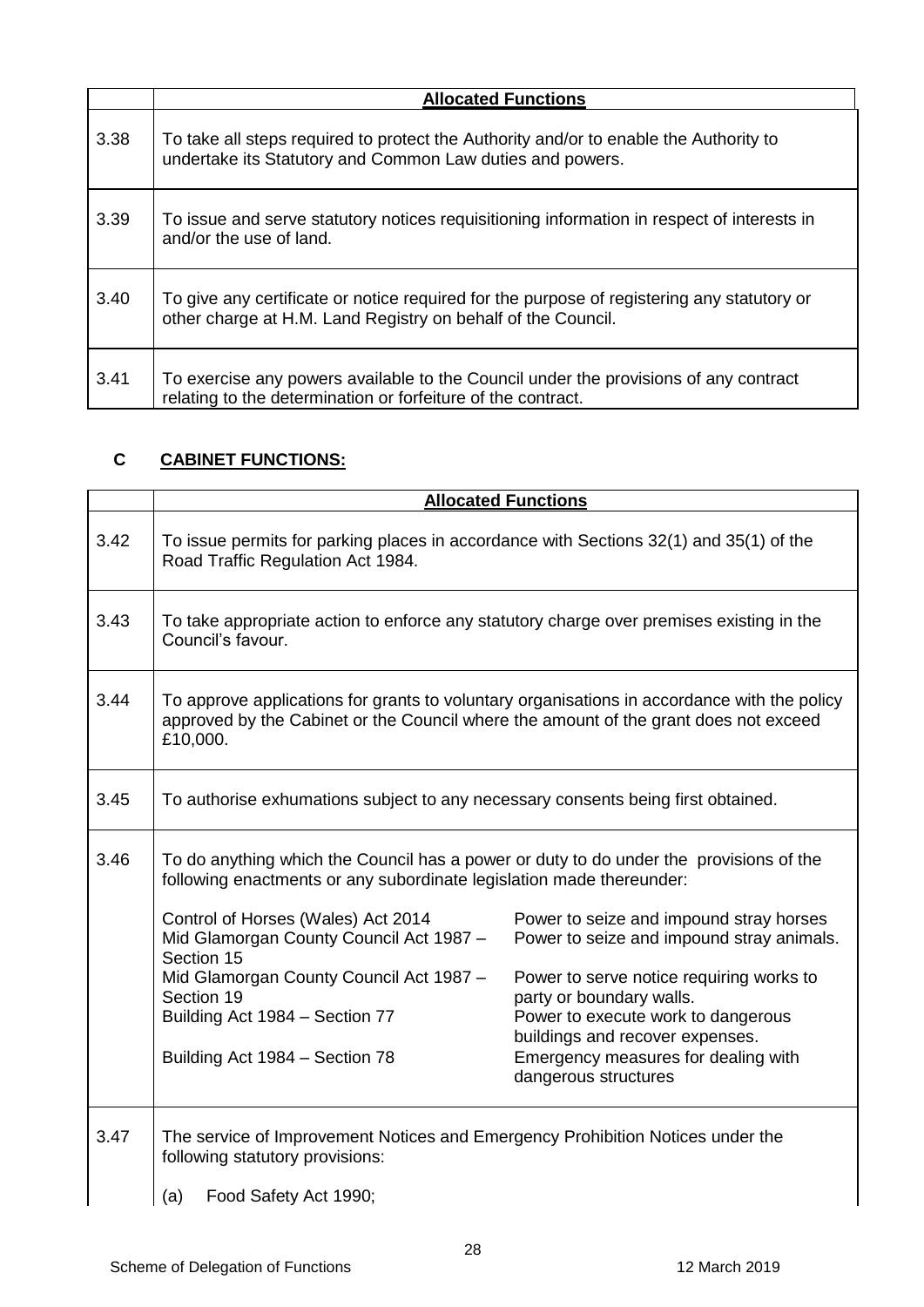|      | <b>Allocated Functions</b>                                                                                                                                                                                                                                                                                                                         |
|------|----------------------------------------------------------------------------------------------------------------------------------------------------------------------------------------------------------------------------------------------------------------------------------------------------------------------------------------------------|
|      | European Communities Act 1972.<br>Service of Remedial Action Notices, Detention Notices, Hygiene Improvement<br>(b)<br>Notices and Hygiene Emergency Prohibition Notices and making of applications for<br>Hygiene Emergency Prohibition Orders under the Food Hygiene (Wales) Regulations<br>2006.                                                |
| 3.48 | Notwithstanding anything contained in this Scheme of Delegations, the Monitoring Officer has<br>the power to take any action that he considers necessary to protect the Council's interests in<br>relation to any legislation which provides duties or powers upon the Council.                                                                    |
| 3.49 | To conduct age related surveillance under the Regulation of Investigatory Powers Act 2000                                                                                                                                                                                                                                                          |
| 3.50 | To approve and execute agreements made pursuant to the Water Industry Act 1991                                                                                                                                                                                                                                                                     |
| 3.51 | To authorise Officers of the Council to appear on behalf of the Council in magistrates' court<br>proceedings in accordance with Section 223 of the Local Government Act 1972 to obtain<br>approval of authorisations and notices under the Regulation of Investigatory Powers Act<br>2000.                                                         |
| 3.52 | To apply to the Magistrates' Court for a warrant to enter land under s.196B of the Town<br>and County Planning Act 1990                                                                                                                                                                                                                            |
| 3.53 | To do anything which the Council has the power to do (including the power to serve any<br>notice) that is necessary for the enforcement of any of the provisions contained within the<br>Anti-Social Behaviour, Crime and Policing Act 2014 with the exception of Public Spaces<br>Protection Orders as specified in Part 4, Chapter 2 of the Act. |
| 3.54 | To assess an individual's eligibility for a badge defined in sections 21-21C of the<br>Chronically Sick and Disabled Persons Act 1970 and where appropriate to issue the badge<br>or process an appeals procedure.                                                                                                                                 |
| 3.55 | To be the person of appropriate seniority designated by the Council to undertake a review<br>upon any decision pursuant to the provisions of Part VII of the Housing Act 1996 and Part<br>II of the Housing (Wales) Act 2014.                                                                                                                      |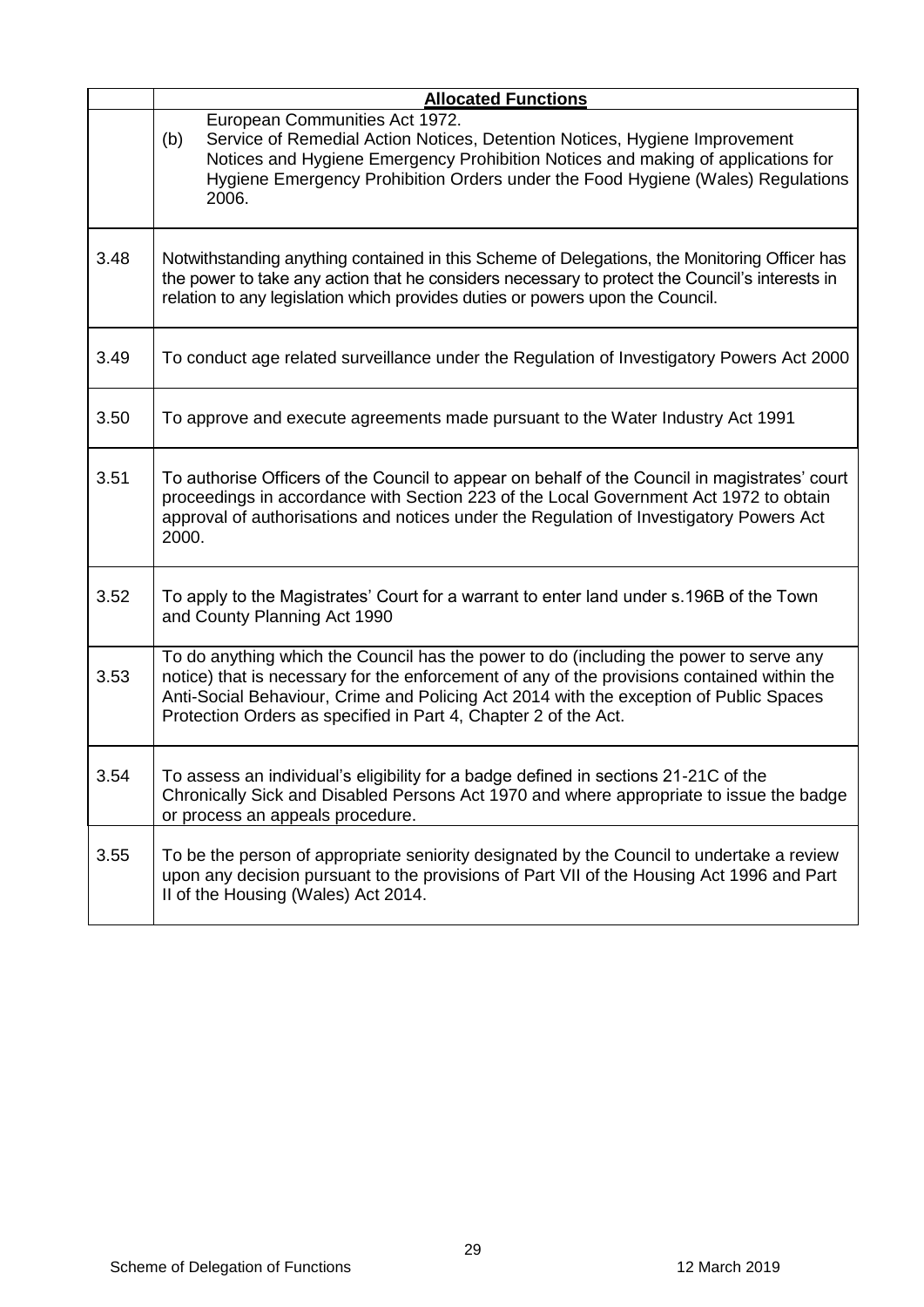#### **4. FUNCTIONS ALLOCATED TO THE CORPORATE DIRECTOR - EDUCATION AND FAMILY SUPPORT**

#### **A. CABINET FUNCTIONS:**

|     | <b>Allocated Functions</b>                                                                                                                                                                      |
|-----|-------------------------------------------------------------------------------------------------------------------------------------------------------------------------------------------------|
| 4.1 | To institute proceedings for failures in school attendance pursuant to Section 444 of the<br>Education Act 1996.                                                                                |
| 4.2 | To approve, following appropriate consultation, amendments to the Council's funding<br>formula for schools.                                                                                     |
| 4.3 | To make discretionary awards to students in circumstances falling outside normal<br>guidelines considered by finance and awards.                                                                |
| 4.4 | To determine and authorise expenditure on projects for which specific approval has<br>been granted by the National Assembly for Wales.                                                          |
| 4.5 | To approve applications for grants to voluntary organisations in accordance with the<br>policy approved by the Cabinet or the Council where the amount of the grant does not<br>exceed £10,000. |
| 4.6 | In the absence of the Cabinet Member responsible for the education function to appoint<br>additional LEA school governors to support schools causing concern.                                   |
| 4.7 | To make suitable contractual arrangements for the provision of school transport.                                                                                                                |
| 4.8 | To terminate school transport contracts in circumstances in which the contractor is in<br>breach of contract.                                                                                   |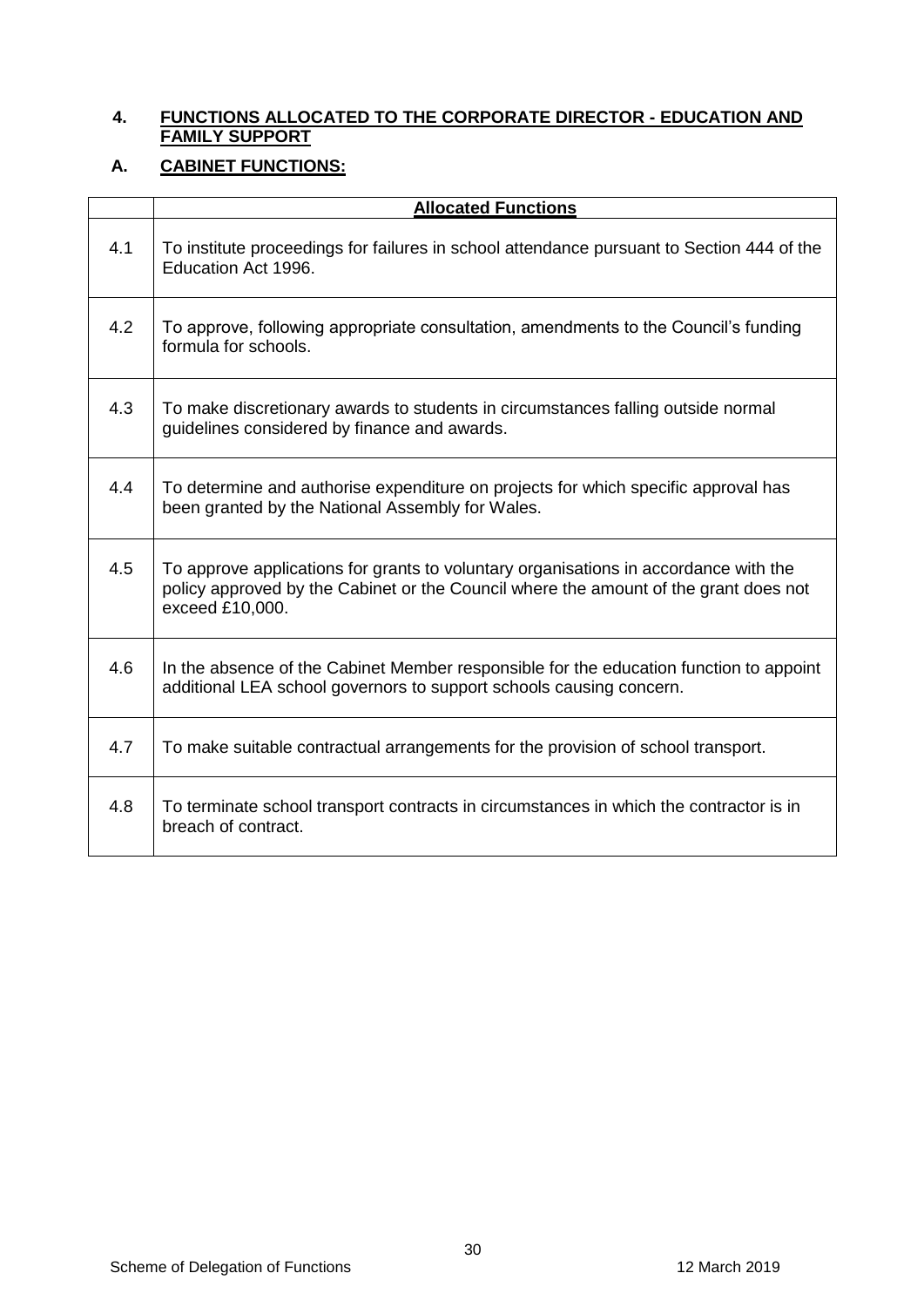#### **5. FUNCTIONS ALLOCATED TO THE CORPORATE DIRECTOR – SOCIAL SERVICES & WELLBEING**

## **A. CABINET FUNCTIONS:**

|      | <b>Allocated Functions</b>                                                                                                                                                                                                                                                                                                                                                                                                                                                                                                                                                                                                                                                                                                                               |  |  |
|------|----------------------------------------------------------------------------------------------------------------------------------------------------------------------------------------------------------------------------------------------------------------------------------------------------------------------------------------------------------------------------------------------------------------------------------------------------------------------------------------------------------------------------------------------------------------------------------------------------------------------------------------------------------------------------------------------------------------------------------------------------------|--|--|
| 5.1  | To receive into guardianship persons who are suffering from a mental disorder.                                                                                                                                                                                                                                                                                                                                                                                                                                                                                                                                                                                                                                                                           |  |  |
| 5.2  | To approve mental health professionals as having appropriate competence in dealing<br>with persons who are suffering from a mental disorder.                                                                                                                                                                                                                                                                                                                                                                                                                                                                                                                                                                                                             |  |  |
| 5.3  | To exercise powers of a Deputy upon appointment by the Court of Protection.                                                                                                                                                                                                                                                                                                                                                                                                                                                                                                                                                                                                                                                                              |  |  |
| 5.4  | To approve levels of maximum funding to voluntary organisations and to individuals<br>where the amount of the funding does not exceed £10,000.                                                                                                                                                                                                                                                                                                                                                                                                                                                                                                                                                                                                           |  |  |
| 5.5  | To authorise temporary closures or variations in the opening hours of recreation<br>centres.                                                                                                                                                                                                                                                                                                                                                                                                                                                                                                                                                                                                                                                             |  |  |
| 5.6  | To perform the functions of a Nearest Relative in accordance with the Mental Health Act<br>1983 upon appointment by the County Court or on the authority of the person who has<br>been identified as the patient's nearest relative.                                                                                                                                                                                                                                                                                                                                                                                                                                                                                                                     |  |  |
| 5.7  | To sign a tenancy agreement pursuant to an order of the Court of Protection on behalf<br>of a named individual or individuals who lack capacity under the Mental Capacity Act<br>2005.                                                                                                                                                                                                                                                                                                                                                                                                                                                                                                                                                                   |  |  |
| 5.8  | To authorise, and agree terms for, deferred payment agreements and legal charges<br>under the Social Services and Well-Being (Wales) Act 2014 and authorise the<br>registering of the legal charges at the Land Registry on behalf of the Council.                                                                                                                                                                                                                                                                                                                                                                                                                                                                                                       |  |  |
| 5.9  | To determine and authorise expenditure on projects for which specific approval has<br>been granted by the National Assembly for Wales.                                                                                                                                                                                                                                                                                                                                                                                                                                                                                                                                                                                                                   |  |  |
| 5.10 | After taking into account any recommendations made by the Bridgend Fostering Panel:<br>(a)<br>To approve a person as a foster parent;<br>To decide, following a review, that a foster parent and a foster parent's household<br>(b)<br>continue to be suitable and that the terms of a foster parent's approval continue to<br>be appropriate;<br>To decide, following a review, that the fostering service provider is no longer<br>(c)<br>satisfied that a foster parent and a foster parent's household continue to be<br>suitable or that the terms of a foster parent's approval continue to be appropriate,<br>and either to terminate the approval from a specified date or to determine the<br>revised terms of the approval as the case may be. |  |  |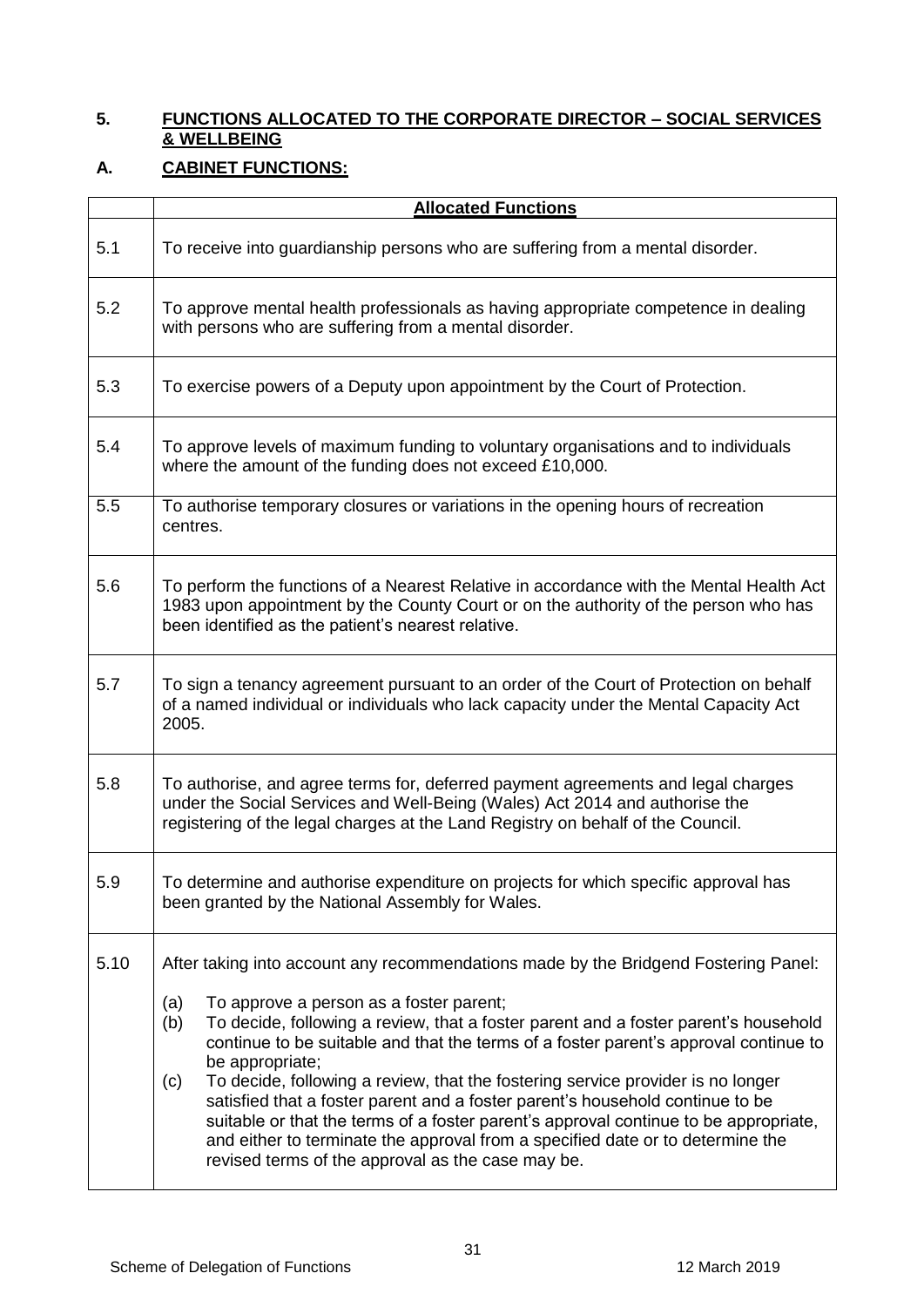| 5.11 | After taking into account any recommendations made by the Bridgend Adoption Panel<br>and any other matters the Council may in its capacity as an adoption agency be obliged<br>to take into account:                                                        |  |
|------|-------------------------------------------------------------------------------------------------------------------------------------------------------------------------------------------------------------------------------------------------------------|--|
|      | (a)<br>To decide whether adoption is in a child's best interest, and if it is so decided,<br>whether an application should be made to free the child for adoption and whether<br>an allowance should be paid;                                               |  |
|      | (b)<br>To decide whether a prospective adopter is suitable to be an adoptive parent and                                                                                                                                                                     |  |
|      | (c)<br>To decide whether a prospective adopter would be a suitable adoptive parent for<br>a particular child.                                                                                                                                               |  |
| 5.12 | To authorise temporary closures or variations in the opening hours of libraries                                                                                                                                                                             |  |
| 5.13 | To undertake the function of the supervisory body for the purposes of the Mental<br>Capacity Act 2005 Deprivation of Liberty Safeguards, and to act as Authorised<br>Signatory when the supervisory body gives an authorisation for deprivation of liberty. |  |
| 5.14 | To authorise and agree terms for licences to occupy pursuant to the Care Standards<br>Inspectorate for Wales Domiciliary Care Standards.                                                                                                                    |  |
| 5.15 | To sign on behalf of the Council licences to occupy pursuant to the Care Standards<br>Inspectorate for Wales Domiciliary Care Standards.                                                                                                                    |  |

## **6. FUNCTIONS ALLOCATED TO THE CORPORATE DIRECTOR - COMMUNITIES**

## **A. COUNCIL FUNCTIONS:**

|     |                                         | <b>Allocated Functions</b>                                                                                                                                                                                                                                                                                                                                                                                                                                                                                                                                                                                                                                                                                                                                                                                                                                                                         |
|-----|-----------------------------------------|----------------------------------------------------------------------------------------------------------------------------------------------------------------------------------------------------------------------------------------------------------------------------------------------------------------------------------------------------------------------------------------------------------------------------------------------------------------------------------------------------------------------------------------------------------------------------------------------------------------------------------------------------------------------------------------------------------------------------------------------------------------------------------------------------------------------------------------------------------------------------------------------------|
| 6.1 | The following provisions together with: |                                                                                                                                                                                                                                                                                                                                                                                                                                                                                                                                                                                                                                                                                                                                                                                                                                                                                                    |
|     | (a)                                     | The power to determine: Council applications including those submitted by the<br>Corporate Director Communities unless a material planning objection has been<br>received; any application where a local Member has expressed a material<br>planning concern and the delegated decision is in line with that concern or no<br>other objection has been received within the consultation / publicity period and the<br>Chairman of the Development Control Committee does not consider it necessary<br>to report the application to Committee; any application submitted by a Member, a<br>Chief Officer, or any officer reporting directly to the Chief Officer, or any officer in<br>the Development or Highway Services Departments involved in<br>processing/commenting upon applications (or the spouse or partner of any of<br>these) if a material planning objection has not been received. |
|     | (b)                                     | The power to determine all planning applications and applications for reserved<br>matters approval, advertisement consent, listed building consent, conservation<br>area consent, applications for Tree Preservation Order consent and applications<br>under the High Hedges regulations submitted to the Council except applications<br>falling within any of the categories of excepted applications from time to time<br>prescribed by the Council;                                                                                                                                                                                                                                                                                                                                                                                                                                             |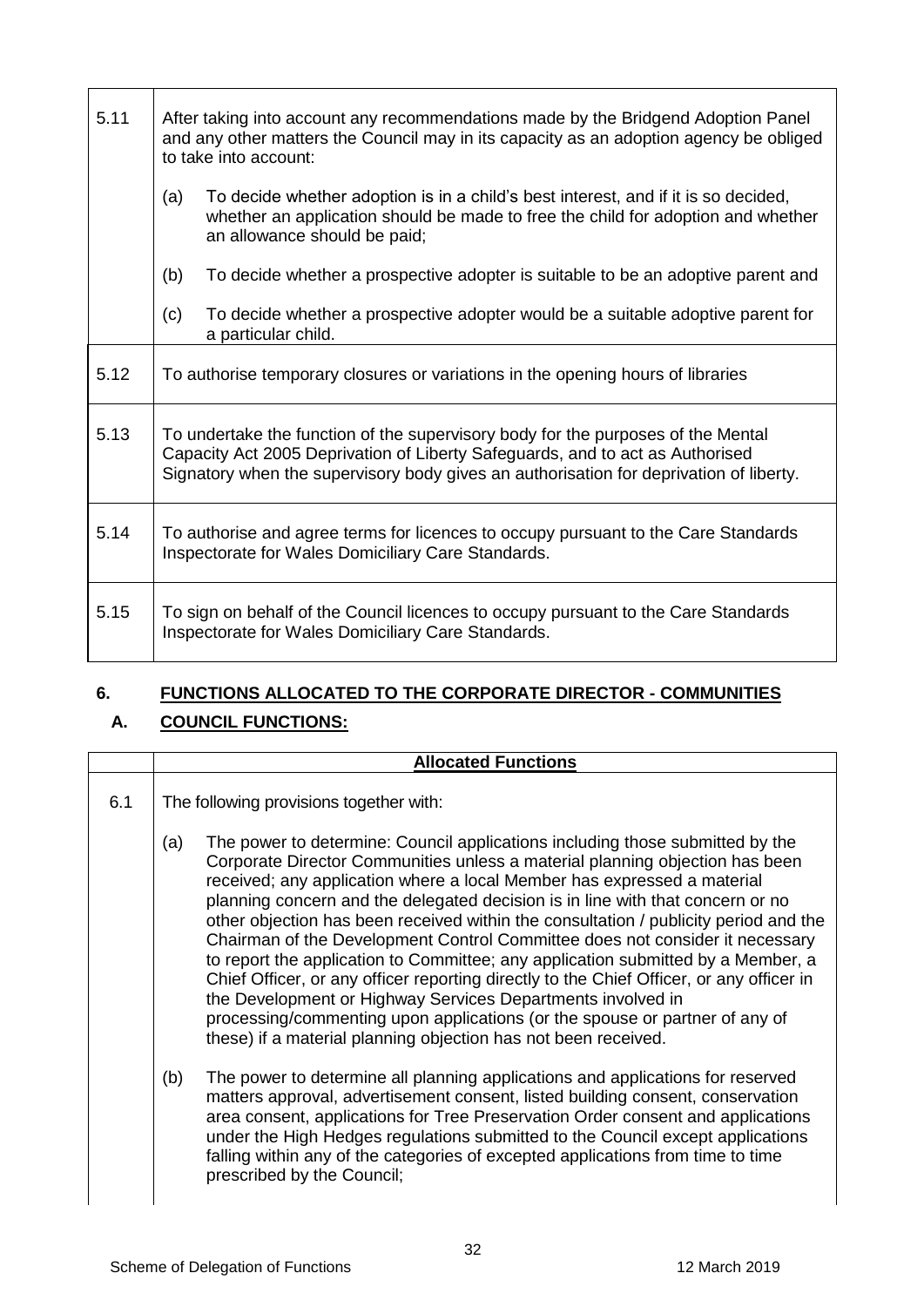| (c)  | approved for the time being by the Council;                                                                                                   | The power to determine planning applications in accordance with the scheme                                                                                                                                                            |
|------|-----------------------------------------------------------------------------------------------------------------------------------------------|---------------------------------------------------------------------------------------------------------------------------------------------------------------------------------------------------------------------------------------|
| (d)  |                                                                                                                                               | The power to enter into Section 106 Planning Obligations on applications<br>delegated to the Corporate Director in conjunction with the Monitoring Officer<br>(e) The power to agree and make minor changes to Section 106 Agreements |
|      | Development Control Committee.                                                                                                                | which have been agreed by the Development Control Committee in conjunction<br>with the Monitoring Officer and subject to the discretion of the Chair of the                                                                           |
|      | <b>Provision</b>                                                                                                                              | <b>Summary of Effect</b>                                                                                                                                                                                                              |
| 1990 | The Town and Country Planning Act                                                                                                             | To deal with non-material and minor<br>amendments to planning applications under<br>S.96A and S.73                                                                                                                                    |
|      | Land Compensation Act 1961 -<br>Section 17                                                                                                    | To determine in consultation with the<br>Monitoring Officer applications for Certificate of<br>Appropriate Alternative Development                                                                                                    |
| 38   | Listed Buildings Act 1990 - Section                                                                                                           | To issue listed building enforcement notice.                                                                                                                                                                                          |
|      | Planning and Compensation Act 1991                                                                                                            | To determine in consultation with the<br>Monitoring Officer Certificates of Lawfulness.                                                                                                                                               |
|      | Town and Country Planning Act 1990<br>- Section 324 and Planning (Listed<br><b>Buildings and Conservation Areas)</b><br>Act 1990 - Section 88 | To issue written authorisation to appropriate<br>officers to enable them to exercise powers of<br>entry.                                                                                                                              |
|      | Town and Country Planning Act 1990<br>- Section 330                                                                                           | To issue notices requiring information as to<br>interests in land.                                                                                                                                                                    |
|      | Town and Country Planning (General<br>Permitted Development) Order 1995<br>- Class A of Part 6 of Schedule 2 to<br>the Order                  | To determine applications for prior approval in<br>respect of agricultural buildings and operations.                                                                                                                                  |
|      | Town and Country Planning (General<br>Permitted Development) Order 1995<br>- Class A of Part 7 of Schedule 2 to<br>the Order                  | To determine applications for prior approval in<br>respect of forestry buildings and operations.                                                                                                                                      |
|      | Town and Country Planning (General<br>Permitted Development) Order 1995<br>- Class A of Part 24 of Schedule 2 to<br>the Order                 | To determine applications for prior approval in<br>respect of development by<br>Telecommunications Code System Operators.                                                                                                             |
|      | Town and Country Planning (General<br>Permitted Development) Order 1995<br>- Class A of Part 31 of Schedule 2 to<br>the Order                 | To determine applications of prior approval of<br>demolition of buildings.                                                                                                                                                            |
|      | Town and Country Planning Act 1990<br>- Section 207                                                                                           | The service of tree replacement notices.                                                                                                                                                                                              |
|      | The Town and Country Planning<br>(Development Management<br>Procedure)(Wales) Order 2012 -<br>Article 23                                      | To authorise works in compliance with<br>conditions imposed on planning permissions.                                                                                                                                                  |
|      | The Town and Country Planning<br>(Environmental Impact Assessment<br>(Wales) Regulations 2017                                                 | To determine whether planning applications<br>should be subject to an environmental<br>assessment.                                                                                                                                    |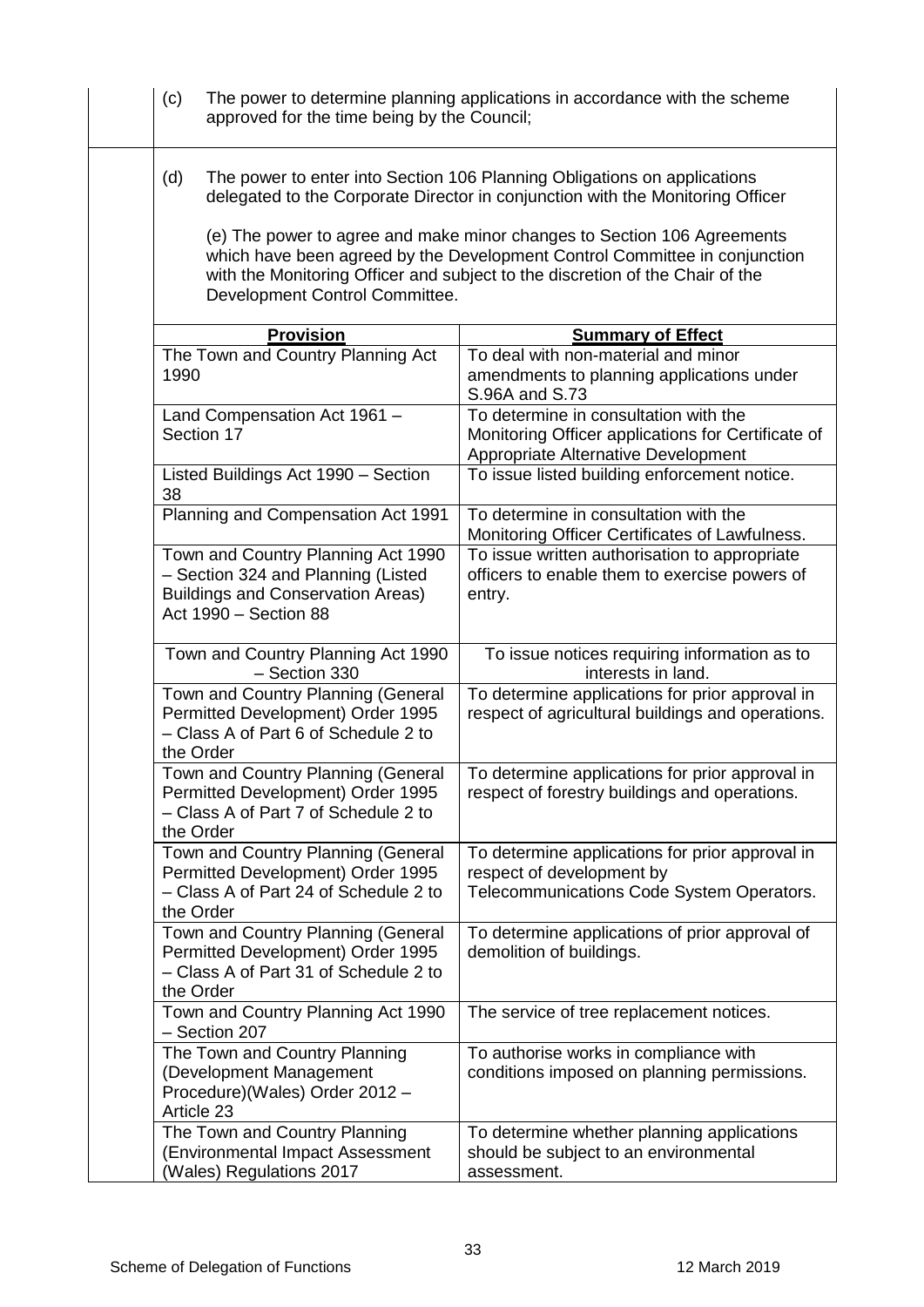|     | Town and Country Planning Act 1990<br>- Section 171C                                                                                                                                                                                                                                       | The service of planning contravention notice<br>and consideration of any offers or<br>representations made in person in response to<br>such a notice.                       |
|-----|--------------------------------------------------------------------------------------------------------------------------------------------------------------------------------------------------------------------------------------------------------------------------------------------|-----------------------------------------------------------------------------------------------------------------------------------------------------------------------------|
|     | Town and Country Planning Act 1990<br>- Section 172                                                                                                                                                                                                                                        | The issue of enforcement notices.                                                                                                                                           |
|     | Town and Country Planning Act 1990<br>- Section 183                                                                                                                                                                                                                                        | The service of stop notices.                                                                                                                                                |
|     | Town and Country Planning Act 1990<br>- Section 171E                                                                                                                                                                                                                                       | The service of temporary stop notices.                                                                                                                                      |
|     | Town and Country Planning Act 1990<br>- Section 187A                                                                                                                                                                                                                                       | The service of breach of condition notices.                                                                                                                                 |
|     | Town and Country Planning Act<br>1990- Section 171A                                                                                                                                                                                                                                        | The service of an Enforcement Warning Notice                                                                                                                                |
|     | Town and Country Planning Act 1990<br>- Sections 199 and 201                                                                                                                                                                                                                               | The power to make a tree preservation order<br>and to include in the order a direction that it<br>shall take effect immediately without previous<br>confirmation.           |
|     | Town and Country Planning Act 1990<br>$-$ Section 333(7)                                                                                                                                                                                                                                   | The power to vary or revoke Tree Preservation<br>Orders in appropriate cases.                                                                                               |
|     | To make emergency Article 4<br>Directions under the Town and<br><b>Country Planning (General Permitted</b><br>Development) Order 1995                                                                                                                                                      | To make an emergency Article 4 (2) Direction<br>in Conservation Areas where there is an<br>imminent threat of harm to the character or<br>appearance of Conservation Areas. |
|     |                                                                                                                                                                                                                                                                                            | <b>Allocated Functions</b>                                                                                                                                                  |
| 6.2 | In consultation with the Monitoring Officer to determine applications for the use of retail<br>units at the Designer Outlet Village, Bridgend, outside the terms of the agreement<br>concluded under section 106 of the Town and Country Planning Act 1990.                                |                                                                                                                                                                             |
| 6.3 | To exercise any power conferred upon the Council to recover expenses incurred by it as a<br>result of the exercise of any of the powers hereby delegated to him by this Scheme of<br>Delegation.                                                                                           |                                                                                                                                                                             |
| 6.4 | To authorise the service of Building Preservation Notices on the owners and occupiers<br>of buildings pursuant to the Planning (Listed Buildings and Conservation Areas) Act<br>1990, Sections 3 and 4 and the Historic Environment (Wales) Act 2016, Section 25.                          |                                                                                                                                                                             |
| 6.5 | To discuss and express views on behalf of the Council on the development of Strategic<br>Planning Guidance for South East Wales and Waste Planning Policy for South West<br>Wales with other persons and bodies involved in the formulation of national and regional<br>planning policies. |                                                                                                                                                                             |
| 6.6 | Upon being consulted, to provide formal observations, including, where appropriate,<br>objections to neighbouring planning authorities in respect of documents prepared by<br>them to meet requirements of the Planning and Compulsory Purchase Act 2004.                                  |                                                                                                                                                                             |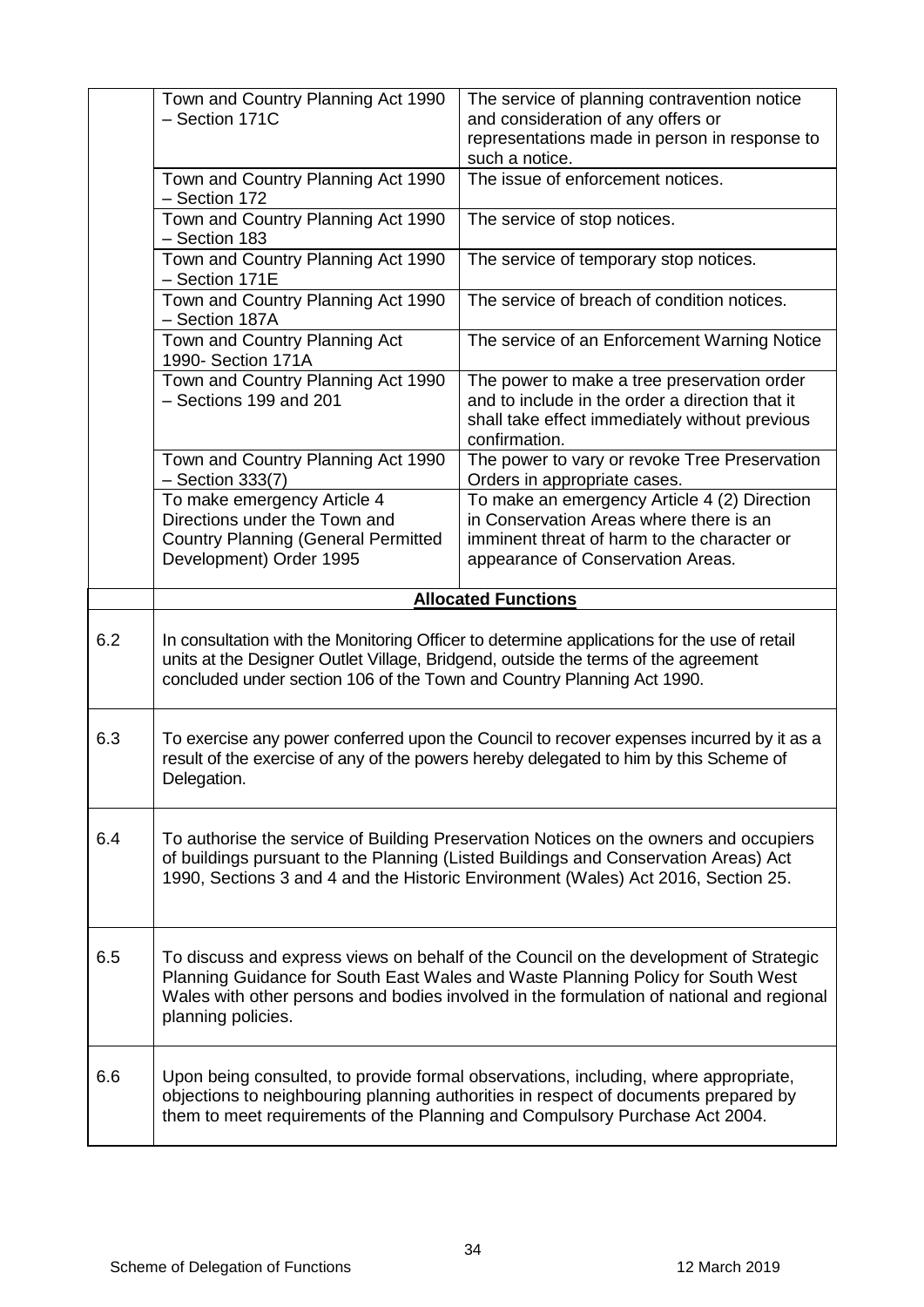| 6.7  | To provide observations to other authorities when the Council is consulted on planning<br>applications in neighbouring areas, and to provide a Local Impact Report to the<br>Planning Inspectorate Wales on a Development of National Significance within Bridgend<br>County Borough Council and there is insufficient time to report such proposals to the<br>Council, such observations to be subsequently report to Council for information.                                                                                                                                          |                                                                                                                |  |
|------|------------------------------------------------------------------------------------------------------------------------------------------------------------------------------------------------------------------------------------------------------------------------------------------------------------------------------------------------------------------------------------------------------------------------------------------------------------------------------------------------------------------------------------------------------------------------------------------|----------------------------------------------------------------------------------------------------------------|--|
| 6.8  | To exercise the powers relating to the protection of important hedgerows conferred<br>upon the Council by the Hedgerows Regulations 1997.                                                                                                                                                                                                                                                                                                                                                                                                                                                |                                                                                                                |  |
| 6.9  | To confirm unopposed tree preservation orders under Section 199 of the Town and<br>Country Planning Act 1990.                                                                                                                                                                                                                                                                                                                                                                                                                                                                            |                                                                                                                |  |
| 6.10 | To do anything which the Council has a power or duty to do (including the power to serve<br>any notice) that is necessary for the enforcement of any of the provisions contained in the<br>enactments listed below and any Orders, Regulations or other Instrument made<br>thereunder or relating thereto or any modification or re-enactment of the foregoing and to<br>recommend to the Monitoring Officer the institution of any civil or criminal proceedings<br>arising from any breach of those provisions or that is necessary for the enforcement of any<br>of those provisions: |                                                                                                                |  |
|      | Town and Country Planning Act 1990<br>Planning (Wales) Act 2015<br>Criminal Justice Act 2003<br>Police and Criminal Evidence Act 1984<br>Town and Country Planning (Control of Advertisements) Regulations 1992<br>Town and Country Planning (General Permitted Development) Order 1995<br>Town and Country Planning (Trees) Regulations 1999<br>Planning (Listed Buildings and Conservation Areas) Act 1990<br>Historic Environment (Wales) Act 2016                                                                                                                                    |                                                                                                                |  |
| 6.11 | To do anything which the Council has a power or duty to do under the provisions of the<br>following enactments or any subordinate legislation made thereafter:                                                                                                                                                                                                                                                                                                                                                                                                                           |                                                                                                                |  |
|      | <b>Provision</b>                                                                                                                                                                                                                                                                                                                                                                                                                                                                                                                                                                         | <b>Summary of Effect</b>                                                                                       |  |
|      | Planning (Listed Buildings and<br>Conservation Areas) Act 1990 - Section 2<br>and Historic Environment (Wales) Act<br>2016 - Section 26                                                                                                                                                                                                                                                                                                                                                                                                                                                  | Power to publish lists of listed buildings                                                                     |  |
|      | Planning (Listed Buildings and<br>Conservation Areas) Act 1990 - Section 3<br>and Historic Environment (Wales) Act<br>2016 - Section 24                                                                                                                                                                                                                                                                                                                                                                                                                                                  | Power to serve notice of listing on owner<br>and occupier                                                      |  |
|      | Planning (Listed Buildings and<br>Conservation Areas) Act 1990 - Section 3<br>and Historic Environment (Wales) Act<br>2016 - Section 25                                                                                                                                                                                                                                                                                                                                                                                                                                                  | Power to temporarily list a building by<br>serving a Building Preservation Notice                              |  |
|      | Planning (Listed Buildings and<br>Conservation Areas) Act 1990 - Sections<br>54-60 and Historic Environment (Wales)<br>Act 2016 - Sections 30 and 31                                                                                                                                                                                                                                                                                                                                                                                                                                     | Power to execute urgent works to preserve<br>a listed building and to recover expenses                         |  |
|      | Planning (Listed Buildings and<br>Conservation Areas) Act 1990 - Sections<br>57-58<br>Planning (Listed Buildings and                                                                                                                                                                                                                                                                                                                                                                                                                                                                     | Power to determine applications for grant<br>assistance towards repair or maintenance<br>of historic buildings |  |
|      |                                                                                                                                                                                                                                                                                                                                                                                                                                                                                                                                                                                          | Power to execute urgent works and                                                                              |  |

ř.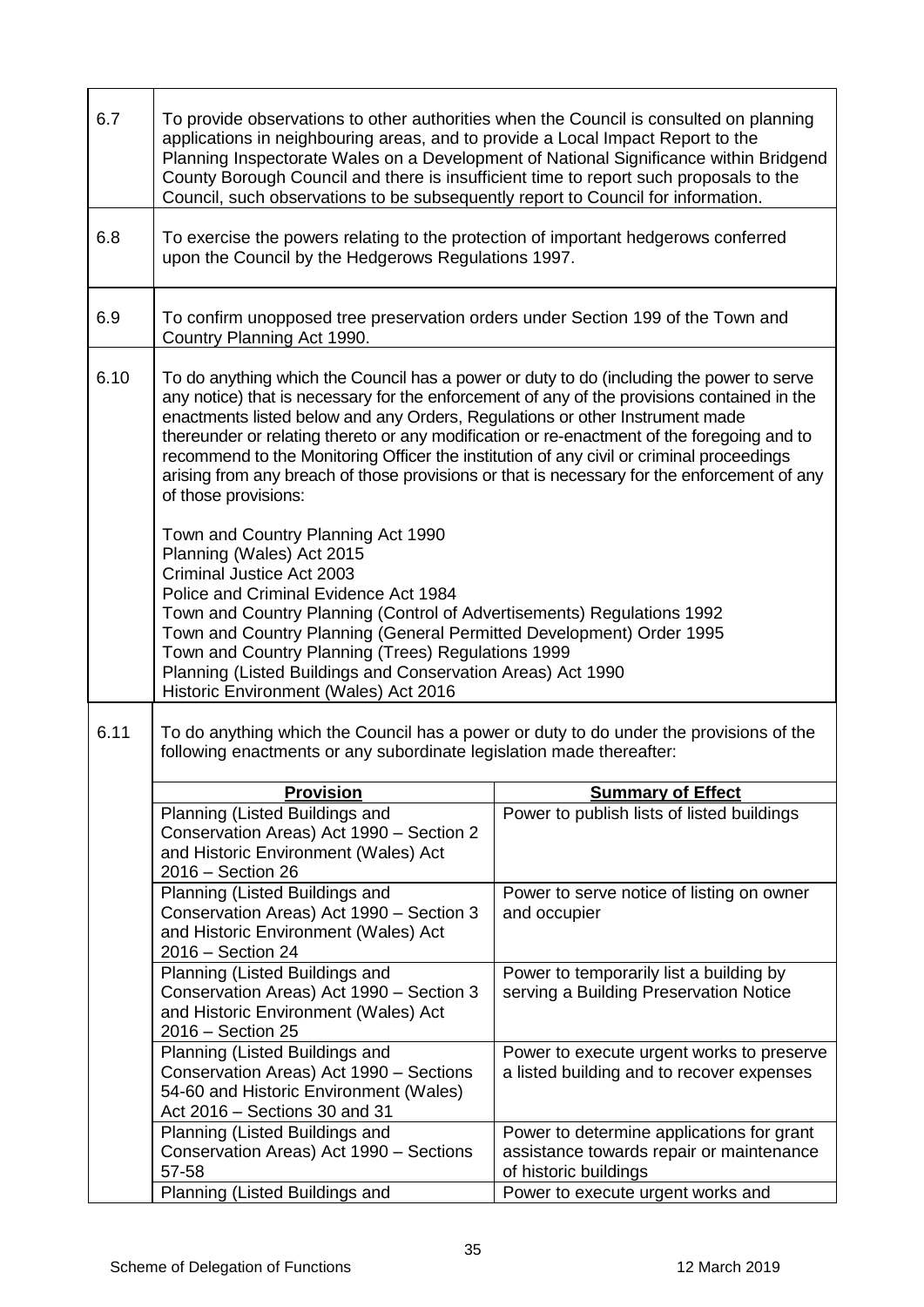| Conservation Areas) Act 1990 - Section<br>76                                                                                                  | preserve an unoccupied building in a<br>conservation area and to recover<br>expenses                                                                                                     |
|-----------------------------------------------------------------------------------------------------------------------------------------------|------------------------------------------------------------------------------------------------------------------------------------------------------------------------------------------|
| Planning (Listed Buildings and<br>Conservation Areas) Act 1990 - Sections<br>79-80                                                            | Power to determine applications for grant<br>assistance towards repair or maintenance<br>of historic buildings in a town scheme                                                          |
| Planning (Listed Buildings and<br>Conservation Areas) Act 1990 - Section<br>44A and the Historic Environment (Wales)<br>Act 2016 - Section 29 | Power to serve a Temporary Stop Notice<br>on a person who appears to the authority<br>to be executing the works or causing them<br>to be executed or have an interest in the<br>building |

### **B. CABINET FUNCTIONS:**

|      | <b>Allocated Functions</b>                                                                                                                                                                                                                                                                                                                                                                                                                                    |
|------|---------------------------------------------------------------------------------------------------------------------------------------------------------------------------------------------------------------------------------------------------------------------------------------------------------------------------------------------------------------------------------------------------------------------------------------------------------------|
| 6.12 | To approve applications for grants to voluntary organisations in accordance with the<br>policy approved by the Cabinet or the Council where the amount of the grant does not<br>exceed £10,000.                                                                                                                                                                                                                                                               |
| 6.13 | To do anything which the Council has a power or duty to do (including the power to serve<br>any notice) that is necessary for the enforcement of any of the provisions contained in the<br>enactments listed below (other than any of those provisions the enforcement of which is<br>not a Cabinet function), and to recommend to the Monitoring Officer the institution of<br>criminal proceedings arising from any breach of those provisions:             |
|      | Anti-Social Behaviour Act 2003<br>Births and Deaths Registration Act 1926<br>Burial Act 1857<br>Clean Neighbourhoods & Environment Act 2005<br>Controlled Waste (England and Wales) Regulations 1992<br>Cremation Acts 1902 and 1952<br><b>Environmental Protection Act 1990</b><br>Health and Safety at Work Act 1974<br>Local Authorities Cemeteries Order 1977<br><b>Local Government Act 1972</b><br>Local Government (Miscellaneous Provisions) Act 1982 |
|      | Mid Glamorgan County Council Act 1987<br>Refuse Disposal (Amenity) Act 1978                                                                                                                                                                                                                                                                                                                                                                                   |
| 6.14 | To exercise the Council's powers under Sections 3, 4, 5 and 6 of the refuse Disposal<br>(Amenity) Act 1978 to remove and dispose of abandoned vehicles and to recover the<br>expenses connected therewith.                                                                                                                                                                                                                                                    |
| 6.15 | To determine applications for grant assistance under the Inner Urban Areas Act 1978 for<br>improvements to properties in Industrial and Commercial Improvement Areas in<br>accordance with the rules approved by or on behalf of the Council.                                                                                                                                                                                                                 |
| 6.16 | To represent the Council on the development of strategic waste planning policies at<br>inter-authority meetings.                                                                                                                                                                                                                                                                                                                                              |
| 6.17 | In consultation with the Monitoring Officer to approve service level agreements with                                                                                                                                                                                                                                                                                                                                                                          |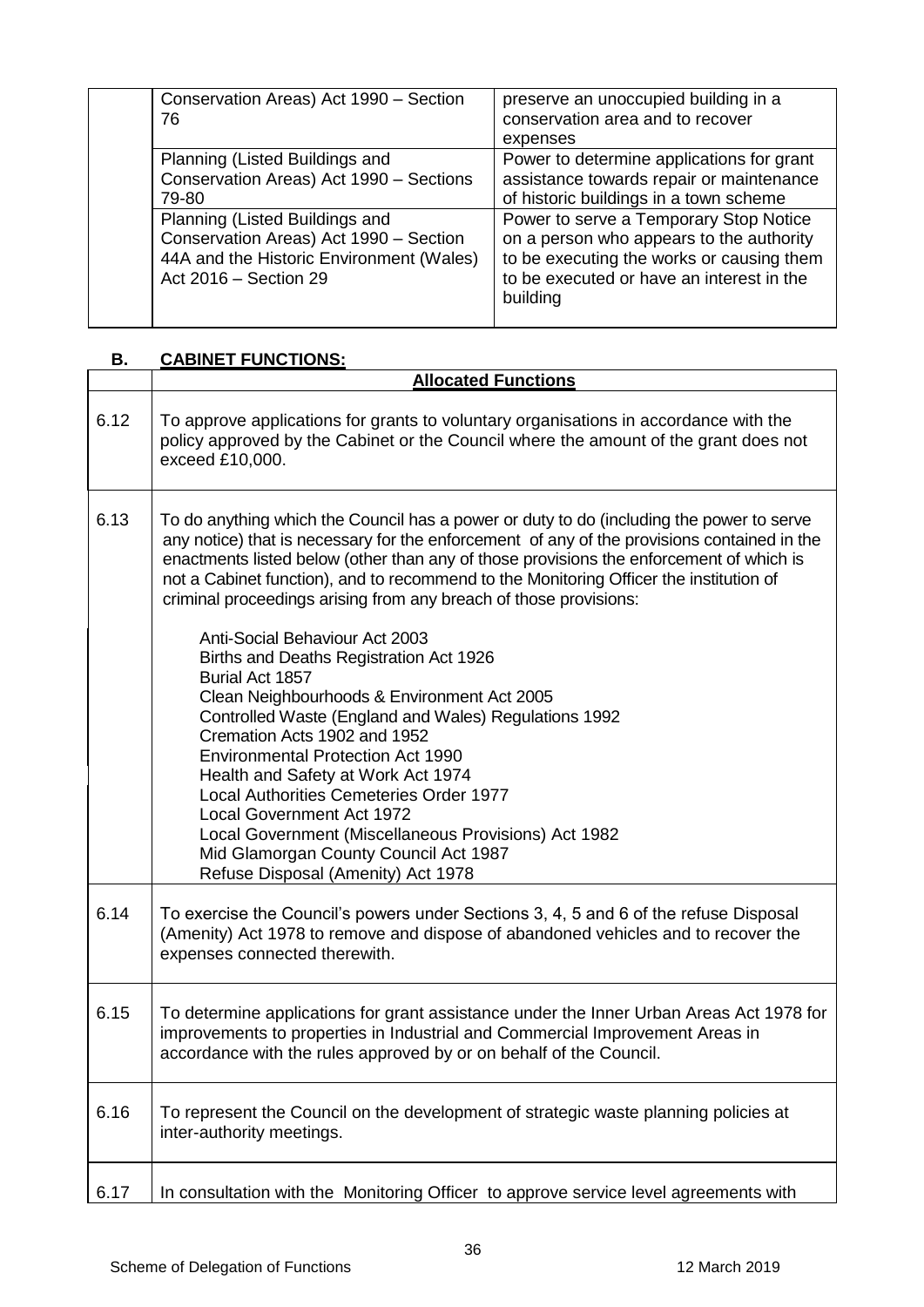|      | Natural Resources Wales, Glamorgan Gwent Archaeological Trust, Groundwork<br>Bridgend and Coed Cymru.                                            |
|------|--------------------------------------------------------------------------------------------------------------------------------------------------|
| 6.18 | To enter into agreements to enable highways to become maintainable at the public<br>expense in accordance with Part IV of the Highways Act 1980. |

|      | <b>Allocated Functions</b>                                                                                                                                                                                                                                                                                                          |
|------|-------------------------------------------------------------------------------------------------------------------------------------------------------------------------------------------------------------------------------------------------------------------------------------------------------------------------------------|
| 6.19 | To authorise the making of orders relating to highways (other than Orders under s. 257<br>of the Town and Country Planning Act 1990) and the confirmation, modification or<br>variation thereof in accordance with the provisions contained in the following<br>enactments:                                                         |
|      | Cycle Tracks Act 1984<br>Highways Act 1980<br>Road Traffic Act 1991<br>Road Traffic Regulation Act 1984<br>Road Traffic Regulation (Special Events) Act 1994<br>Town and Country Planning Act 1990<br>Town Police Clauses Act 1847<br>Wildlife and Countryside Act 1981                                                             |
| 6.20 | To take any action as is necessary to declare highways to be maintainable at the public<br>expense including where considered appropriate accepting requests for dedication of<br>highways.                                                                                                                                         |
| 6.21 | To undertake and maintain all works (including alteration and removal where necessary)<br>for highway purposes in accordance with Part V of the Highways Act 1980, and to enter<br>into any agreements in respect of any of the works referred to in Part V of the Highways<br>Act 1980.                                            |
| 6.22 | To provide services and amenities over a highway and to give consents to other parties<br>as to execution of works and use of objects in accordance with Part VIIA of the<br>Highways Act 1980.                                                                                                                                     |
| 6.23 | To take such action as is necessary to prevent or remove the unlawful interference with,<br>annoyance or nuisance upon, or obstruction of highways including the service of<br>relevant notices where appropriate.                                                                                                                  |
| 6.24 | To give consent where required for interference with or obstruction of a highway in<br>accordance with Part IX of the Highways Act 1980.                                                                                                                                                                                            |
| 6.25 | To exercise all powers contained in Part XI of the Highways Act 1980 (other than the<br>power contained in Section 205 of that Act) as to making up of Private Streets including<br>powers to enter into agreements and the issuing of notices and determination of<br>payments together with any consents or permissions required. |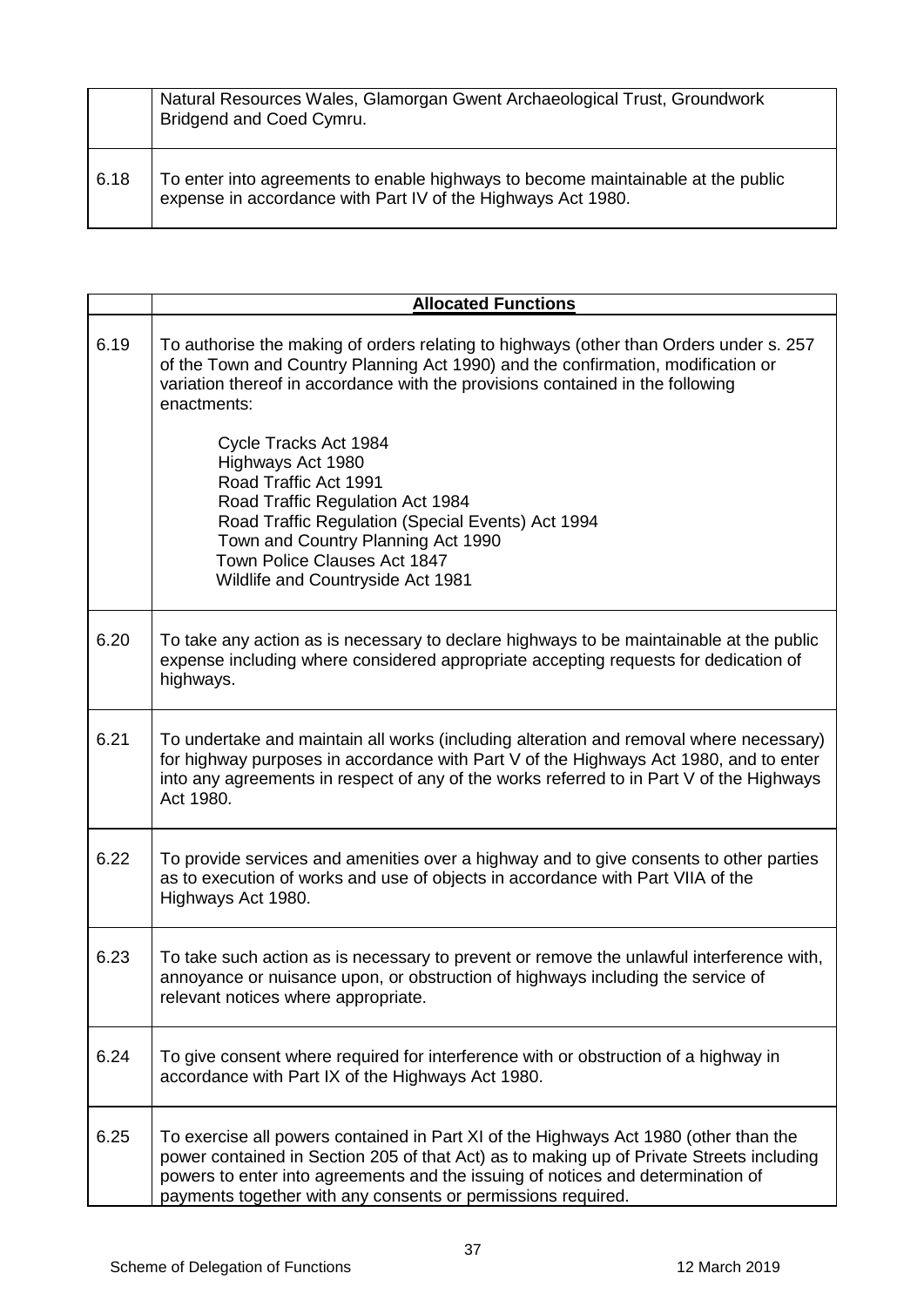| 6.26 | To exercise any power conferred upon the Council where legislation provides to recover<br>expenses incurred by it as a result of the exercise of any of the powers hereby allocated<br>to them.                                                                                                                                                                                                                                                                                                                                                                                                                                                                                                                                                                                                                                                                                                                                                                                                                                                                                                                                                                   |
|------|-------------------------------------------------------------------------------------------------------------------------------------------------------------------------------------------------------------------------------------------------------------------------------------------------------------------------------------------------------------------------------------------------------------------------------------------------------------------------------------------------------------------------------------------------------------------------------------------------------------------------------------------------------------------------------------------------------------------------------------------------------------------------------------------------------------------------------------------------------------------------------------------------------------------------------------------------------------------------------------------------------------------------------------------------------------------------------------------------------------------------------------------------------------------|
| 6.27 | To take such action as is necessary to stop up private means of access to the highway<br>in accordance with Part VIII of the Highways act 1980.                                                                                                                                                                                                                                                                                                                                                                                                                                                                                                                                                                                                                                                                                                                                                                                                                                                                                                                                                                                                                   |
| 6.28 | To take such action as is necessary to enforce the provisions of the Coast Protection<br>Act 1949.                                                                                                                                                                                                                                                                                                                                                                                                                                                                                                                                                                                                                                                                                                                                                                                                                                                                                                                                                                                                                                                                |
| 6.29 | To do anything which the Council has a power or duty to do that is necessary for the<br>enforcement of any of the provisions contained in the enactments listed below and any<br>Orders, Regulations or other Instrument made thereunder or relating thereto or any<br>modification or re-enactment of the foregoing (other than any of those provisions the<br>enforcement of which is not a Cabinet function) and to recommend to the Monitoring<br>Officer the institution of criminal proceedings arising from any breach of those provisions:<br>Animals Act 1971<br><b>Coast Protection Act 1949</b><br>Highways Act 1980<br>Countryside and Rights of Way Act 2000<br>Land Drainage Act 1991<br>Mines and Quarries (Tips) Act 1969<br>National Parks and Access to the Countryside Act 1949 - Section 57<br>New Roads and Street Works Act 1991 – Part III<br>Reservoirs Act 1975<br>Road Traffic Act 1991<br>Road Traffic Regulation Act 1984<br>Road Traffic Regulation (Special Events) Act 1994<br>Town and Country Planning Act 1990<br>Town Police Clauses Act 1847<br>Transport Act 1985<br>Transport Act 2000<br>Wildlife and Countryside Act 1981 |
| 6.30 | To authorise the making of emergency Traffic Orders under the Road Traffic Regulation<br>Act 1984.                                                                                                                                                                                                                                                                                                                                                                                                                                                                                                                                                                                                                                                                                                                                                                                                                                                                                                                                                                                                                                                                |
| 6.31 | To authorise the making of Orders and the issue of Notices under Section 14 of the<br>Road Traffic Regulation Act 1984.                                                                                                                                                                                                                                                                                                                                                                                                                                                                                                                                                                                                                                                                                                                                                                                                                                                                                                                                                                                                                                           |
| 6.32 | To do anything which the Council has a power or duty to do under the provisions of the<br>following enactments or any subordinate legislation made thereunder:                                                                                                                                                                                                                                                                                                                                                                                                                                                                                                                                                                                                                                                                                                                                                                                                                                                                                                                                                                                                    |

| Provision                      | <b>Summary of Effect</b>                     |
|--------------------------------|----------------------------------------------|
| Building Act 1984 – Section 77 | Power to execute work to dangerous buildings |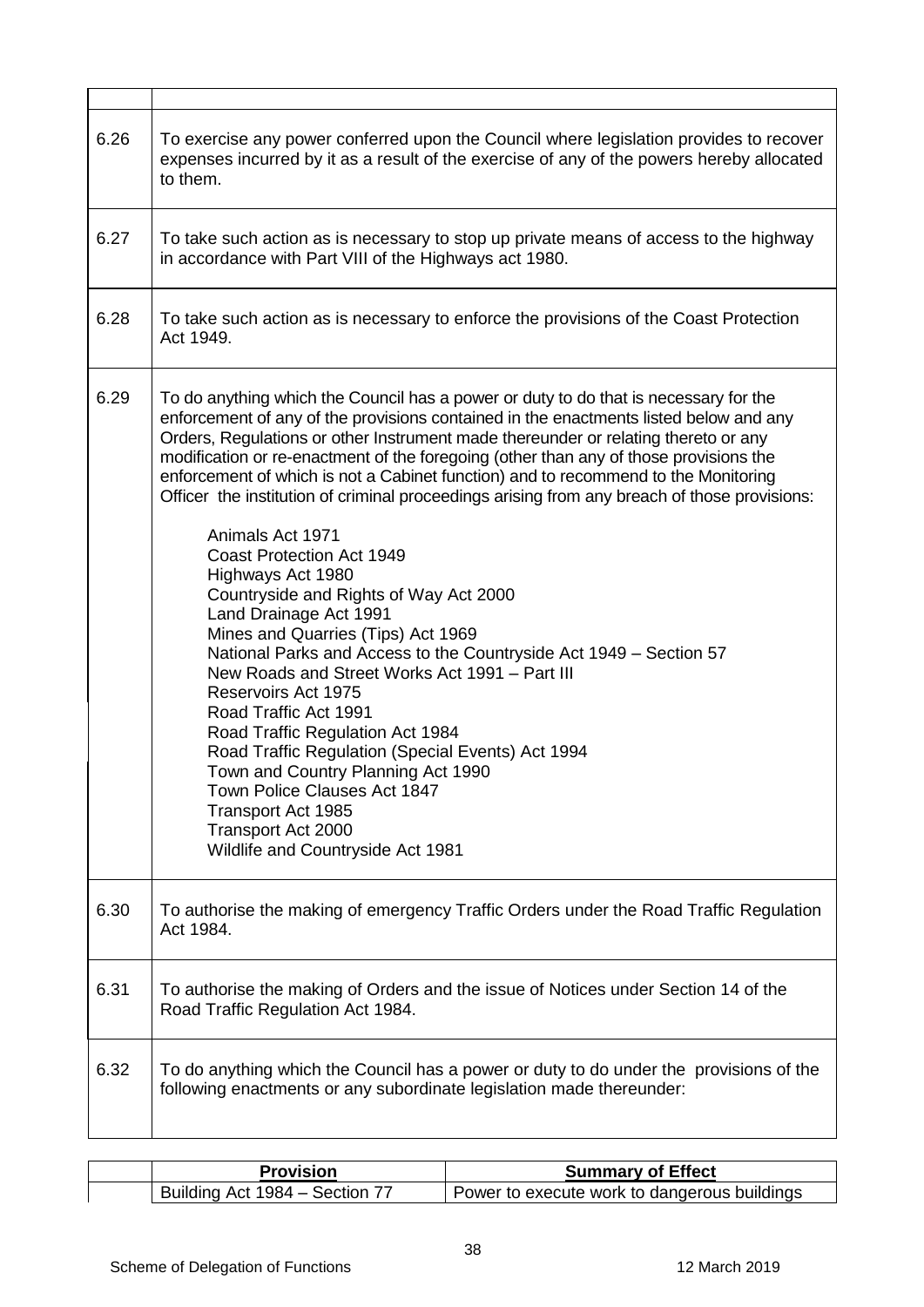| <b>Provision</b>                                                                        | <b>Summary of Effect</b>                                                                                                              |
|-----------------------------------------------------------------------------------------|---------------------------------------------------------------------------------------------------------------------------------------|
|                                                                                         | and recover expenses.                                                                                                                 |
| Building Act 1984 - Section 78                                                          | Emergency measures for dealing with dangerous<br>structures                                                                           |
| Highways Act 1980 - Section 37                                                          | Provision whereby highway created by dedication<br>may become maintainable at public expense.                                         |
| Highways Act 1980 - Section 38                                                          | Power of highway authorities to adopt by                                                                                              |
|                                                                                         | agreement.                                                                                                                            |
| Highways Act 1980 - Section 57                                                          | Default powers of highway authorities in respect<br>of non-repair of privately maintainable highways.                                 |
| Highways Act 1980 - Section 59                                                          | Recovery of expenses due to extraordinary<br>traffic.                                                                                 |
| Highways Act 1980 - Section 73                                                          | Power to prescribe improvement line for widening<br>street                                                                            |
| Highways Act 1980 - Section 74                                                          | Power to prescribe Building Line.                                                                                                     |
| Highways Act 1980 - Section 122                                                         | Power to make temporary diversion where                                                                                               |
|                                                                                         | highway about to be repaired or widened.                                                                                              |
| Highways Act 1980 - Section 146                                                         | Duty to maintain stiles etc. on footpaths and<br>bridleways.                                                                          |
| Highways Act 1980 - Section 147                                                         | Power to authorise the erection of stiles etc. on<br>footpaths and bridleways.                                                        |
| Highways Act 1980 - Section 278                                                         | Contributions towards highway works by persons                                                                                        |
|                                                                                         | deriving special benefit from them.                                                                                                   |
| Highways Act 1980 - Section 286                                                         | Power to require angles of new buildings at                                                                                           |
|                                                                                         | corners of street to be rounded off.                                                                                                  |
| Highways Act 1980 - Section 287                                                         | Power to erect barriers in streets in cases of<br>emergency etc.                                                                      |
| Highways Act 1980 - Section 288                                                         | Power to require gas and water pipes to be<br>moved                                                                                   |
| Highways Act 1980 - Section 289                                                         | Powers of entry of Highway Authority for<br>purposes of survey.                                                                       |
| Highways Act 1980 - Section 290                                                         | Supplementary provisions as to powers of entry<br>for the purpose of survey.                                                          |
| Highways Act 1980 - Section 291                                                         | Powers of entry of highway authority for purpose<br>of maintaining, etc., certain structures and works.                               |
| Highways Act 1980 - Section 292                                                         | Compensation for damage resulting from, and<br>offences connected with, exercise of powers of<br>entry etc. under Section 289 or 291. |
| Highways Act 1980 - Section 293                                                         | Powers of entry for purposes connected with<br>certain orders relating to footpaths and<br>bridleways.                                |
| Highways Act 1980 - Section 294                                                         | Entry etc., of premises by highway authority or<br>council for certain purposes.                                                      |
| Highways Act 1980 - Section 295                                                         | Power of councils to dispose of certain materials.                                                                                    |
| Highways Act 1980 - Section 297                                                         | Power of highway authority or council to require<br>information as to ownership of land.                                              |
| Highways Act 1980 - Section 305                                                         | Recovery of expenses by Councils and highway<br>authorities.                                                                          |
| Local Government (Miscellaneous<br>Provisions) Act 1976 - Sections 23<br>and 24.        | Powers to deal with dangerous trees.                                                                                                  |
| <b>Local Government (Miscellaneous</b><br>Provisions) Act 1976 - Sections 25<br>and 26. | Powers to deal with dangerous excavations.                                                                                            |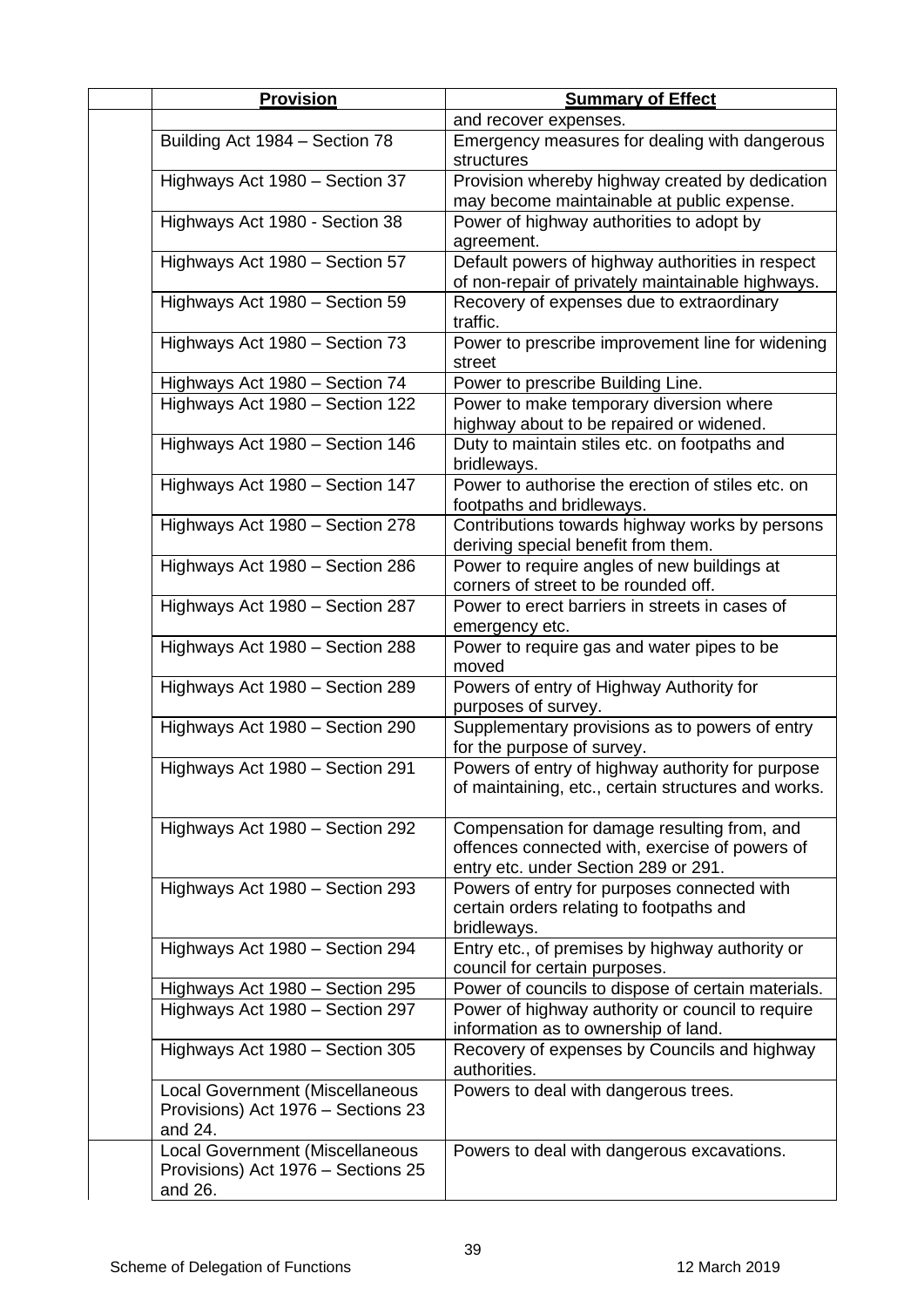| <b>Provision</b>                                                      | <b>Summary of Effect</b>                                                                                            |
|-----------------------------------------------------------------------|---------------------------------------------------------------------------------------------------------------------|
| Mid Glamorgan County Council Act                                      | Power to serve notice to reduce the emission of                                                                     |
| 1987 - Section 10                                                     | dust etc. from building operations.                                                                                 |
| Mid Glamorgan County Council Act<br>1987 - Section 11                 | Power to serve notice to reduce dust from<br>movement of coal.                                                      |
| Mid Glamorgan County Council Act<br>1987 - Section 12                 | Power to weatherproof walls.                                                                                        |
| Mid Glamorgan County Council Act<br>1987 - Section 13                 | Power to approve of plans etc. of retaining walls.                                                                  |
| Mid Glamorgan County Council Act<br>1987 - Section 14                 | Power to approve plans etc. of new sewers and<br>to serve notices on persons submitting plans etc.                  |
| Mid Glamorgan County Council Act<br>1987 - Section 17                 | Power to make an order prohibiting the use of<br>residential streets for parking by heavy vehicles.                 |
| Mid Glamorgan County Council Act<br>1987 - Section 19                 | Power to serve notice requiring works to party or<br>boundary walls.                                                |
| Mines and Quarries (Tips) Act 1969                                    | Inspections and powers in relation to tips.                                                                         |
| National Parks and Access to the<br>Countryside Act 1949 - Section 57 | Penalty for displaying on public paths notices<br>deterring public use.                                             |
| New Roads and Street Works Act<br>1991 - Part III                     | Control of street works by public utilities<br>undertakers pursuant to a statutory right or street<br>works licence |
| Reservoirs Act 1975                                                   | Inspection and registration of reservoirs.                                                                          |
| Road Traffic Regulation Act 1984 -<br>Section 14(1)                   | Powers to restrict vehicles using a road.                                                                           |
| Wildlife and Countryside Act 1981 -<br>Section 61                     | Ploughing of public rights of way.                                                                                  |

|      | <b>Allocated Functions</b>                                                                                                                                                                                                                                                                                                                                                                                                                                                                                                                                                                                                                                                                                                                                                                                        |
|------|-------------------------------------------------------------------------------------------------------------------------------------------------------------------------------------------------------------------------------------------------------------------------------------------------------------------------------------------------------------------------------------------------------------------------------------------------------------------------------------------------------------------------------------------------------------------------------------------------------------------------------------------------------------------------------------------------------------------------------------------------------------------------------------------------------------------|
| 6.33 | To do anything which the Council has a power or duty to do that is necessary for the<br>enforcement of any of the provisions contained in the enactments listed below and any<br>Orders, Regulations or other Instrument made thereunder or relating thereto or any<br>modification or re-enactment of the foregoing (other than any of those provisions the<br>enforcement of which is not a Cabinet function) and to recommend to the Monitoring<br>Officer the institution of criminal proceedings arising from any breach of those provisions:<br>Building Act 1984<br>Burial Act 1857<br>Clean Neighbourhoods and Environment Act 2005<br>Health and Safety at Work etc. Act 1974<br>Highways Act 1980<br>Mid Glamorgan County Council Act 1987<br>Public Health Act 1961<br>Road Traffic Acts 1988 and 1991 |
| 6.34 | To do anything which the Council has a power or duty to do under the provisions of the<br>Building Regulations and of the Building Act 1984 regarding the passing (with or without<br>conditions) or rejection of deposited plans, the giving of notices that deposited plans are of<br>no effect and the removal or alteration of offending work.                                                                                                                                                                                                                                                                                                                                                                                                                                                                |

|      | <b>Allocated Functions</b>                                                                                     |
|------|----------------------------------------------------------------------------------------------------------------|
| 6.35 | To undertake the following functions:<br>Notification of Burials under Births and Deaths Registration Act 1926 |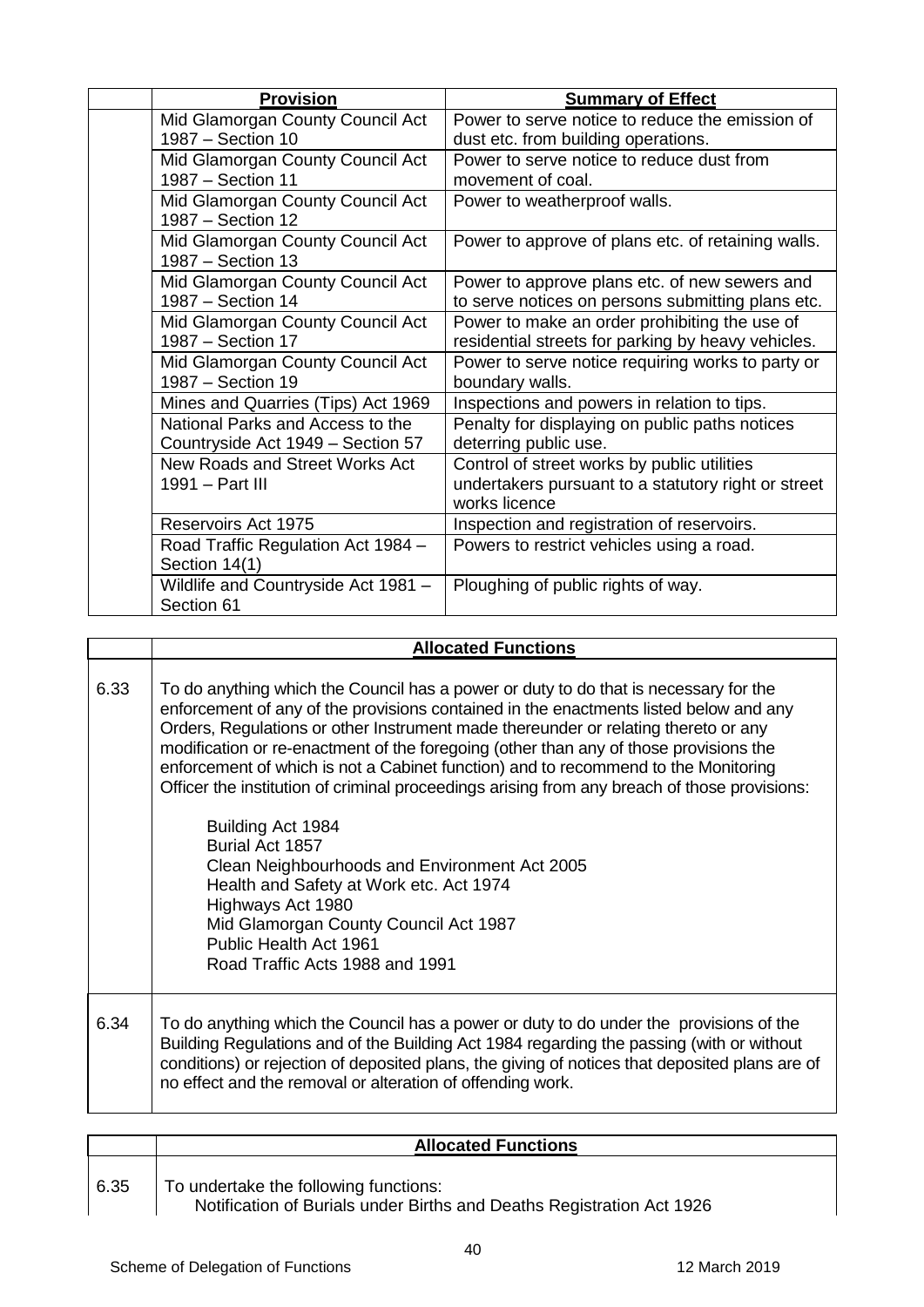|      | <b>Allocated Functions</b>                                                                                                                                                                                                                                                                                                             |
|------|----------------------------------------------------------------------------------------------------------------------------------------------------------------------------------------------------------------------------------------------------------------------------------------------------------------------------------------|
|      | Memorial Permits under the Local Authorities Cemeteries Order 1977<br>Notice of Intention to Remove Abandoned Vehicles under the Refuse Disposal<br>(Amenity) Act 1978                                                                                                                                                                 |
|      | Enforcement of provisions of the Refuse Disposal (Amenity) Act 1978; Section 132<br>of the Highways Act 1980; the Environmental Protection Act 1990; Section 224 of<br>the Town & Country Planning Act 1990;the Anti-Social Behaviour Act 2003; and the<br>Clean Neighbourhoods and Environment Act 2005.                              |
| 6.36 | To enter into agreements to create footpaths and bridleways in accordance with section<br>25 of the Highways Act 1980.                                                                                                                                                                                                                 |
| 6.37 | To approve applications by eligible businesses for financial assistance under the grant<br>schemes operated by the Council pursuant to its economic development powers.                                                                                                                                                                |
| 6.38 | To appoint officers from the Communities Directorate to be the Secretary and the<br>Deputy Secretary of the Bridgend Local Access Forum.                                                                                                                                                                                               |
| 6.39 | To undertake the process laid down in the Countryside Access (Local Access Forums)<br>(Wales) Regulations 2001 to seek nominations for membership of the Bridgend Local<br>Access Forum:                                                                                                                                               |
| 6.40 | To appoint, following discussions with the Head of Neighbourhood Services and the<br>Bridgend Local Access Forum Secretary appropriate applicants to be members of the<br>Bridgend Local Access Forum.                                                                                                                                 |
| 6.41 | To approve applications for Industrial Estates Improvement Programme grants under<br>£60,000.00.                                                                                                                                                                                                                                       |
| 6.42 | To exercise the powers conferred upon the Council under the Commons Act 1899 or<br>any other statutory provision in respect of regulated commons, other than the power to<br>make, revoke or alter any byelaws.                                                                                                                        |
| 6.43 | To exercise any power conferred upon the Council relating to the adoption and<br>management of Open Space Land, Parks (enclosed) and Playing Fields, including<br>equipped children's play areas, sports pavilions and associated recreational buildings.                                                                              |
| 6.44 | To enter into agency agreements with Town and Community Councils under section 43<br>of the Highways Act 1980 for the maintenance of public rights of way.                                                                                                                                                                             |
| 6.45 | To determine applications for Definitive Map Modification Orders made under the<br>Wildlife and Countryside Act 1981, to either formally approve applications or to formally<br>reject applications where there is insufficient evidence to support the allegation that the<br>Definitive Map and Statement for Bridgend is incorrect. |
|      |                                                                                                                                                                                                                                                                                                                                        |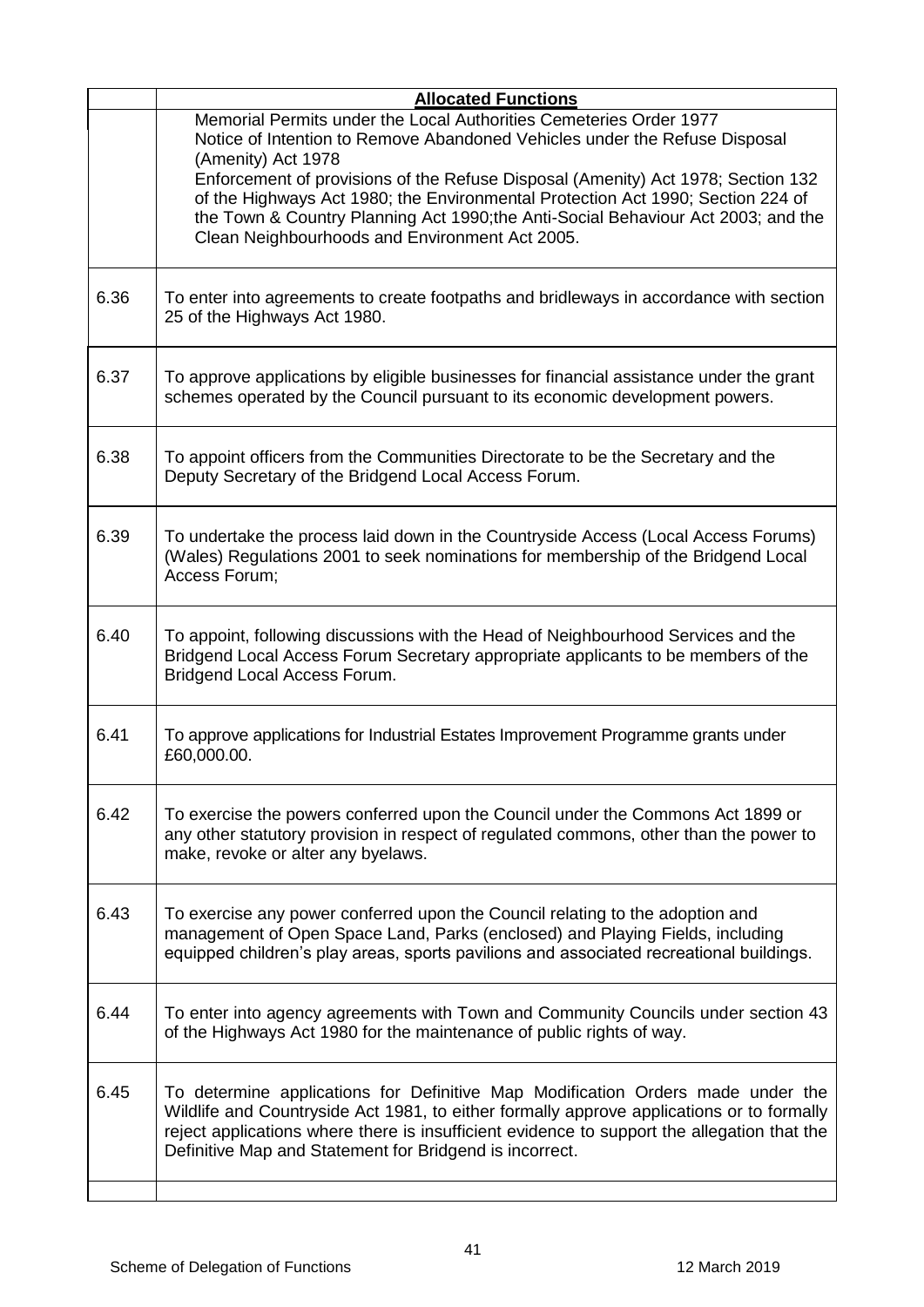| To determine all applications and administrative arrangements in respect of designated<br>grounds and regulated stands under the Safety of Sports Ground Act 1975 and to issue                                                                                                                                                                                                                                                                                                                                                                                                                                                             |
|--------------------------------------------------------------------------------------------------------------------------------------------------------------------------------------------------------------------------------------------------------------------------------------------------------------------------------------------------------------------------------------------------------------------------------------------------------------------------------------------------------------------------------------------------------------------------------------------------------------------------------------------|
| To determine applications by tenants for the Council's consent as landlord for:<br>the subletting or parting with possession of the whole or part of the premises let;<br>falls within the same use class as defined in the Town and Country Planning<br>is a change of use for which planning permission has been granted either<br>specifically or by the Town and Country Planning (General Permitted                                                                                                                                                                                                                                   |
| subject to any arrears of rent being paid and any other breaches of covenant                                                                                                                                                                                                                                                                                                                                                                                                                                                                                                                                                               |
| the making of internal and external alterations and the erection of additions and<br>extensions subject to the tenant obtaining all necessary statutory consents and<br>complying with such other conditions as may be considered appropriate.                                                                                                                                                                                                                                                                                                                                                                                             |
| To authorise the grant of a lease or tenancy in circumstances in which the identity of the<br>proposed tenant has changed since the terms of the transaction were approved by or                                                                                                                                                                                                                                                                                                                                                                                                                                                           |
| To authorise and agree terms for the letting of all properties by or to the Council                                                                                                                                                                                                                                                                                                                                                                                                                                                                                                                                                        |
|                                                                                                                                                                                                                                                                                                                                                                                                                                                                                                                                                                                                                                            |
|                                                                                                                                                                                                                                                                                                                                                                                                                                                                                                                                                                                                                                            |
| To authorise, and agree terms for, the disposal of land and buildings whether by way of<br>a freehold sale or the grant of a lease in consideration of the payment of a premium at                                                                                                                                                                                                                                                                                                                                                                                                                                                         |
| To authorise, and agree terms for, the disposal of land and buildings having an<br>estimated value not exceeding £150,000, at an undervalue where it is considered that:<br>The disposal is in the interests of the economic, social or environmental wellbeing of the<br>whole or any part of the Authority's area, or any or all persons resident or present in<br>the Authority's area; and the disposal is in accordance with the Authority's approved<br>Disposal Strategy and Community Asset Transfer Guidance; and the disposal is at an<br>undervalue of £50,000 or less provided that the disposal is not in breach of any State |
|                                                                                                                                                                                                                                                                                                                                                                                                                                                                                                                                                                                                                                            |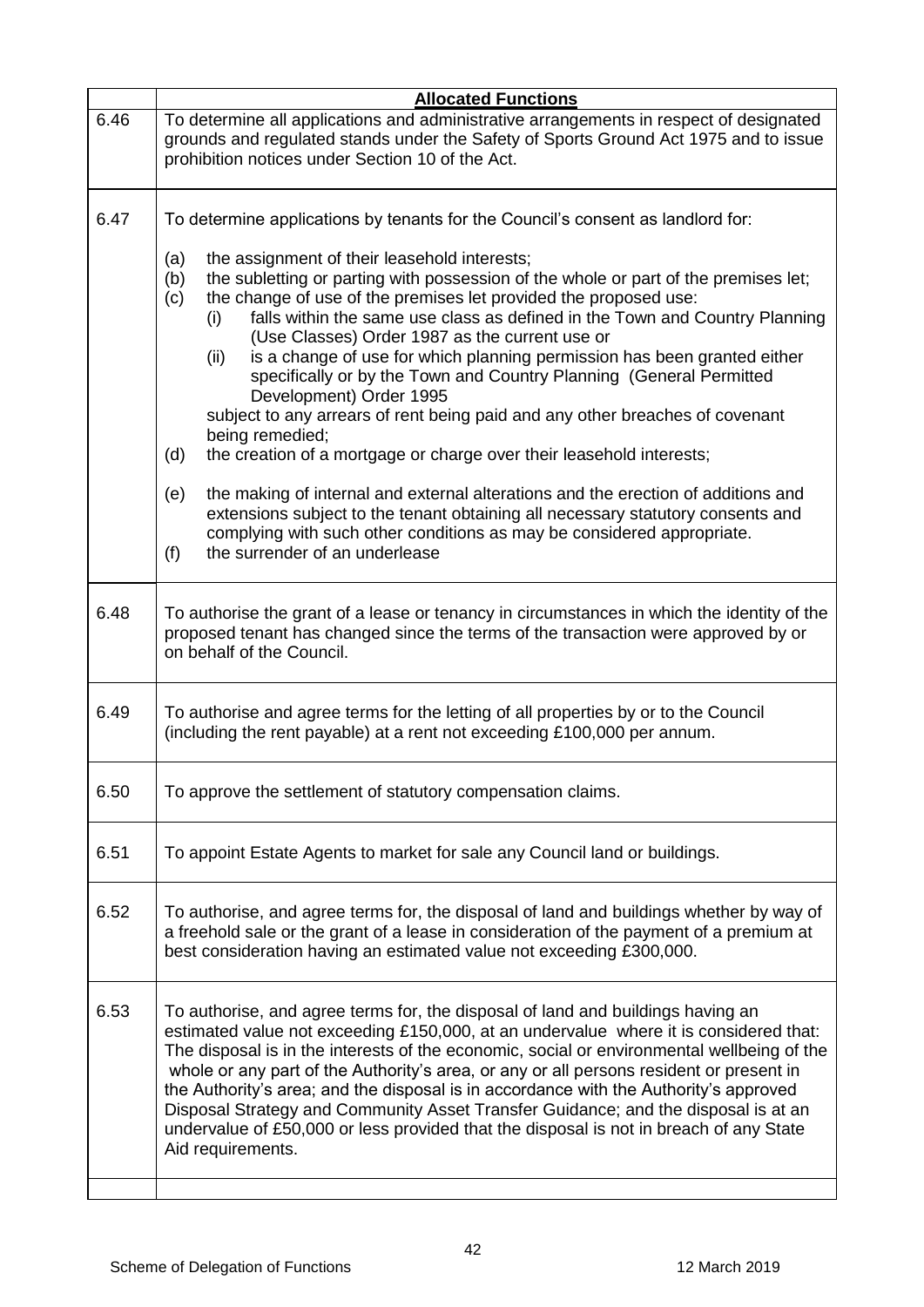|      | <b>Allocated Functions</b>                                                                                                                                                                                                                                                                                  |
|------|-------------------------------------------------------------------------------------------------------------------------------------------------------------------------------------------------------------------------------------------------------------------------------------------------------------|
| 6.54 | To agree terms for the renewal of all leases granted by or to the Council.                                                                                                                                                                                                                                  |
| 6.55 | To authorise and agree terms for the grant of easements and wayleaves and of<br>licences to occupy land and buildings by or to the Council.                                                                                                                                                                 |
| 6.56 | To make planning applications in respect of land which the Council is proposing to<br>dispose of.                                                                                                                                                                                                           |
| 6.57 | To arrange for title indemnity insurance to be effected in suitable circumstances.                                                                                                                                                                                                                          |
| 6.58 | To authorise the service of notices terminating leases or tenancies (including<br>Those of business premises covered by Part II of the Landlord and Tenant Act I954)<br>where the Council does not oppose the grant of a new lease or tenancy.                                                              |
| 6.59 | To authorise the service of notices terminating leases and tenancies (other than those<br>relating to business premises covered by Part II of the Landlord and Tenant Act I954<br>where it is not intended to oppose the grant of a new lease or tenancy) and of notices to<br>remedy breaches of covenant. |
| 6.60 | To recommend the commencement of forfeiture or other legal proceedings against<br>lessees / tenants to the Monitoring Officer.                                                                                                                                                                              |
| 6.61 | To authorise the service of appropriate notices and counter notices and the taking of<br>any other steps required to protect the Council's interests as lessor or lessee.                                                                                                                                   |
| 6.62 | To authorise and agree lodging and settling rating appeals submitted by or on behalf of<br>the Council.                                                                                                                                                                                                     |
| 6.63 | To authorise and agree the release of restrictive covenants in favour of or binding the<br>Council for sums up to a limit of £100,000.                                                                                                                                                                      |
| 6.64 | To authorise and agree terms for the surrender of leases by or to the Council, including<br>the payment or receipt of a premium not exceeding £50,000.                                                                                                                                                      |
| 6.65 | To authorise and agree terms for the resolution of dilapidation claims made by or<br>against the Council.                                                                                                                                                                                                   |
| 6.66 | To authorise and agree terms for the acquisition of land or buildings having an<br>estimated capital or annual value not exceeding £100,000.                                                                                                                                                                |